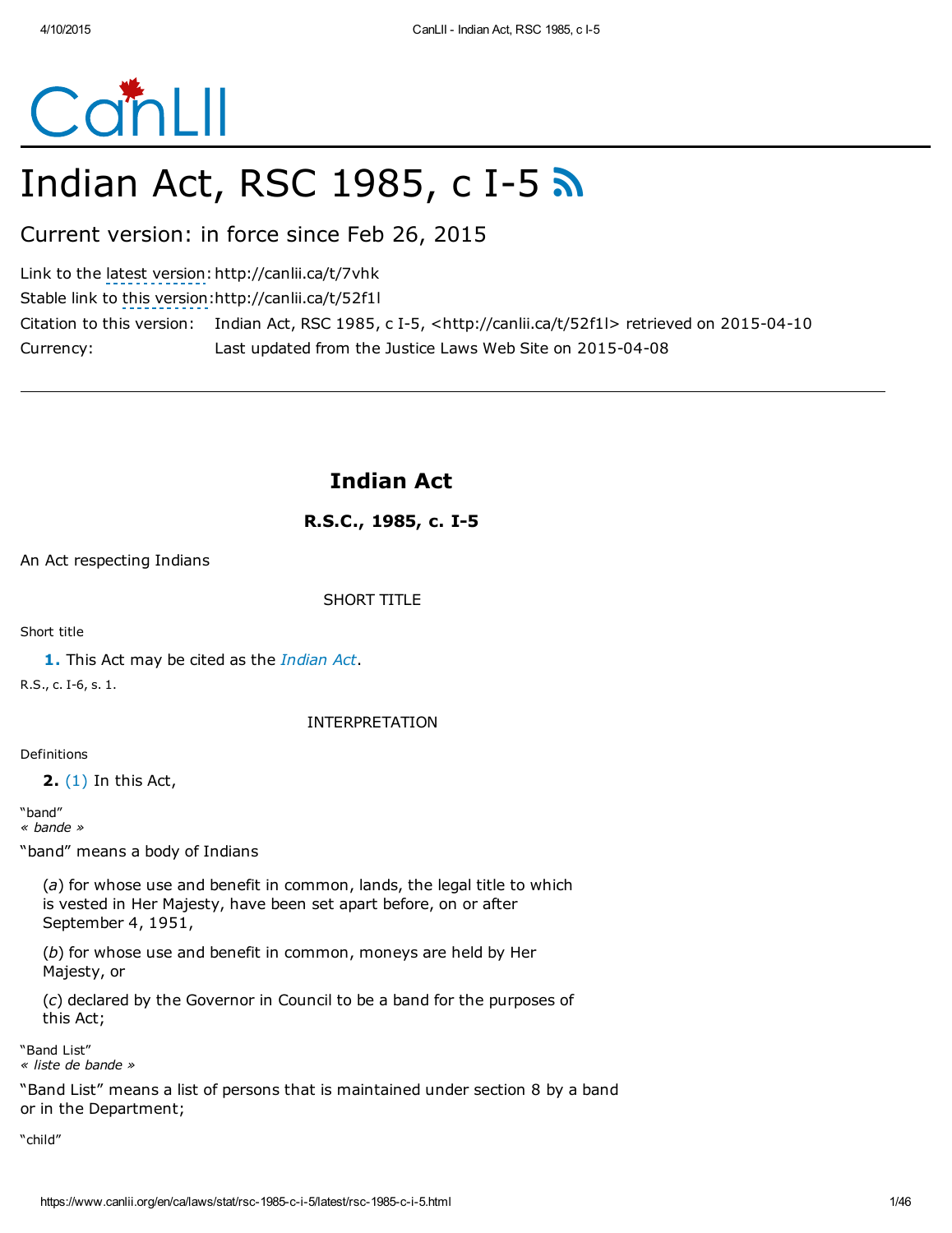*« enfant »*

"child" includes a legally adopted child and a child adopted in accordance with Indian custom;

"common-law partner" *« conjoint de fait »*

"common-law partner", in relation to an individual, means a person who is cohabiting with the individual in a conjugal relationship, having so cohabited for a period of at least one year;

"council of the band" *« conseil de la bande »*

"council of the band" means

(*a*) in the case of a band to which section 74 applies, the council established pursuant to that section,

(*b*) in the case of a band to which section 74 does not apply, the council chosen according to the custom of the band, or, where there is no council, the chief of the band chosen according to the custom of the band;

"Department"

*« ministère »*

"Department" means the Department of Indian Affairs and Northern Development;

"designated lands" *« terres désignées »*

"designated lands" means a tract of land or any interest therein the legal title to which remains vested in Her Majesty and in which the band for whose use and benefit it was set apart as a reserve has, otherwise than absolutely, released or surrendered its rights or interests, whether before or after the coming into force of this definition;

"elector" *« électeur »*

"elector" means a person who

(*a*) is registered on a Band List,

(*b*) is of the full age of eighteen years, and

(*c*) is not disqualified from voting at band elections;

"estate"

*« biens »*

"estate" includes real and personal property and any interest in land;

"Indian" *« Indien »*

"Indian" means a person who pursuant to this Act is registered as an Indian or is entitled to be registered as an Indian;

"Indian moneys"

*« argent des Indiens »*

"Indian moneys" means all moneys collected, received or held by Her Majesty for the use and benefit of Indians or bands;

"Indian Register" *« registre des Indiens »*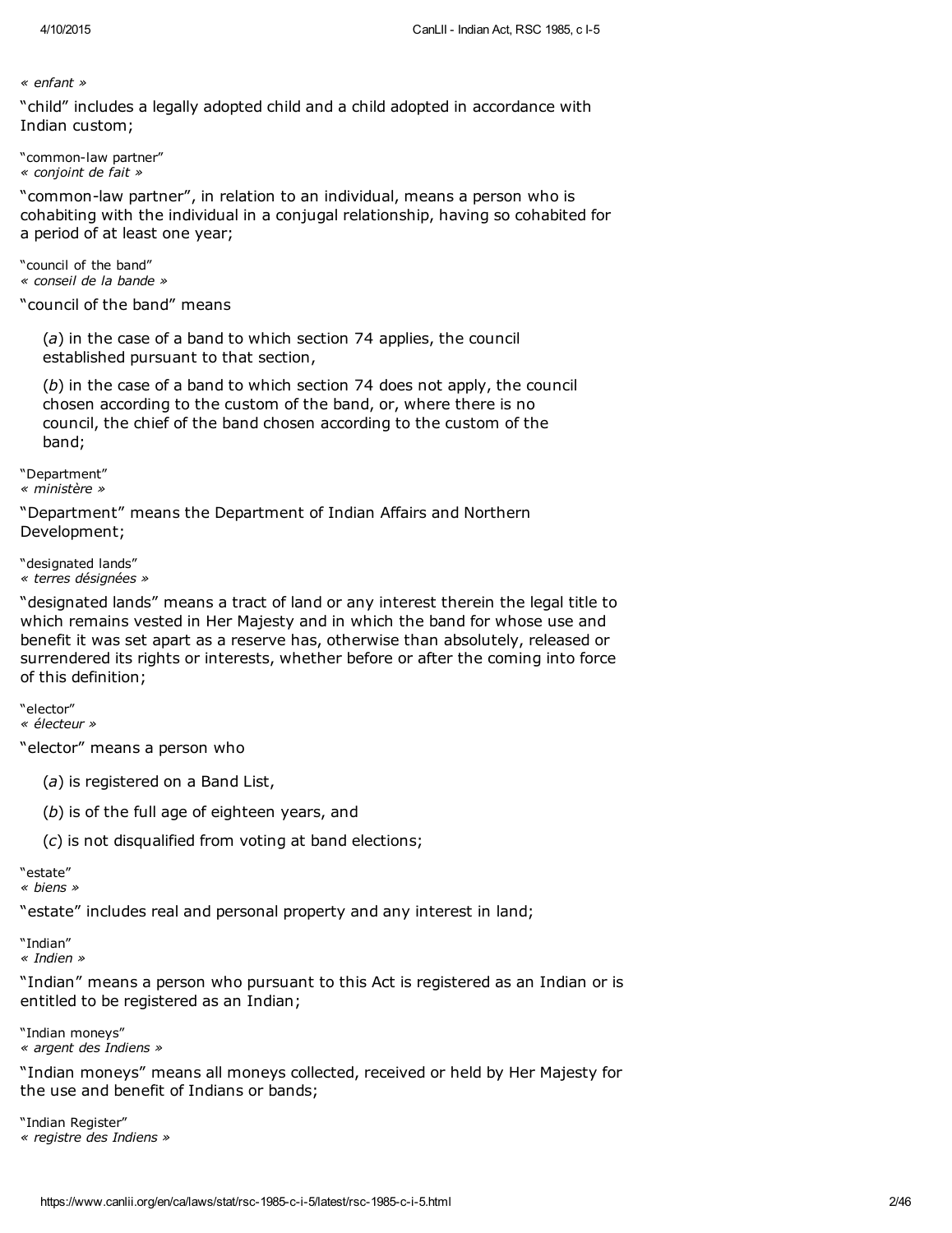"Indian Register" means the register of persons that is maintained under section 5;

"intoxicant" *« boisson alcoolisée »*

"intoxicant" includes alcohol, alcoholic, spirituous, vinous, fermented malt or other intoxicating liquor or combination of liquors and mixed liquor a part of which is spirituous, vinous, fermented or otherwise intoxicating and all drinks, drinkable liquids, preparations or mixtures capable of human consumption that are intoxicating;

"member of a band" *« membre d'une bande »*

"member of a band" means a person whose name appears on a Band List or who is entitled to have his name appear on a Band List;

"mentally incompetent Indian" *« Indien mentalement incapable »*

"mentally incompetent Indian" means an Indian who, pursuant to the laws of the province in which he resides, has been found to be mentally defective or incompetent for the purposes of any laws of that province providing for the administration of estates of mentally defective or incompetent persons;

"Minister"

*« ministre »*

"Minister" means the Minister of Indian Affairs and Northern Development;

"registered"

*« inscrit »*

"registered" means registered as an Indian in the Indian Register;

"Registrar" *« registraire »*

"Registrar" means the officer in the Department who is in charge of the Indian Register and the Band Lists maintained in the Department;

"reserve" *« réserve »*

"reserve"

(*a*) means a tract of land, the legal title to which is vested in Her Majesty, that has been set apart by Her Majesty for the use and benefit of a band, and

(*b*) except in subsection 18(2), sections 20 to 25, 28, 37, 38, 42, 44, 46, 48 to 51 and 58 to 60 and the regulations made under any of those provisions, includes designated lands;

"superintendent" *« surintendant »*

"superintendent" includes a commissioner, regional supervisor, Indian superintendent, assistant Indian superintendent and any other person declared by the Minister to be a superintendent for the purposes of this Act, and with reference to a band or a reserve, means the superintendent for that band or reserve;

"surrendered lands" *« terres cédées »*

"surrendered lands" means a reserve or part of a reserve or any interest therein, the legal title to which remains vested in Her Majesty, that has been released or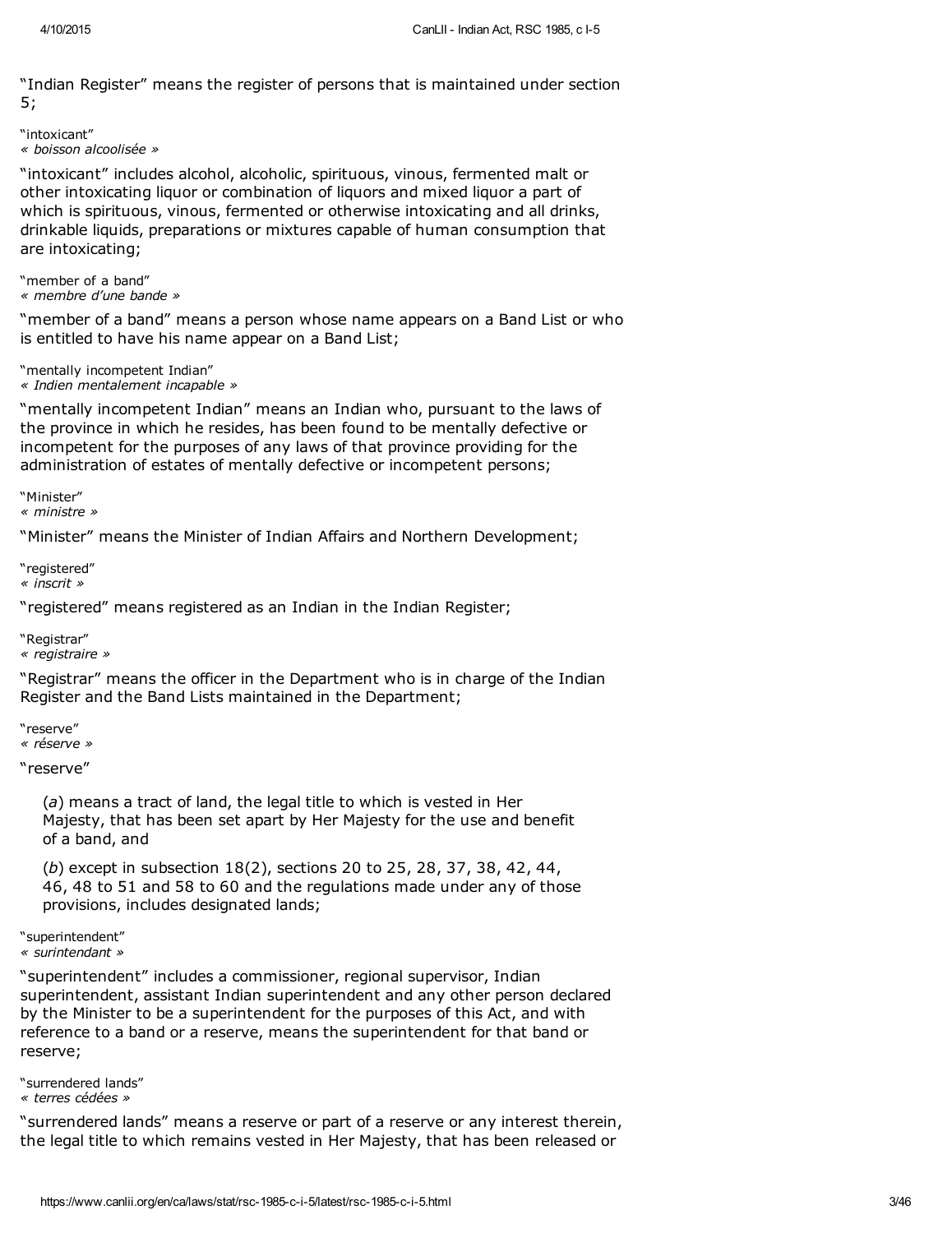surrendered by the band for whose use and benefit it was set apart;

"survivor" *« survivant »*

"survivor", in relation to a deceased individual, means their surviving spouse or common-law partner.

# Definition of "band"

(2) The expression "band", with reference to a reserve or surrendered lands, means the band for whose use and benefit the reserve or the surrendered lands were set apart.

Exercise of powers conferred on band or council

(3) Unless the context otherwise requires or this Act otherwise provides,

(*a*) a power conferred on a band shall be deemed not to be exercised unless it is exercised pursuant to the consent of a majority of the electors of the band; and

(*b*) a power conferred on the council of a band shall be deemed not to be exercised unless it is exercised pursuant to the consent of a majority of the councillors of the band present at a meeting of the council duly convened.

R.S., 1985, c. I-5, s. 2; R.S., 1985, c. 32 (1st Supp.), s. 1, c. 17 (4th Supp.), s. 1; 2000, c. 12, s. 148; 2014, c. 38, s. 3.

# ADMINISTRATION

Minister to administer Act

**3.** (1) This Act shall be administered by the Minister, who shall be the superintendent general of Indian affairs.

Authority of Deputy Minister and chief officer

(2) The Minister may authorize the Deputy Minister of Indian Affairs and Northern Development or the chief officer in charge of the branch of the Department relating to Indian affairs to perform and exercise any of the duties, powers and functions that may be or are required to be performed or exercised by the Minister under this Act or any other Act of Parliament relating to Indian affairs.

R.S., c. I-6, s. 3.

# APPLICATION OF ACT

Application of Act

**4.**  $(1)$  A reference in this Act to an Indian does not include any person of the race of aborigines commonly referred to as Inuit.

Act may be declared inapplicable

(2) The Governor in Council may by proclamation declare that this Act or any portion thereof, except sections 5 to 14.3 or sections 37 to 41, shall not apply to

(*a*) any Indians or any group or band of Indians, or

(*b*) any reserve or any surrendered lands or any part thereof,

and may by proclamation revoke any such declaration.

# Authority confirmed for certain cases

 $(2.1)$  For greater certainty, and without restricting the generality of subsection  $(2)$ , the Governor in Council shall be deemed to have had the authority to make any declaration under subsection (2) that the Governor in Council has made in respect of section 11, 12 or 14, or any provision thereof, as each section or provision read immediately prior to April 17, 1985.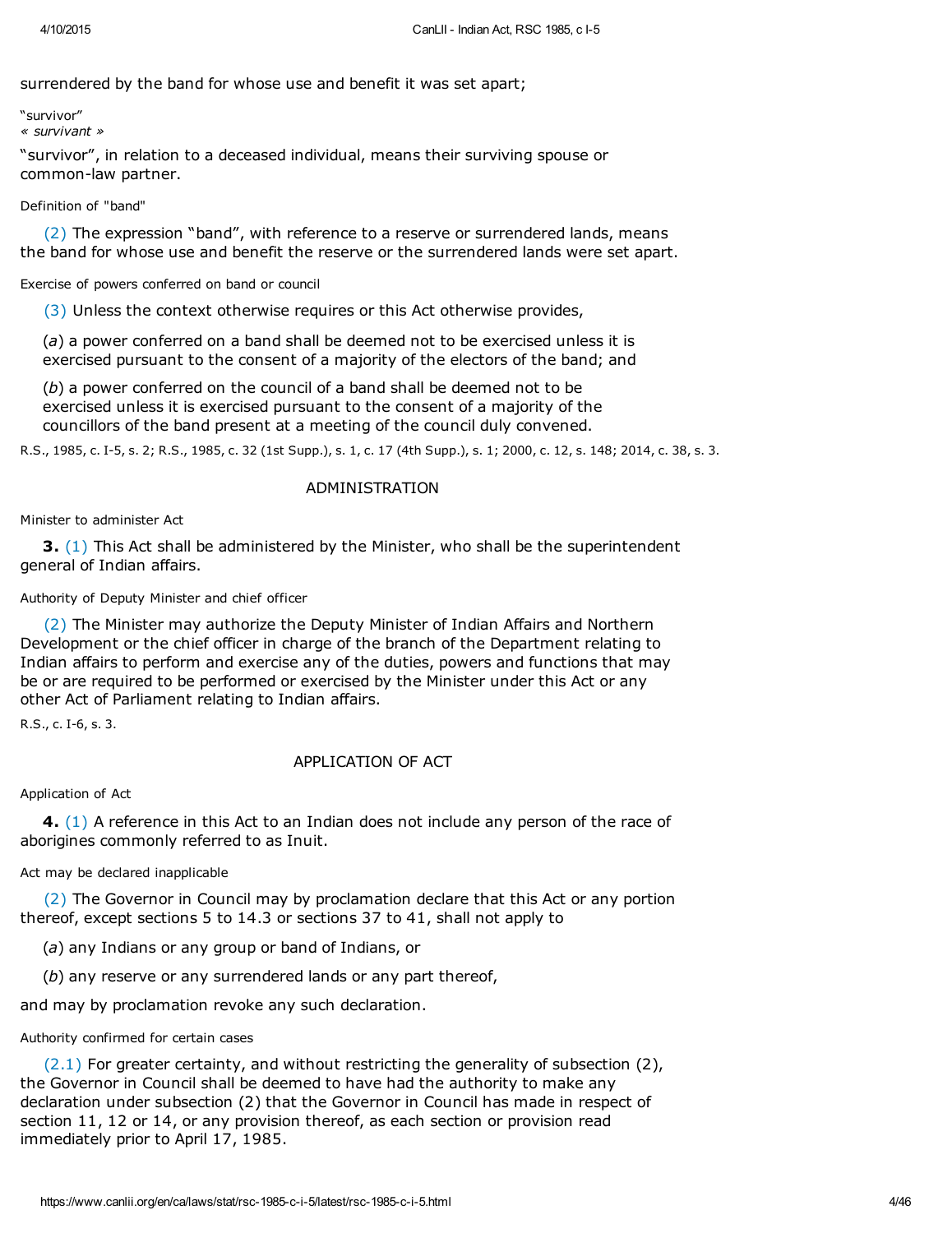Certain sections inapplicable to Indians living off reserves

(3) Sections 114 to 117 and, unless the Minister otherwise orders, sections 42 to 52 do not apply to or in respect of any Indian who does not ordinarily reside on a reserve or on lands belonging to Her Majesty in right of Canada or a province.

R.S., 1985, c. I-5, s. 4; R.S., 1985, c. 32 (1st Supp.), s. 2; 2014, c. 38, s. 4.

Provisions that apply to all band members

**4.1** A reference to an Indian in any of the following provisions shall be deemed to include a reference to any person whose name is entered in a Band List and who is entitled to have it entered therein: the definitions "band", "Indian moneys" and "mentally incompetent Indian" in section 2, subsections 4(2) and (3) and 18(2), sections 20 and 22 to 25, subsections 31(1) and (3) and 35(4), sections 51, 52, 52.2 and 52.3, subsections 58(3) and 61(1), sections 63 and 65, subsections 66(2) and 70(1) and (4), section 71, paragraphs 73(*g*) and (*h*), subsection 74(4), section 84, paragraph 87(1)(*a*), section 88, subsection 89(1) and paragraph 107(*b*).

R.S., 1985, c. 32 (1st Supp.), s. 3, c. 48 (4th Supp.), s. 1.

# DEFINITION AND REGISTRATION OF INDIANS

#### INDIAN REGISTER

#### Indian Register

5. (1) There shall be maintained in the Department an Indian Register in which shall be recorded the name of every person who is entitled to be registered as an Indian under this Act.

#### Existing Indian Register

(2) The names in the Indian Register immediately prior to April 17, 1985 shall constitute the Indian Register on April 17, 1985.

# Deletions and additions

(3) The Registrar may at any time add to or delete from the Indian Register the name of any person who, in accordance with this Act, is entitled or not entitled, as the case may be, to have his name included in the Indian Register.

#### Date of change

(4) The Indian Register shall indicate the date on which each name was added thereto or deleted therefrom.

#### Application for registration

(5) The name of a person who is entitled to be registered is not required to be recorded in the Indian Register unless an application for registration is made to the Registrar.

R.S., 1985, c. I-5, s. 5; R.S., 1985, c. 32 (1st Supp.), s. 4.

# Persons entitled to be registered

6. (1) Subject to section 7, a person is entitled to be registered if

(*a*) that person was registered or entitled to be registered immediately prior to April 17, 1985;

(*b*) that person is a member of a body of persons that has been declared by the Governor in Council on or after April 17, 1985 to be a band for the purposes of this Act;

(*c*) the name of that person was omitted or deleted from the Indian Register, or from a band list prior to September 4, 1951, under subparagraph 12(1)(*a*)(iv), paragraph 12(1)(*b*) or subsection 12(2) or under subparagraph 12(1)(*a*)(iii)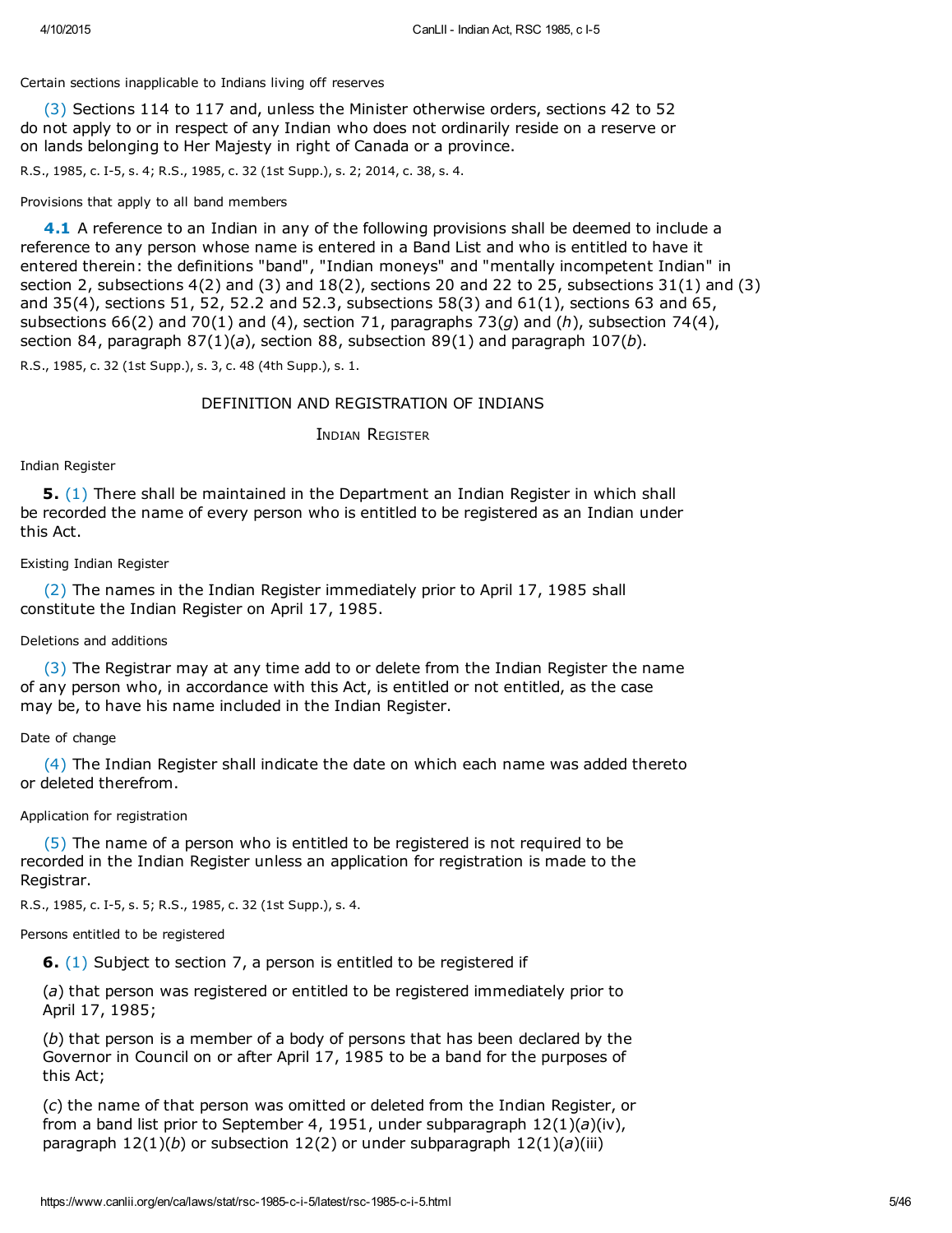pursuant to an order made under subsection 109(2), as each provision read immediately prior to April 17, 1985, or under any former provision of this Act relating to the same subject-matter as any of those provisions;

# (*c.1*) that person

(i) is a person whose mother's name was, as a result of the mother's marriage, omitted or deleted from the Indian Register, or from a band list prior to September 4, 1951, under paragraph 12(1)(*b*) or under subparagraph 12(1)(*a*)(iii) pursuant to an order made under subsection 109(2), as each provision read immediately prior to April 17, 1985, or under any former provision of this Act relating to the same subject-matter as any of those provisions,

(ii) is a person whose other parent is not entitled to be registered or, if no longer living, was not at the time of death entitled to be registered or was not an Indian at that time if the death occurred prior to September 4, 1951,

(iii) was born on or after the day on which the marriage referred to in subparagraph (i) occurred and, unless the person's parents married each other prior to April 17, 1985, was born prior to that date, and

(iv) had or adopted a child, on or after September 4, 1951, with a person who was not entitled to be registered on the day on which the child was born or adopted;

(*d*) the name of that person was omitted or deleted from the Indian Register, or from a band list prior to September 4, 1951, under subparagraph 12(1)(*a*)(iii) pursuant to an order made under subsection 109(1), as each provision read immediately prior to April 17, 1985, or under any former provision of this Act relating to the same subject-matter as any of those provisions;

(*e*) the name of that person was omitted or deleted from the Indian Register, or from a band list prior to September 4, 1951,

(i) under section 13, as it read immediately prior to September 4, 1951, or under any former provision of this Act relating to the same subject-matter as that section, or

(ii) under section 111, as it read immediately prior to July 1, 1920, or under any former provision of this Act relating to the same subjectmatter as that section; or

(*f*) that person is a person both of whose parents are or, if no longer living, were at the time of death entitled to be registered under this section.

# Idem

(2) Subject to section 7, a person is entitled to be registered if that person is a person one of whose parents is or, if no longer living, was at the time of death entitled to be registered under subsection (1).

#### Deeming provision

(3) For the purposes of paragraph (1)(*f*) and subsection (2),

(*a*) a person who was no longer living immediately prior to April 17, 1985 but who was at the time of death entitled to be registered shall be deemed to be entitled to be registered under paragraph (1)(*a*);

(*b*) a person described in paragraph (1)(*c*), (*d*), (*e*) or (*f*) or subsection (2) and who was no longer living on April 17, 1985 shall be deemed to be entitled to be registered under that provision; and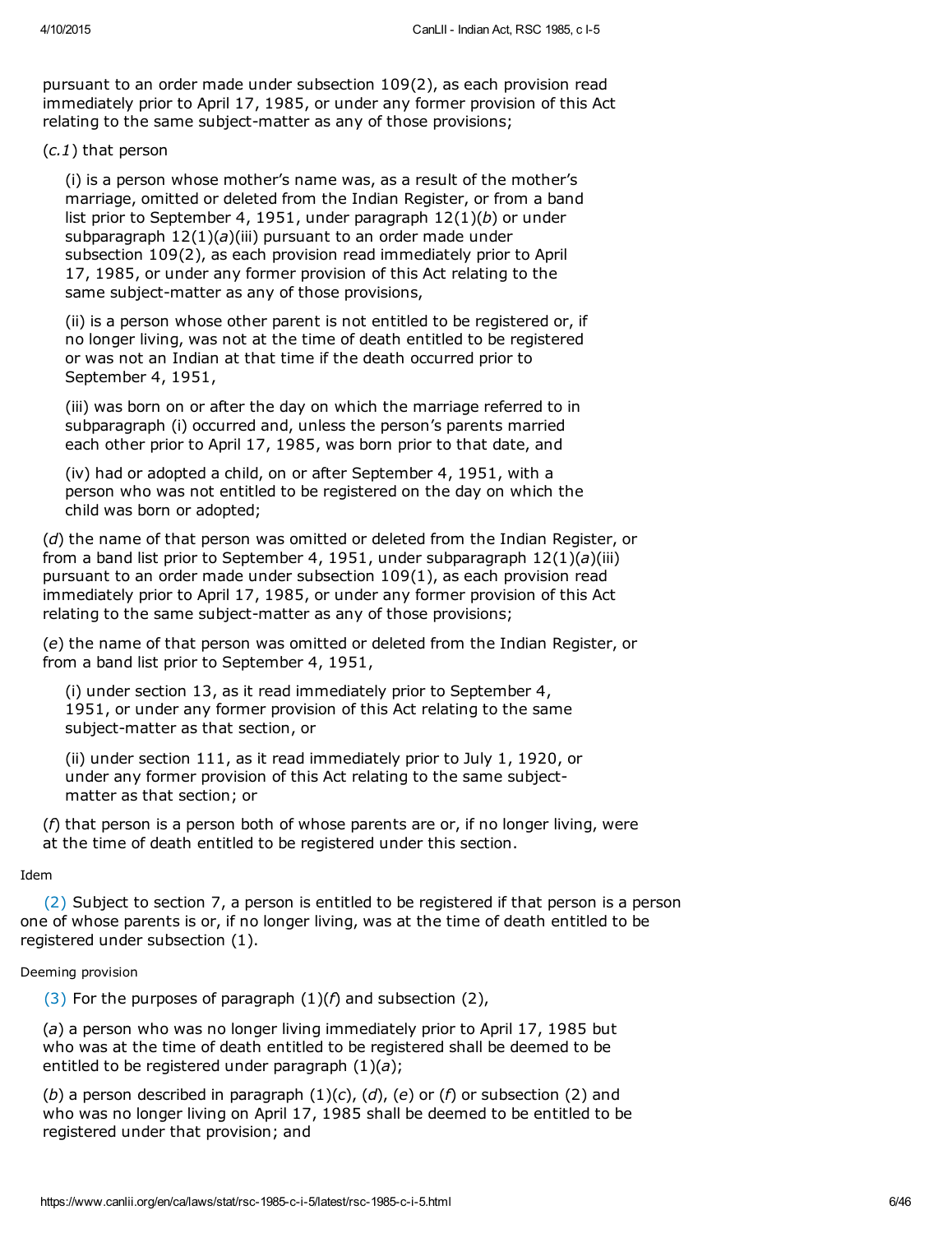(*c*) a person described in paragraph (1)(*c.1*) and who was no longer living on the day on which that paragraph comes into force is deemed to be entitled to be registered under that paragraph.

R.S., 1985, c. I5, s. 6; R.S., 1985, c. 32 (1st Supp.), s. 4, c. 43 (4th Supp.), s. 1; 2010, c. 18, s. 2.

Persons not entitled to be registered

7. (1) The following persons are not entitled to be registered:

(*a*) a person who was registered under paragraph  $11(1)(f)$ , as it read immediately prior to April 17, 1985, or under any former provision of this Act relating to the same subject-matter as that paragraph, and whose name was subsequently omitted or deleted from the Indian Register under this Act; or

(*b*) a person who is the child of a person who was registered or entitled to be registered under paragraph 11(1)(*f*), as it read immediately prior to April 17, 1985, or under any former provision of this Act relating to the same subjectmatter as that paragraph, and is also the child of a person who is not entitled to be registered.

#### Exception

(2) Paragraph (1)(*a*) does not apply in respect of a female person who was, at any time prior to being registered under paragraph 11(1)(*f*), entitled to be registered under any other provision of this Act.

# Idem

(3) Paragraph (1)(*b*) does not apply in respect of the child of a female person who was, at any time prior to being registered under paragraph 11(1)(*f*), entitled to be registered under any other provision of this Act.

R.S., 1985, c. I-5, s. 7; R.S., 1985, c. 32 (1st Supp.), s. 4.

BAND LISTS

#### Band Lists

8. There shall be maintained in accordance with this Act for each band a Band List in which shall be entered the name of every person who is a member of that band.

R.S., 1985, c. I-5, s. 8; R.S., 1985, c. 32 (1st Supp.), s. 4.

Band Lists maintained in Department

9. (1) Until such time as a band assumes control of its Band List, the Band List of that band shall be maintained in the Department by the Registrar.

Existing Band Lists

(2) The names in a Band List of a band immediately prior to April 17, 1985 shall constitute the Band List of that band on April 17, 1985.

# Deletions and additions

(3) The Registrar may at any time add to or delete from a Band List maintained in the Department the name of any person who, in accordance with this Act, is entitled or not entitled, as the case may be, to have his name included in that List.

# Date of change

(4) A Band List maintained in the Department shall indicate the date on which each name was added thereto or deleted therefrom.

# Application for entry

(5) The name of a person who is entitled to have his name entered in a Band List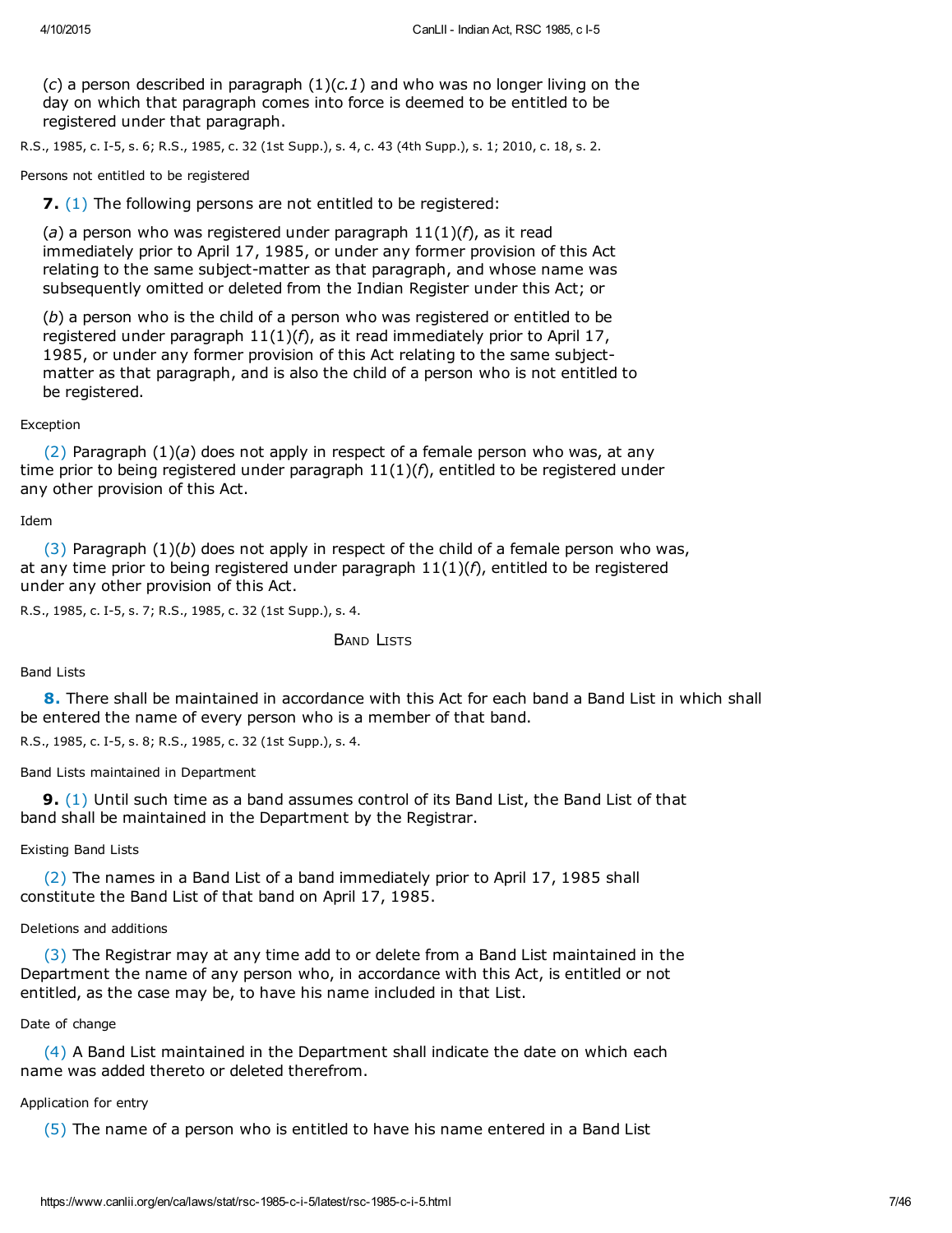maintained in the Department is not required to be entered therein unless an application for entry therein is made to the Registrar.

R.S., 1985, c. I-5, s. 9; R.S., 1985, c. 32 (1st Supp.), s. 4.

# Band control of membership

**10.** (1) A band may assume control of its own membership if it establishes membership rules for itself in writing in accordance with this section and if, after the band has given appropriate notice of its intention to assume control of its own membership, a majority of the electors of the band gives its consent to the band's control of its own membership.

# Membership rules

(2) A band may, pursuant to the consent of a majority of the electors of the band,

(*a*) after it has given appropriate notice of its intention to do so, establish membership rules for itself; and

(*b*) provide for a mechanism for reviewing decisions on membership.

# Exception relating to consent

(3) Where the council of a band makes a by-law under paragraph  $81(1)(p.4)$  bringing this subsection into effect in respect of the band, the consents required under subsections (1) and (2) shall be given by a majority of the members of the band who are of the full age of eighteen years.

# Acquired rights

(4) Membership rules established by a band under this section may not deprive any person who had the right to have his name entered in the Band List for that band, immediately prior to the time the rules were established, of the right to have his name so entered by reason only of a situation that existed or an action that was taken before the rules came into force.

#### Idem

(5) For greater certainty, subsection (4) applies in respect of a person who was entitled to have his name entered in the Band List under paragraph 11(1)(*c*) immediately before the band assumed control of the Band List if that person does not subsequently cease to be entitled to have his name entered in the Band List.

#### Notice to the Minister

(6) Where the conditions set out in subsection (1) have been met with respect to a band, the council of the band shall forthwith give notice to the Minister in writing that the band is assuming control of its own membership and shall provide the Minister with a copy of the membership rules for the band.

# Notice to band and copy of Band List

 $(7)$  On receipt of a notice from the council of a band under subsection (6), the Minister shall, if the conditions set out in subsection (1) have been complied with, forthwith

(*a*) give notice to the band that it has control of its own membership; and

(*b*) direct the Registrar to provide the band with a copy of the Band List maintained in the Department.

# Effective date of band's membership rules

(8) Where a band assumes control of its membership under this section, the membership rules established by the band shall have effect from the day on which notice is given to the Minister under subsection (6), and any additions to or deletions from the Band List of the band by the Registrar on or after that day are of no effect unless they are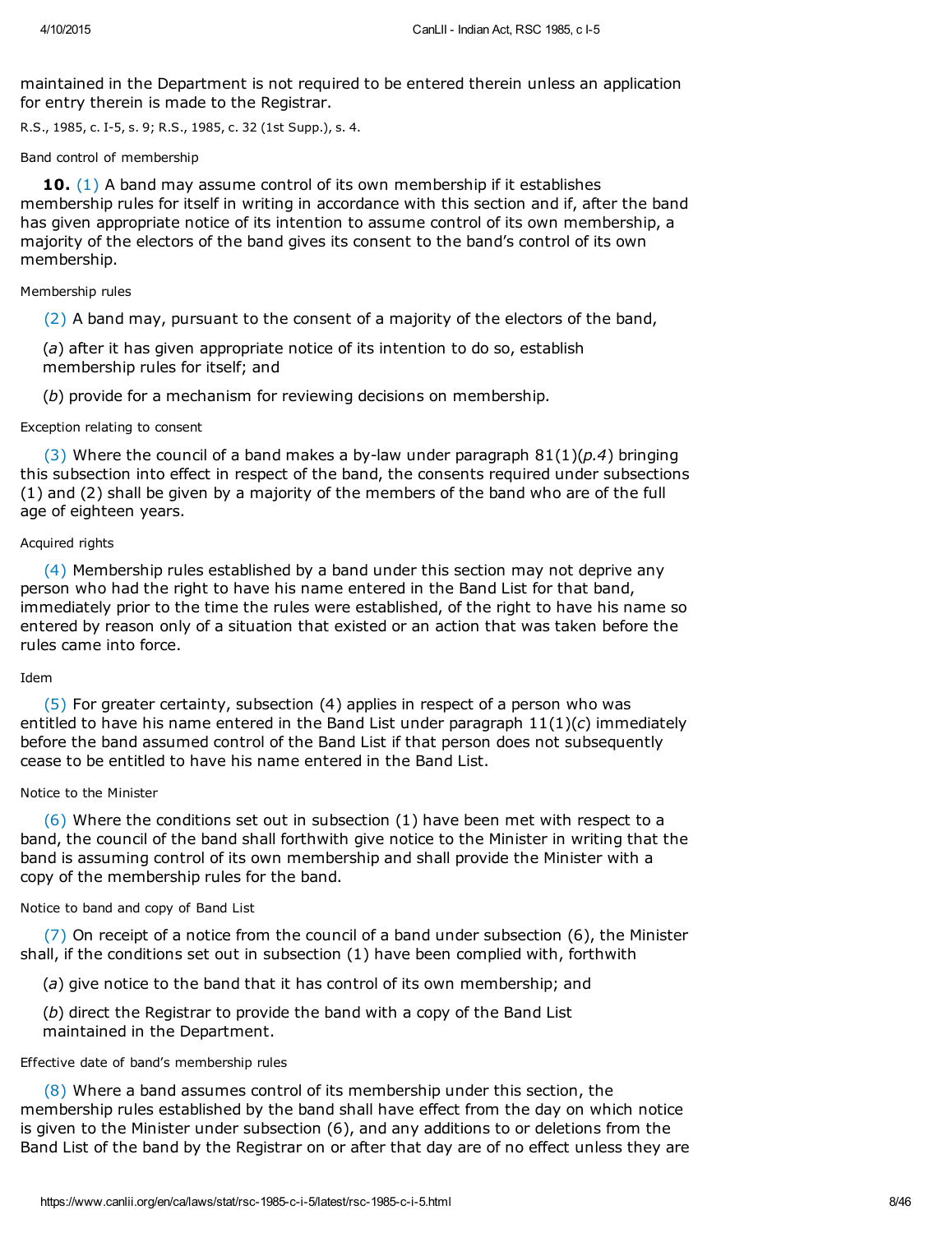in accordance with the membership rules established by the band.

# Band to maintain Band List

(9) A band shall maintain its own Band List from the date on which a copy of the Band List is received by the band under paragraph  $(7)(b)$ , and, subject to section 13.2, the Department shall have no further responsibility with respect to that Band List from that date.

# Deletions and additions

(10) A band may at any time add to or delete from a Band List maintained by it the name of any person who, in accordance with the membership rules of the band, is entitled or not entitled, as the case may be, to have his name included in that list.

# Date of change

 $(11)$  A Band List maintained by a band shall indicate the date on which each name was added thereto or deleted therefrom.

R.S., 1985, c. I5, s. 10; R.S., 1985, c. 32 (1st Supp.), s. 4.

Membership rules for Departmental Band List

11. (1) Commencing on April 17, 1985, a person is entitled to have his name entered in a Band List maintained in the Department for a band if

(*a*) the name of that person was entered in the Band List for that band, or that person was entitled to have it entered in the Band List for that band, immediately prior to April 17, 1985;

(*b*) that person is entitled to be registered under paragraph 6(1)(*b*) as a member of that band;

(*c*) that person is entitled to be registered under paragraph 6(1)(*c*) and ceased to be a member of that band by reason of the circumstances set out in that paragraph; or

(*d*) that person was born on or after April 17, 1985 and is entitled to be registered under paragraph 6(1)(*f*) and both parents of that person are entitled to have their names entered in the Band List or, if no longer living, were at the time of death entitled to have their names entered in the Band List.

Additional membership rules for Departmental Band List

(2) Commencing on the day that is two years after the day that an Act entitled *An Act to amend the [Indian](https://www.canlii.org/en/ca/laws/stat/rsc-1985-c-i-5/latest/rsc-1985-c-i-5.html) Act*, introduced in the House of Commons on February 28, 1985, is assented to, or on such earlier day as may be agreed to under section 13.1, where a band does not have control of its Band List under this Act, a person is entitled to have his name entered in a Band List maintained in the Department for the band

(*a*) if that person is entitled to be registered under paragraph 6(1)(*d*) or (*e*) and ceased to be a member of that band by reason of the circumstances set out in that paragraph; or

(*b*) if that person is entitled to be registered under paragraph 6(1)(*f*) or subsection 6(2) and a parent referred to in that provision is entitled to have his name entered in the Band List or, if no longer living, was at the time of death entitled to have his name entered in the Band List.

Deeming provision

(3) For the purposes of paragraph (1)(*d*) and subsection (2),

(*a*) a person whose name was omitted or deleted from the Indian Register or a band list in the circumstances set out in paragraph 6(1)(*c*), (*d*) or (*e*) and who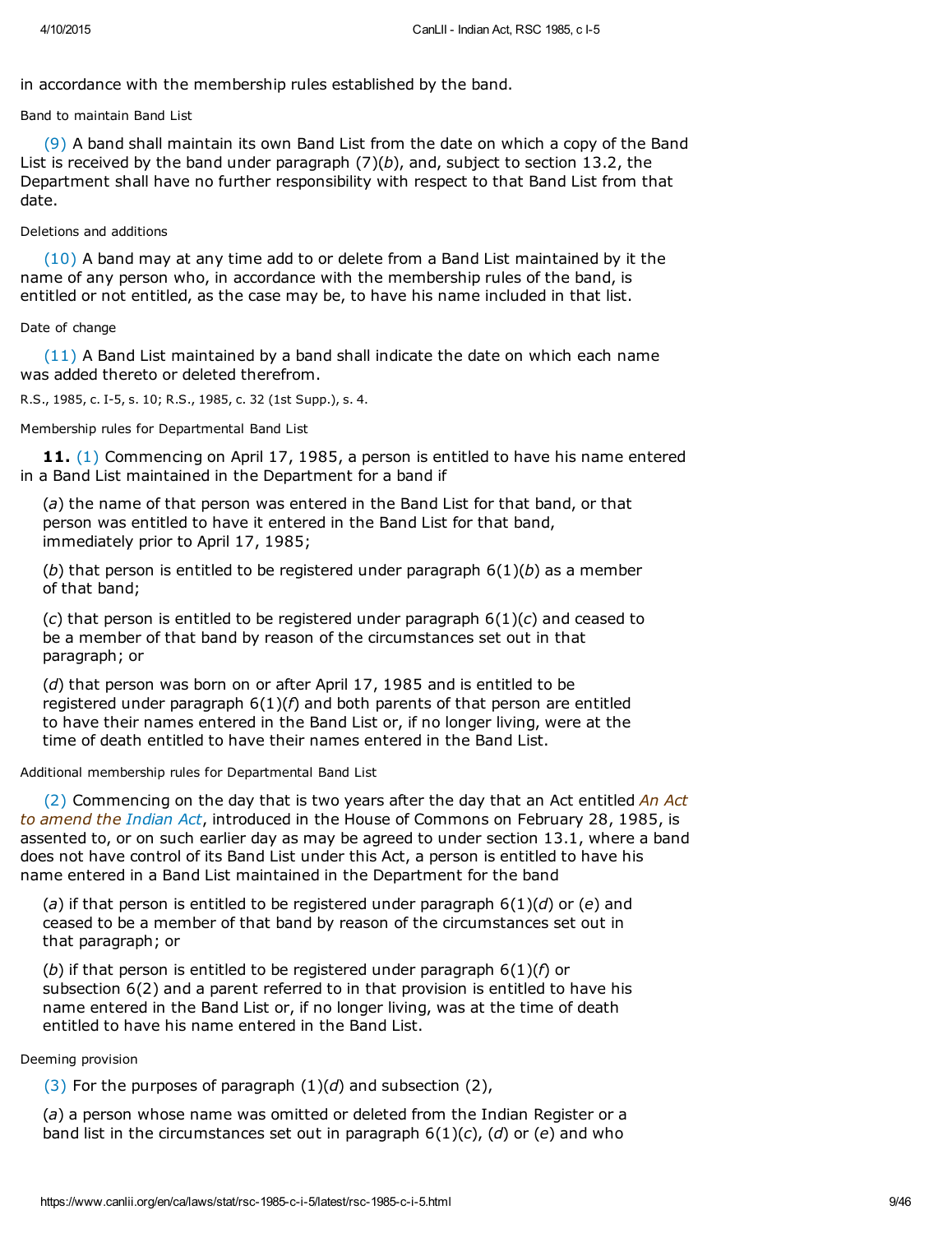was no longer living on the first day on which the person would otherwise be entitled to have the person's name entered in the Band List of the band of which the person ceased to be a member shall be deemed to be entitled to have the person's name so entered; and

(*b*) a person described in paragraph (2)(*b*) shall be deemed to be entitled to have the person's name entered in the Band List in which the parent referred to in that paragraph is or was, or is deemed by this section to be, entitled to have the parent's name entered.

Additional membership rule — paragraph 6(1)(*c.1*)

(3.1) A person is entitled to have the person's name entered in a Band List maintained in the Department for a band if the person is entitled to be registered under paragraph 6(1)(*c.1*) and the person's mother ceased to be a member of that band by reason of the circumstances set out in subparagraph 6(1)(*c.1*)(i).

Where band amalgamates or is divided

(4) Where a band amalgamates with another band or is divided so as to constitute new bands, any person who would otherwise have been entitled to have his name entered in the Band List of that band under this section is entitled to have his name entered in the Band List of the amalgamated band or the new band to which that person has the closest family ties, as the case may be.

R.S., 1985, c. I5, s. 11; R.S., 1985, c. 32 (1st Supp.), s. 4, c. 43 (4th Supp.), s. 2; 2010, c. 18, s. 3.

Entitlement with consent of band

12. Commencing on the day that is two years after the day that an Act entitled *An Act to amend the [Indian](https://www.canlii.org/en/ca/laws/stat/rsc-1985-c-i-5/latest/rsc-1985-c-i-5.html) Act*, introduced in the House of Commons on February 28, 1985, is assented to, or on such earlier day as may be agreed to under section 13.1, any person who

(*a*) is entitled to be registered under section 6, but is not entitled to have his name entered in the Band List maintained in the Department under section 11, or

(*b*) is a member of another band,

is entitled to have his name entered in the Band List maintained in the Department for a band if the council of the admitting band consents.

R.S., 1985, c. I5, s. 12; R.S., 1985, c. 32 (1st Supp.), s. 4.

#### Limitation to one Band List

13. Notwithstanding sections 11 and 12, no person is entitled to have his name entered at the same time in more than one Band List maintained in the Department.

R.S., 1985, c. I-5, s. 13; R.S., 1985, c. 32 (1st Supp.), s. 4.

Decision to leave Band List control with Department

**13.1** (1) A band may, at any time prior to the day that is two years after the day that an Act entitled *An Act to amend the [Indian](https://www.canlii.org/en/ca/laws/stat/rsc-1985-c-i-5/latest/rsc-1985-c-i-5.html) Act*, introduced in the House of Commons on February 28, 1985, is assented to, decide to leave the control of its Band List with the Department if a majority of the electors of the band gives its consent to that decision.

#### Notice to the Minister

(2) Where a band decides to leave the control of its Band List with the Department under subsection (1), the council of the band shall forthwith give notice to the Minister in writing to that effect.

#### Subsequent band control of membership

 $(3)$  Notwithstanding a decision under subsection  $(1)$ , a band may, at any time after that decision is taken, assume control of its Band List under section 10.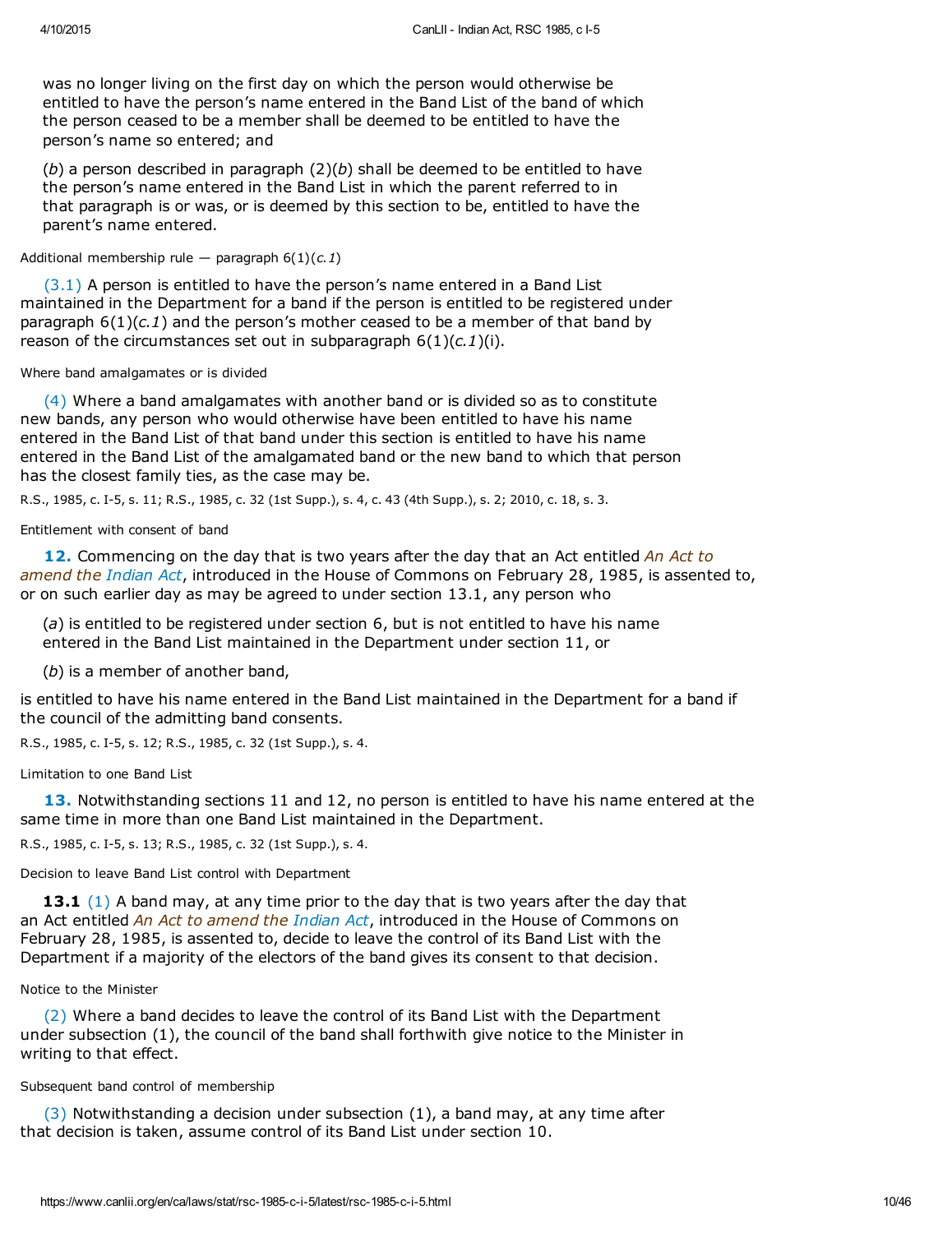R.S., 1985, c. 32 (1st Supp.), s. 4.

Return of control to Department

**13.2** (1) A band may, at any time after assuming control of its Band List under section 10, decide to return control of the Band List to the Department if a majority of the electors of the band gives its consent to that decision.

Notice to the Minister and copy of membership rules

(2) Where a band decides to return control of its Band List to the Department under subsection (1), the council of the band shall forthwith give notice to the Minister in writing to that effect and shall provide the Minister with a copy of the Band List and a copy of all the membership rules that were established by the band under subsection 10(2) while the band maintained its own Band List.

Transfer of responsibility to Department

(3) Where a notice is given under subsection (2) in respect of a Band List, the maintenance of that Band List shall be the responsibility of the Department from the date on which the notice is received and from that time the Band List shall be maintained in accordance with the membership rules set out in section 11.

R.S., 1985, c. 32 (1st Supp.), s. 4.

Entitlement retained

**13.3** A person is entitled to have his name entered in a Band List maintained in the Department pursuant to section 13.2 if that person was entitled to have his name entered, and his name was entered, in the Band List immediately before a copy of it was provided to the Minister under subsection 13.2(2), whether or not that person is also entitled to have his name entered in the Band List under section 11.

R.S., 1985, c. 32 (1st Supp.), s. 4.

NOTICE OF BAND LISTS

Copy of Band List provided to band council

14. (1) Within one month after the day an Act entitled *An Act to amend the Indian Act*, [introduced](https://www.canlii.org/en/ca/laws/stat/rsc-1985-c-i-5/latest/rsc-1985-c-i-5.html) in the House of Commons on February 28, 1985, is assented to, the Registrar shall provide the council of each band with a copy of the Band List for the band as it stood immediately prior to that day.

List of additions and deletions

(2) Where a Band List is maintained by the Department, the Registrar shall, at least once every two months after a copy of the Band List is provided to the council of a band under subsection (1), provide the council of the band with a list of the additions to or deletions from the Band List not included in a list previously provided under this subsection.

Lists to be posted

(3) The council of each band shall, forthwith on receiving a copy of the Band List under subsection (1), or a list of additions to and deletions from its Band List under subsection (2), post the copy or the list, as the case may be, in a conspicuous place on the reserve of the band.

R.S., 1985, c. I-5, s. 14; R.S., 1985, c. 32 (1st Supp.), s. 4.

**INQUIRIES** 

Inquiries relating to Indian Register or Band Lists

14.1 The Registrar shall, on inguiry from any person who believes that he or any person he represents is entitled to have his name included in the Indian Register or a Band List maintained in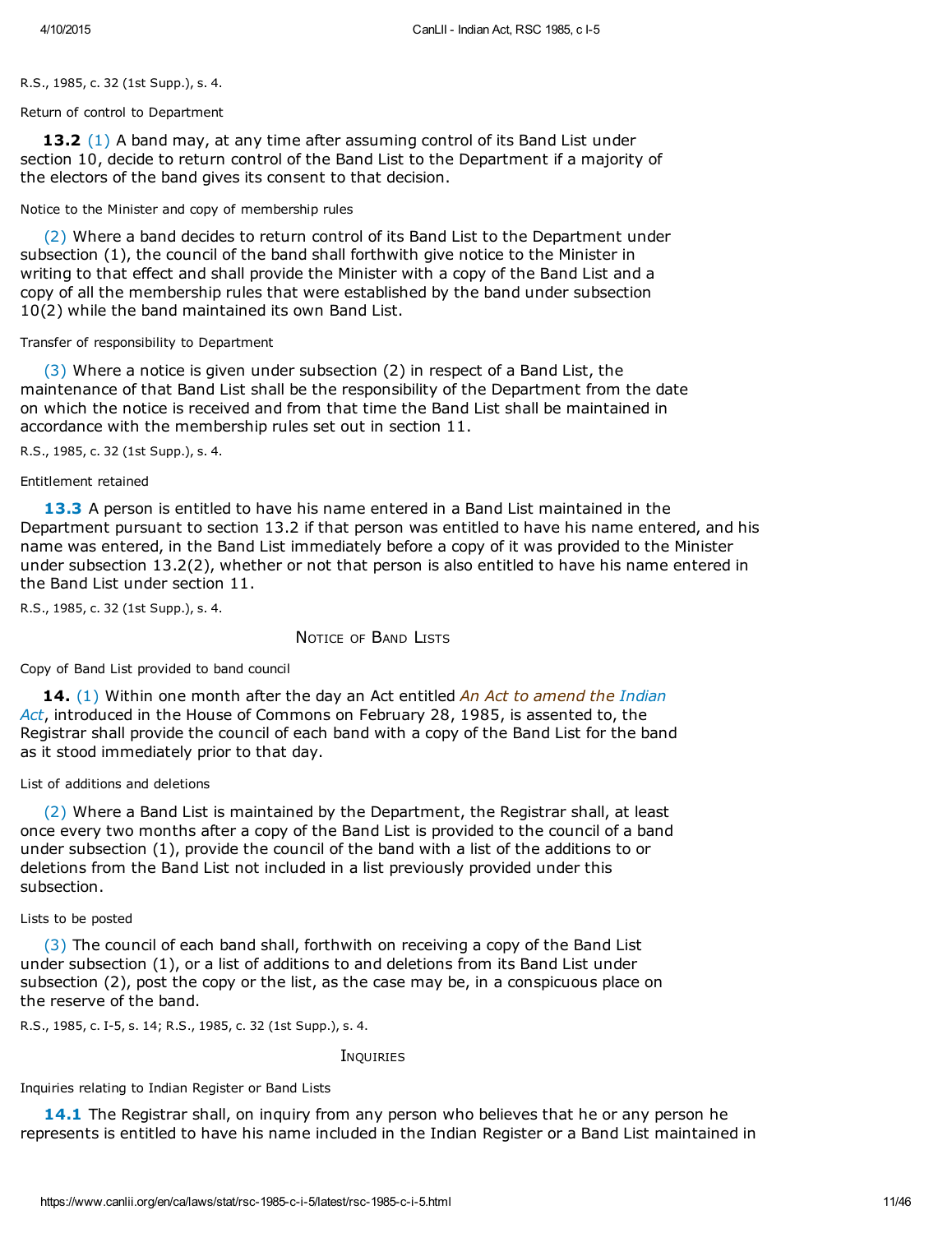the Department, indicate to the person making the inquiry whether or not that name is included therein.

R.S., 1985, c. 32 (1st Supp.), s. 4.

#### PROTESTS

#### Protests

**14.2** (1) A protest may be made in respect of the inclusion or addition of the name of a person in, or the omission or deletion of the name of a person from, the Indian Register, or a Band List maintained in the Department, within three years after the inclusion or addition, or omission or deletion, as the case may be, by notice in writing to the Registrar, containing a brief statement of the grounds therefor.

#### Protest in respect of Band List

(2) A protest may be made under this section in respect of the Band List of a band by the council of the band, any member of the band or the person in respect of whose name the protest is made or that person's representative.

# Protest in respect of Indian Register

(3) A protest may be made under this section in respect of the Indian Register by the person in respect of whose name the protest is made or that person's representative.

#### Onus of proof

(4) The onus of establishing the grounds of a protest under this section lies on the person making the protest.

#### Registrar to cause investigation

(5) Where a protest is made to the Registrar under this section, the Registrar shall cause an investigation to be made into the matter and render a decision.

#### Evidence

(6) For the purposes of this section, the Registrar may receive such evidence on oath, on affidavit or in any other manner, whether or not admissible in a court of law, as the Registrar, in his discretion, sees fit or deems just.

#### Decision final

(7) Subject to section 14.3, the decision of the Registrar under subsection (5) is final and conclusive.

R.S., 1985, c. 32 (1st Supp.), s. 4.

#### Appeal

**14.3** (1) Within six months after the Registrar renders a decision on a protest under section 14.2,

(*a*) in the case of a protest in respect of the Band List of a band, the council of the band, the person by whom the protest was made, or the person in respect of whose name the protest was made or that person's representative, or

(*b*) in the case of a protest in respect of the Indian Register, the person in respect of whose name the protest was made or that person's representative,

may, by notice in writing, appeal the decision to a court referred to in subsection (5).

Copy of notice of appeal to the Registrar

(2) Where an appeal is taken under this section, the person who takes the appeal shall forthwith provide the Registrar with a copy of the notice of appeal.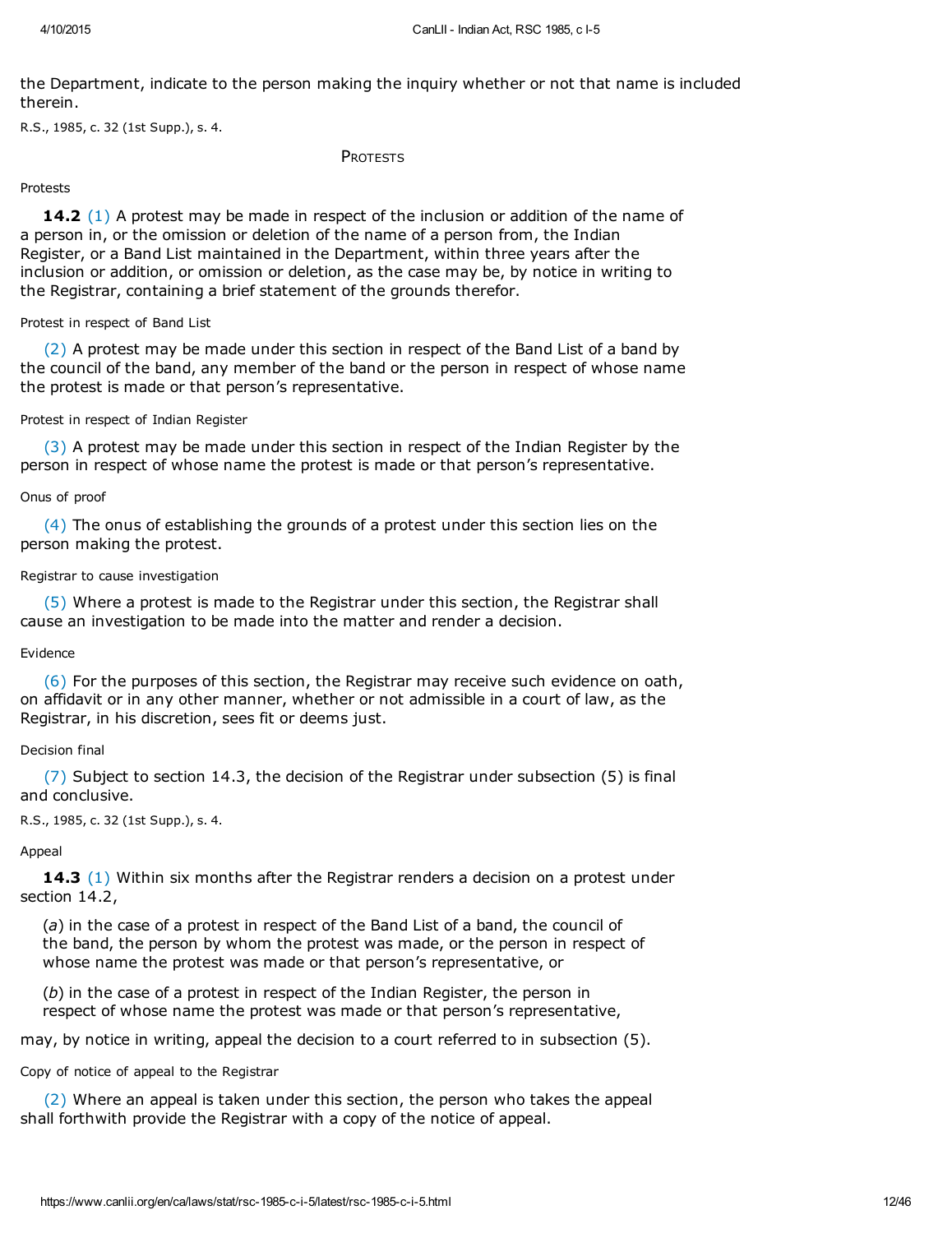Material to be filed with the court by Registrar

(3) On receipt of a copy of a notice of appeal under subsection (2), the Registrar shall forthwith file with the court a copy of the decision being appealed together with all documentary evidence considered in arriving at that decision and any recording or transcript of any oral proceedings related thereto that were held before the Registrar.

#### Decision

(4) The court may, after hearing an appeal under this section,

(*a*) affirm, vary or reverse the decision of the Registrar; or

(b) refer the subject-matter of the appeal back to the Registrar for reconsideration or further investigation.

Court

(5) An appeal may be heard under this section

(*a*) in the Province of Quebec, before the Superior Court for the district in which the band is situated or in which the person who made the protest resides, or for such other district as the Minister may designate;

(*a.1*) in the Province of Ontario, before the Superior Court of Justice;

(*b*) in the Province of New Brunswick, Manitoba, Saskatchewan or Alberta, before the Court of Queen's Bench;

(*c*) in the Province of Newfoundland and Labrador, before the Trial Division of the Supreme Court;

(*c.1*) [Repealed, 1992, c. 51, s. 54]

(*d*) in the Province of Nova Scotia, British Columbia or Prince Edward Island, in Yukon or in the Northwest Territories, before the Supreme Court; or

(*e*) in Nunavut, before the Nunavut Court of Justice.

R.S., 1985, c. 32 (1st Supp.), s. 4, c. 27 (2nd Supp.), s. 10; 1990, c. 16, s. 14, c. 17, s. 25; 1992, c. 51, s. 54; 1998, c. 30, s. 14; 1999, c. 3, s. 69; 2002, c. 7, s. 183; 2015, c. 3, s. 118.

PAYMENTS IN RESPECT OF PERSONS CEASING TO BE BAND MEMBERS

15. (1) to (4) [Repealed, R.S., 1985, c. 32 (1st Supp.), s. 5]

Commutation of payments under former Act

(5) Where, prior to September 4, 1951, any woman became entitled, under section 14 of the *[Indian](https://www.canlii.org/en/ca/laws/stat/rsc-1985-c-i-5/latest/rsc-1985-c-i-5.html) Act*, chapter 98 of the Revised Statutes of Canada, 1927, or any prior provisions to the like effect, to share in the distribution of annuities, interest moneys or rents, the Minister may, in lieu thereof, pay to that woman out of the moneys of the band an amount equal to ten times the average annual amounts of the payments made to her during the ten years last preceding or, if they were paid for less than ten years, during the years they were paid.

R.S., 1985, c. I-5, s. 15; R.S., 1985, c. 32 (1st Supp.), s. 5.

16. (1) [Repealed, R.S., 1985, c. 32 (1st Supp.), s. 6]

# Transferred member's interest

(2) A person who ceases to be a member of one band by reason of becoming a member of another band is not entitled to any interest in the lands or moneys held by Her Majesty on behalf of the former band, but is entitled to the same interest in common in lands and moneys held by Her Majesty on behalf of the latter band as other members of that band.

(3) [Repealed, R.S., 1985, c. 32 (1st Supp.), s. 6]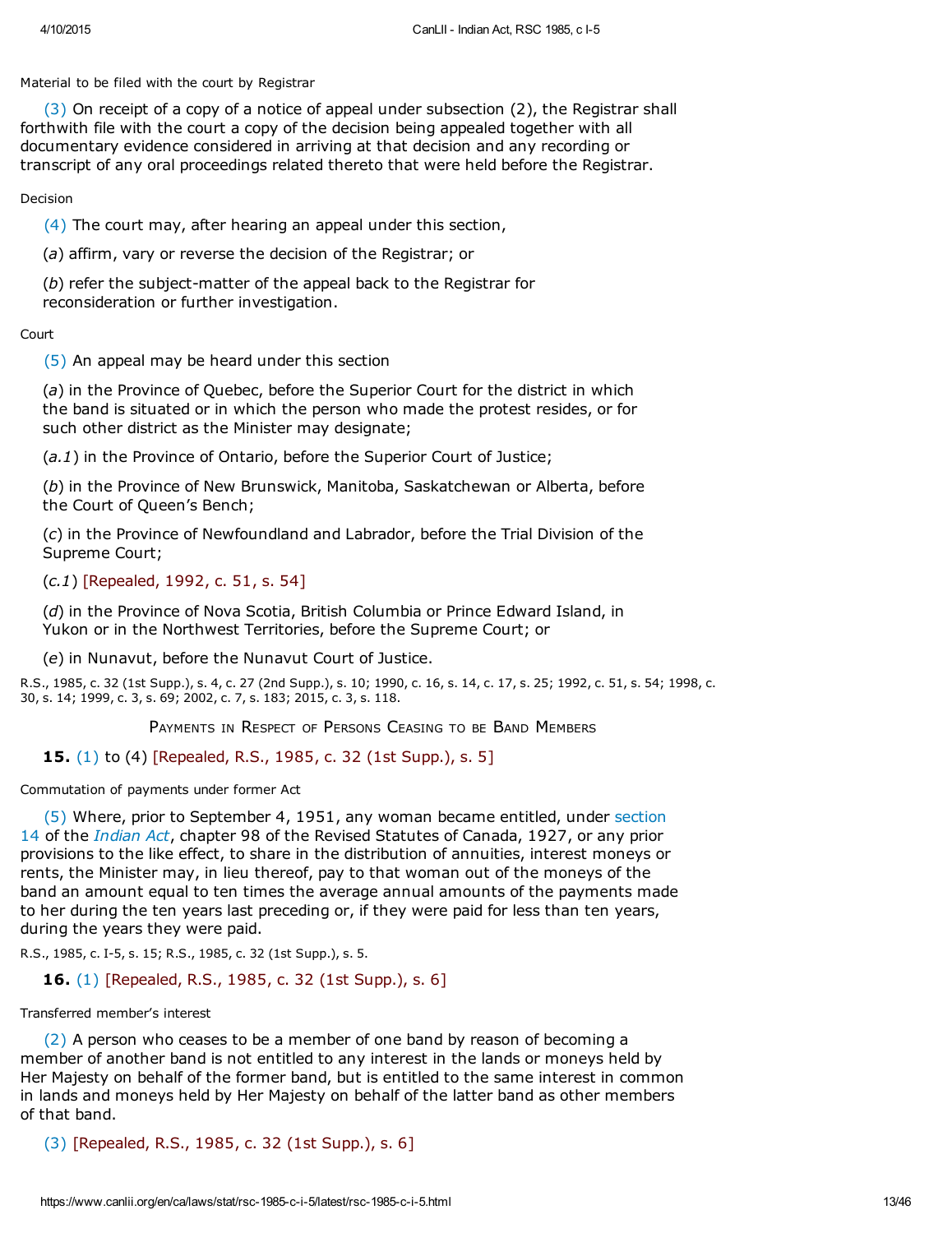R.S., 1985, c. I5, s. 16; R.S., 1985, c. 32 (1st Supp.), s. 6.

NEW BANDS

Minister may constitute new bands

**17.** (1) The Minister may, whenever he considers it desirable,

(*a*) amalgamate bands that, by a vote of a majority of their electors, request to be amalgamated; and

(*b*) constitute new bands and establish Band Lists with respect thereto from existing Band Lists, or from the Indian Register, if requested to do so by persons proposing to form the new bands.

Division of reserves and funds

(2) Where pursuant to subsection (1) a new band has been established from an existing band or any part thereof, such portion of the reserve lands and funds of the existing band as the Minister determines shall be held for the use and benefit of the new band.

No protest

(3) No protest may be made under section 14.2 in respect of the deletion from or the addition to a Band List consequent on the exercise by the Minister of any of the Minister's powers under subsection (1).

R.S., 1985, c. I-5, s. 17; R.S., 1985, c. 32 (1st Supp.), s. 7.

#### RESERVES

Reserves to be held for use and benefit of Indians

**18.** (1) Subject to this Act, reserves are held by Her Majesty for the use and benefit of the respective bands for which they were set apart, and subject to this Act and to the terms of any treaty or surrender, the Governor in Council may determine whether any purpose for which lands in a reserve are used or are to be used is for the use and benefit of the band.

Use of reserves for schools, etc.

(2) The Minister may authorize the use of lands in a reserve for the purpose of Indian schools, the administration of Indian affairs, Indian burial grounds, Indian health projects or, with the consent of the council of the band, for any other purpose for the general welfare of the band, and may take any lands in a reserve required for those purposes, but where an individual Indian, immediately prior to the taking, was entitled to the possession of those lands, compensation for that use shall be paid to the Indian, in such amount as may be agreed between the Indian and the Minister, or, failing agreement, as may be determined in such manner as the Minister may direct.

R.S., c. I-6, s. 18.

Children of band members

**18.1** A member of a band who resides on the reserve of the band may reside there with his dependent children or any children of whom the member has custody.

R.S., 1985, c. 32 (1st Supp.), s. 8.

Surveys and subdivisions

19. The Minister may

(*a*) authorize surveys of reserves and the preparation of plans and reports with respect thereto;

(*b*) divide the whole or any portion of a reserve into lots or other subdivisions; and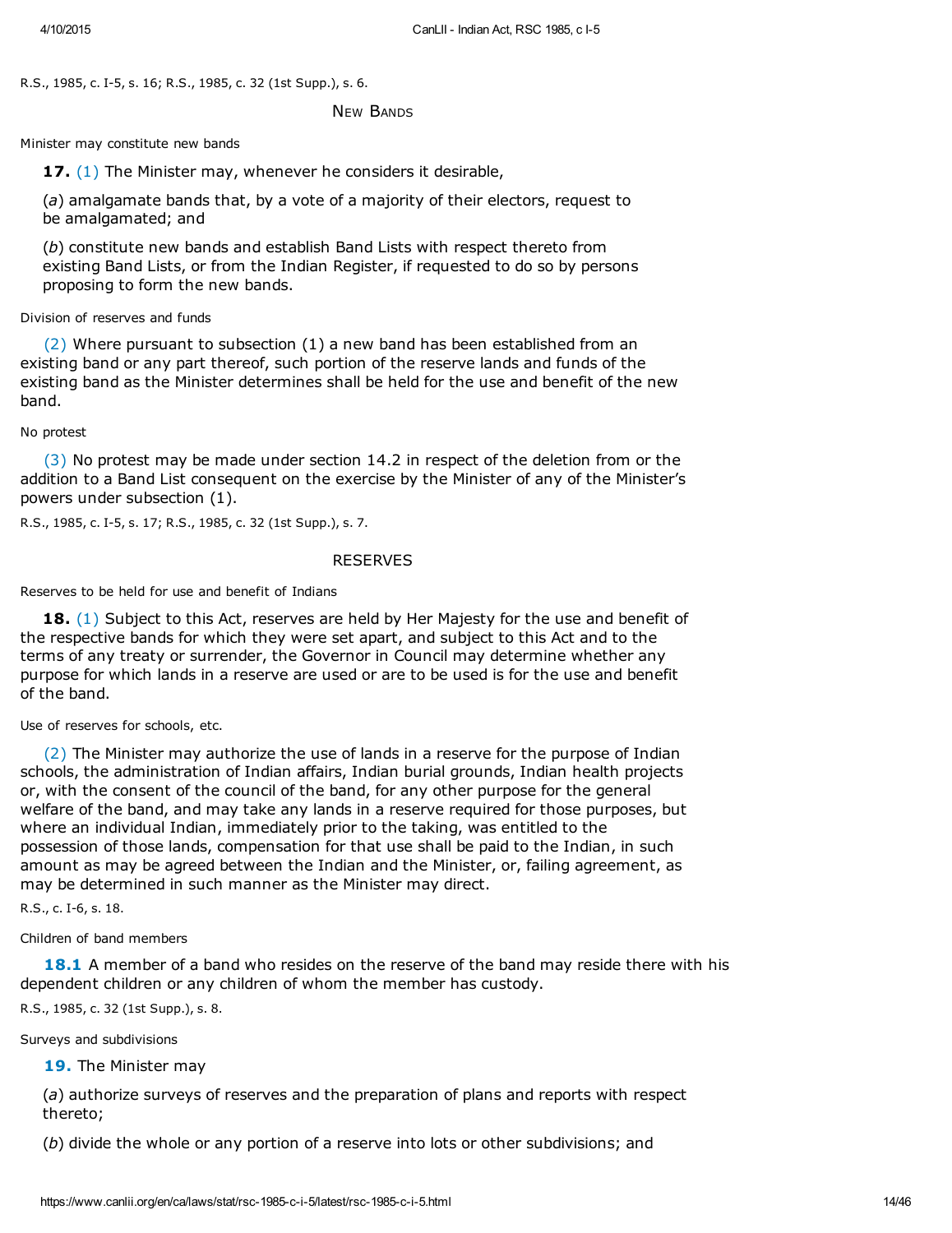(*c*) determine the location and direct the construction of roads in a reserve.

R.S., c. I-6, s. 19.

# POSSESSION OF LANDS IN RESERVES

# Possession of lands in a reserve

20. (1) No Indian is lawfully in possession of land in a reserve unless, with the approval of the Minister, possession of the land has been allotted to him by the council of the band.

#### Certificate of Possession

(2) The Minister may issue to an Indian who is lawfully in possession of land in a reserve a certificate, to be called a Certificate of Possession, as evidence of his right to possession of the land described therein.

#### Location tickets issued under previous legislation

(3) For the purposes of this Act, any person who, on September 4, 1951, held a valid and subsisting Location Ticket issued under *The [Indian](https://www.canlii.org/en/ca/laws/stat/rsc-1985-c-i-5/latest/rsc-1985-c-i-5.html) Act, 1880*, or any statute relating to the same subject-matter, shall be deemed to be lawfully in possession of the land to which the location ticket relates and to hold a Certificate of Possession with respect thereto.

#### Temporary possession

(4) Where possession of land in a reserve has been allotted to an Indian by the council of the band, the Minister may, in his discretion, withhold his approval and may authorize the Indian to occupy the land temporarily and may prescribe the conditions as to use and settlement that are to be fulfilled by the Indian before the Minister approves of the allotment.

#### Certificate of Occupation

(5) Where the Minister withholds approval pursuant to subsection (4), he shall issue a Certificate of Occupation to the Indian, and the Certificate entitles the Indian, or those claiming possession by devise or descent, to occupy the land in respect of which it is issued for a period of two years from the date thereof.

#### Extension and approval

(6) The Minister may extend the term of a Certificate of Occupation for a further period not exceeding two years, and may, at the expiration of any period during which a Certificate of Occupation is in force

(*a*) approve the allotment by the council of the band and issue a Certificate of Possession if in his opinion the conditions as to use and settlement have been fulfilled; or

(*b*) refuse approval of the allotment by the council of the band and declare the land in respect of which the Certificate of Occupation was issued to be available for re-allotment by the council of the band.

# R.S., c. I-6, s. 20.

#### Register

21. There shall be kept in the Department a register, to be known as the Reserve Land Register, in which shall be entered particulars relating to Certificates of Possession and Certificates of Occupation and other transactions respecting lands in a reserve.

R.S., c. I-6, s. 21.

Improvements on lands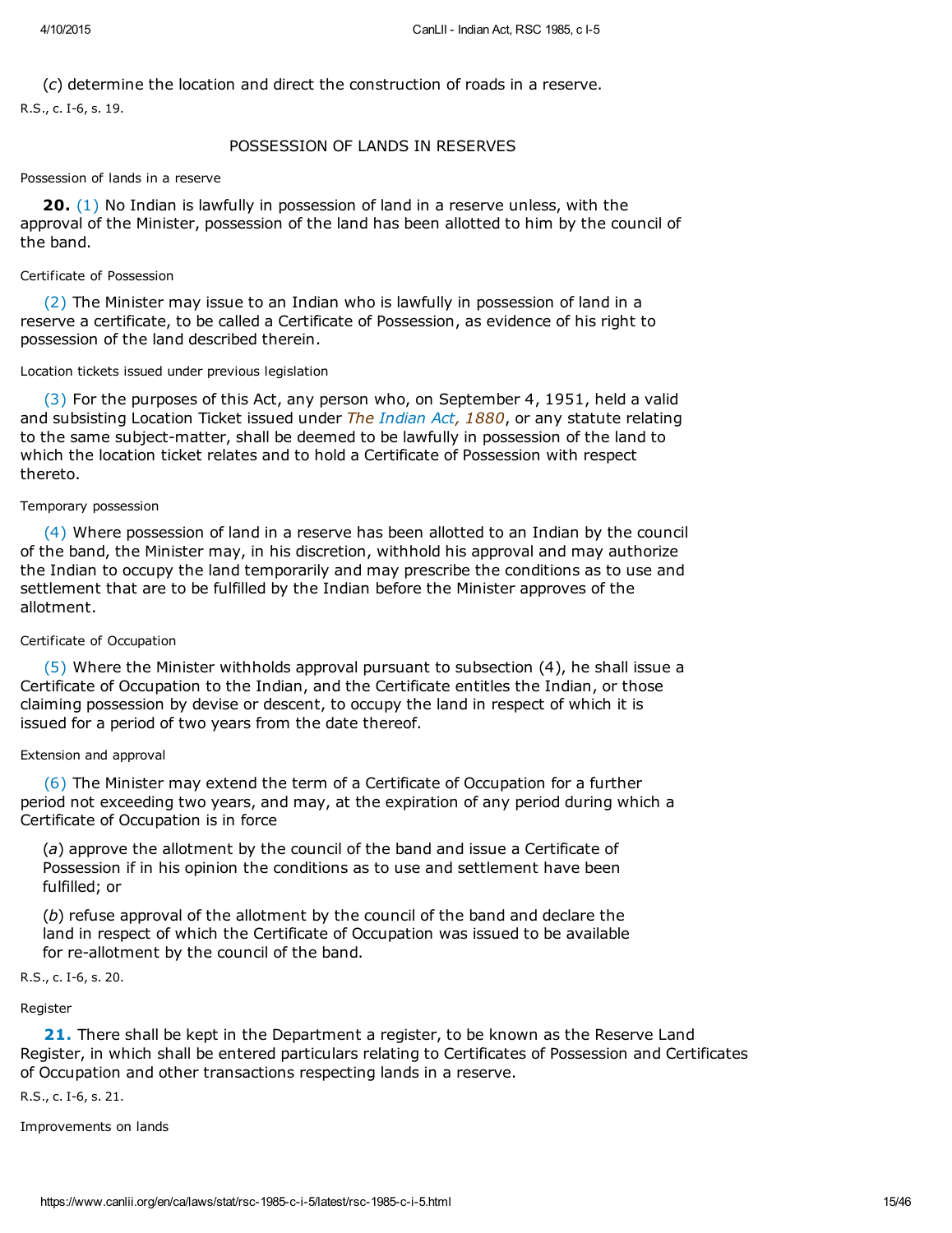22. Where an Indian who is in possession of lands at the time they are included in a reserve made permanent improvements thereon before that time, he shall be deemed to be in lawful possession of those lands at the time they are included.

R.S., c. I-6, s. 22.

#### Compensation for improvements

23. An Indian who is lawfully removed from lands in a reserve on which he has made permanent improvements may, if the Minister so directs, be paid compensation in respect thereof in an amount to be determined by the Minister, either from the person who goes into possession or from the funds of the band, at the discretion of the Minister.

R.S., c. I-6, s. 23.

Transfer of possession

24. An Indian who is lawfully in possession of lands in a reserve may transfer to the band or another member of the band the right to possession of the land, but no transfer or agreement for the transfer of the right to possession of lands in a reserve is effective until it is approved by the Minister.

R.S., c. I-6, s. 24.

#### Indian ceasing to reside on reserve

**25.** (1) An Indian who ceases to be entitled to reside on a reserve may, within six months or such further period as the Minister may direct, transfer to the band or another member of the band the right to possession of any lands in the reserve of which he was lawfully in possession.

#### When right of possession reverts

(2) Where an Indian does not dispose of his right of possession in accordance with subsection (1), the right to possession of the land reverts to the band, subject to the payment to the Indian who was lawfully in possession of the land, from the funds of the band, of such compensation for permanent improvements as the Minister may determine.

R.S., c. I-6, s. 25.

Correction of Certificate or Location Tickets

26. Whenever a Certificate of Possession or Occupation or a Location Ticket issued under *The [Indian](https://www.canlii.org/en/ca/laws/stat/rsc-1985-c-i-5/latest/rsc-1985-c-i-5.html) Act, 1880*, or any statute relating to the same subject-matter was, in the opinion of the Minister, issued to or in the name of the wrong person, through mistake, or contains any clerical error or misnomer or wrong description of any material fact therein, the Minister may cancel the Certificate or Location Ticket and issue a corrected Certificate in lieu thereof.

R.S., c. I-6, s. 26.

# Cancellation of Certificates or Location Tickets

27. The Minister may, with the consent of the holder thereof, cancel any Certificate of Possession or Occupation or Location Ticket referred to in section 26, and may cancel any Certificate of Possession or Occupation or Location Ticket that in his opinion was issued through fraud or in error.

R.S., c. I-6, s. 27.

#### Grants, etc., of reserve lands void

28. (1) Subject to subsection (2), any deed, lease, contract, instrument, document or agreement of any kind, whether written or oral, by which a band or a member of a band purports to permit a person other than a member of that band to occupy or use a reserve or to reside or otherwise exercise any rights on a reserve is void.

Minister may issue permits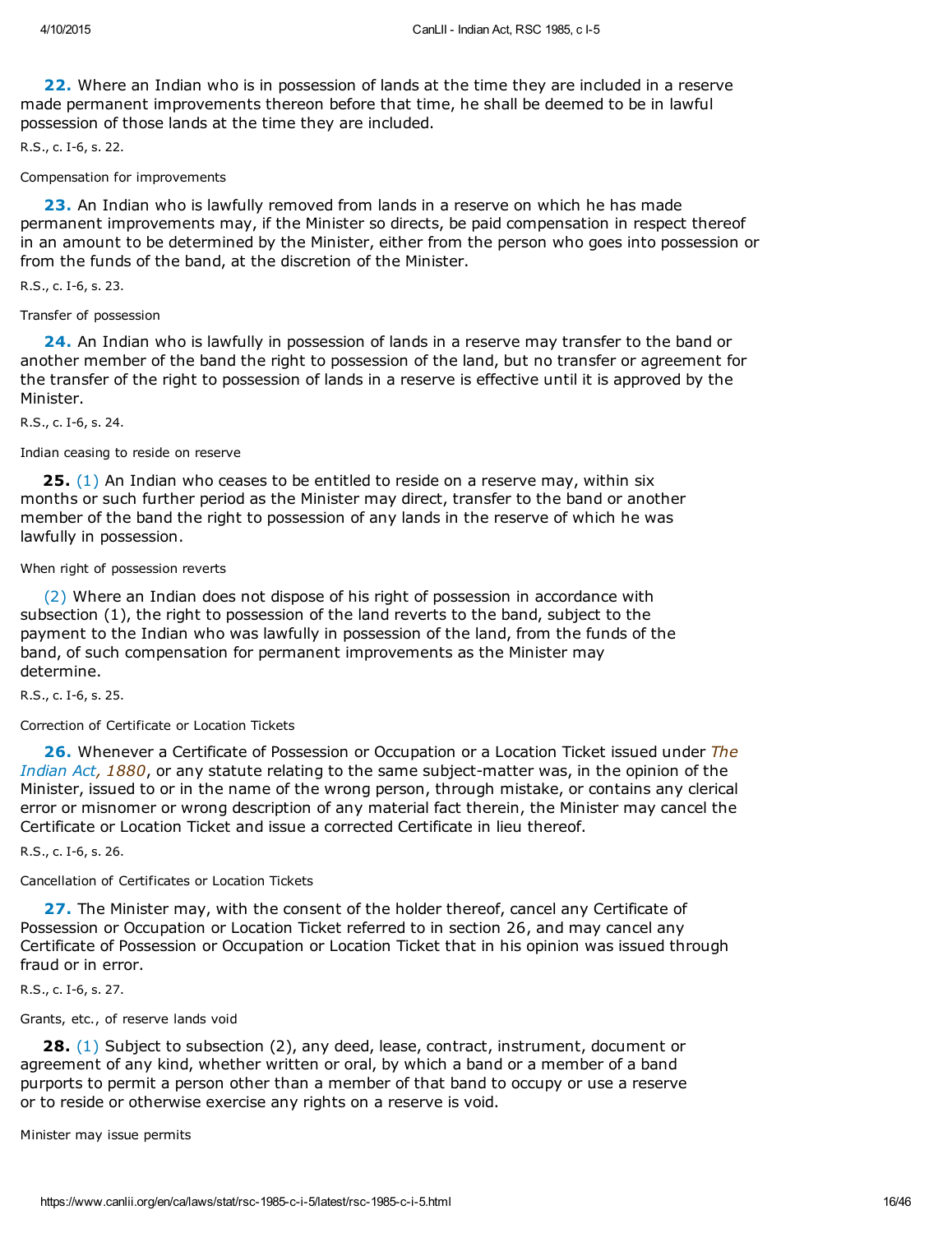(2) The Minister may by permit in writing authorize any person for a period not exceeding one year, or with the consent of the council of the band for any longer period, to occupy or use a reserve or to reside or otherwise exercise rights on a reserve.

R.S., c. I-6, s. 28.

#### Exemption from seizure

29. Reserve lands are not subject to seizure under legal process.

R.S., c. I-6, s. 29.

# TRESPASS ON RESERVES

#### Penalty for trespass

**30.** A person who trespasses on a reserve is quilty of an offence and liable on summary conviction to a fine not exceeding fifty dollars or to imprisonment for a term not exceeding one month or to both.

R.S., c. I-6, s. 30.

# Information by Attorney General

**31.** (1) Without prejudice to section 30, where an Indian or a band alleges that persons other than Indians are or have been

- (*a*) unlawfully in occupation or possession of,
- (*b*) claiming adversely the right to occupation or possession of, or
- (*c*) trespassing on

a reserve or part of a reserve, the Attorney General of Canada may exhibit an information in the Federal Court claiming, on behalf of the Indian or band, the relief or remedy sought.

Information deemed action by Crown

(2) An [information](https://www.canlii.org/en/ca/laws/stat/rsc-1985-c-f-7/latest/rsc-1985-c-f-7.html) exhibited under subsection (1) shall, for all purposes of the *Federal Courts Act*, be deemed to be a proceeding by the Crown within the meaning of that Act.

Existing remedies preserved

(3) Nothing in this section shall be construed to impair, abridge or otherwise affect any right or remedy that, but for this section, would be available to Her Majesty or to an Indian or a band.

R.S., 1985, c. I-5, s. 31; 2002, c. 8, s. 182.

- 32. [Repealed, 2014, c. 38, s. 5]
- 33. [Repealed, 2014, c. 38, s. 5]

#### ROADS AND BRIDGES

#### Roads, bridges, etc.

**34.** (1) A band shall ensure that the roads, bridges, ditches and fences within the reserve occupied by that band are maintained in accordance with instructions issued from time to time by the superintendent.

#### Idem

(2) Where, in the opinion of the Minister, a band has not carried out the instructions of the superintendent issued under subsection (1), the Minister may cause the instructions to be carried out at the expense of the band or any member thereof and may recover the cost thereof from any amounts that are held by Her Majesty and are payable to the band or member.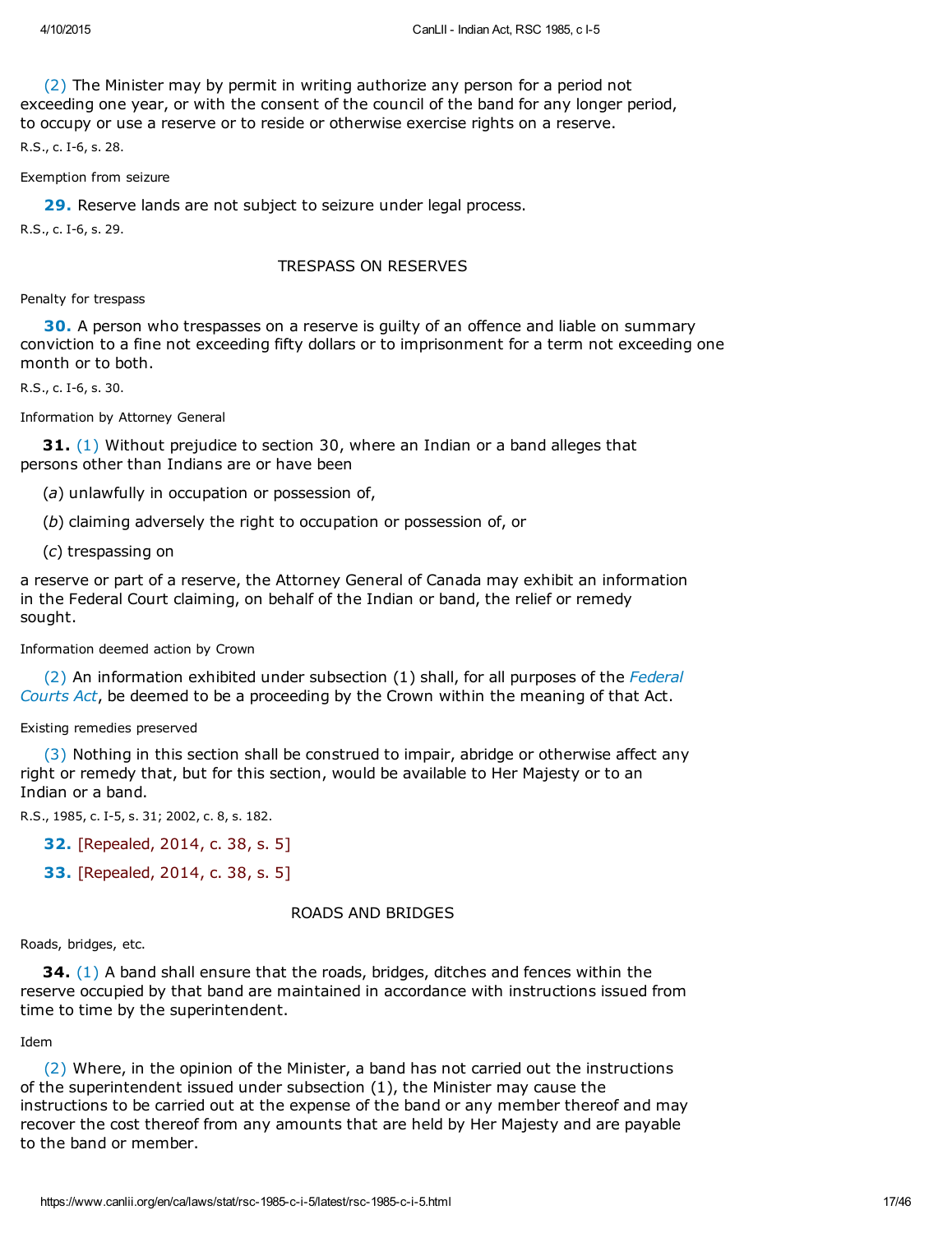R.S., c. I-6, s. 34.

# LANDS TAKEN FOR PUBLIC PURPOSES

Taking of lands by local authorities

35. (1) Where by an Act of Parliament or a provincial legislature Her Majesty in right of a province, a municipal or local authority or a corporation is empowered to take or to use lands or any interest therein without the consent of the owner, the power may, with the consent of the Governor in Council and subject to any terms that may be prescribed by the Governor in Council, be exercised in relation to lands in a reserve or any interest therein.

#### Procedure

(2) Unless the Governor in Council otherwise directs, all matters relating to compulsory taking or using of lands in a reserve under subsection (1) are governed by the statute by which the powers are conferred.

#### Grant in lieu of compulsory taking

(3) Whenever the Governor in Council has consented to the exercise by a province, a municipal or local authority or a corporation of the powers referred to in subsection (1), the Governor in Council may, in lieu of the province, authority or corporation taking or using the lands without the consent of the owner, authorize a transfer or grant of the lands to the province, authority or corporation, subject to any terms that may be prescribed by the Governor in Council.

#### Payment

(4) Any amount that is agreed on or awarded in respect of the compulsory taking or using of land under this section or that is paid for a transfer or grant of land pursuant to this section shall be paid to the Receiver General for the use and benefit of the band or for the use and benefit of any Indian who is entitled to compensation or payment as a result of the exercise of the powers referred to in subsection (1).

R.S., c. I-6, s. 35.

# SPECIAL RESERVES

#### 36. [Repealed, 2014, c. 38, s. 6]

#### Special reserves

**36.1** Where lands the legal title to which is not vested in Her Majesty had been set apart for the use and benefit of a band before the coming into force of this section, the effect of section 36 of this Act, as it read immediately before the coming into force of this section, continues in respect of those lands and this Act applies as though the lands were a reserve within the meaning of this Act. 2014, c. 38, s. 6.

# SURRENDERS AND DESIGNATIONS

#### Sales

37. (1) Lands in a reserve shall not be sold nor title to them conveyed until they have been absolutely surrendered to Her Majesty pursuant to subsection 38(1) by the band for whose use and benefit in common the reserve was set apart.

Other transactions

(2) Except where this Act otherwise provides, lands in a reserve shall not be leased nor an interest in them granted until they have been designated under subsection 38(2) by the band for whose use and benefit in common the reserve was set apart.

R.S., 1985, c. I-5, s. 37; R.S., 1985, c. 17 (4th Supp.), s. 2; 2012, c. 31, s. 206.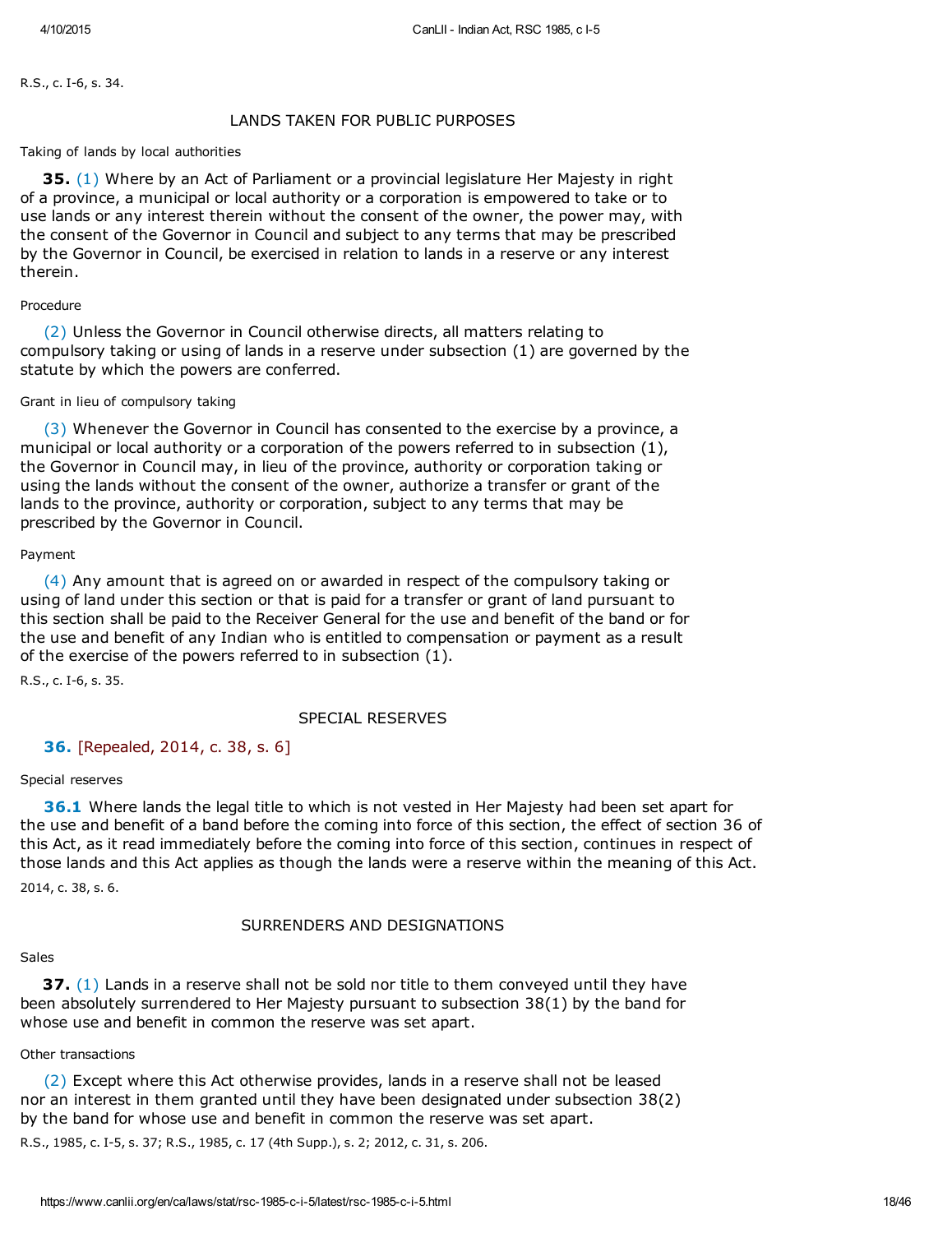#### Surrender to Her Majesty

**38.** (1) A band may absolutely surrender to Her Majesty, conditionally or unconditionally, all of the rights and interests of the band and its members in all or part of a reserve.

# Designation

(2) A band may, conditionally or unconditionally, designate, by way of a surrender to Her Majesty that is not absolute, any right or interest of the band and its members in all or part of a reserve, for the purpose of its being leased or a right or interest therein being granted.

R.S., 1985, c. I-5, s. 38; R.S., 1985, c. 17 (4th Supp.), s. 2.

Conditions — surrender

39. (1) An absolute surrender is void unless

(*a*) it is made to Her Majesty;

(*b*) it is assented to by a majority of the electors of the band

(i) at a general meeting of the band called by the council of the band,

(ii) at a special meeting of the band called by the Minister for the purpose of considering a proposed absolute surrender, or

(iii) by a referendum as provided in the regulations; and

(*c*) it is accepted by the Governor in Council.

# Minister may call meeting or referendum

(2) If a majority of the electors of a band did not vote at a meeting or referendum called under subsection (1), the Minister may, if the proposed absolute surrender was assented to by a majority of the electors who did vote, call another meeting by giving 30 days' notice of that other meeting or another referendum as provided in the regulations.

#### Assent of band

(3) If a meeting or referendum is called under subsection (2) and the proposed absolute surrender is assented to at the meeting or referendum by a majority of the electors voting, the surrender is deemed, for the purposes of this section, to have been assented to by a majority of the electors of the band.

# Secret ballot

(4) The Minister may, at the request of the council of the band or whenever he considers it advisable, order that a vote at any meeting under this section shall be by secret ballot.

# Officials required

(5) Every meeting under this section shall be held in the presence of the superintendent or some other officer of the Department designated by the Minister. R.S., 1985, c. I-5, s. 39; R.S., 1985, c. 17 (4th Supp.), s. 3; 2012, c. 31, s. 207.

#### Conditions — designation

**39.1** A designation is valid if it is made to Her Majesty, is assented to by a majority of the electors of the band voting at a referendum held in accordance with the regulations, is recommended to the Minister by the council of the band and is accepted by the Minister.

2012, c. 31, s. 208.

#### Certification — surrender

40. A proposed absolute surrender that is assented to by the band in accordance with section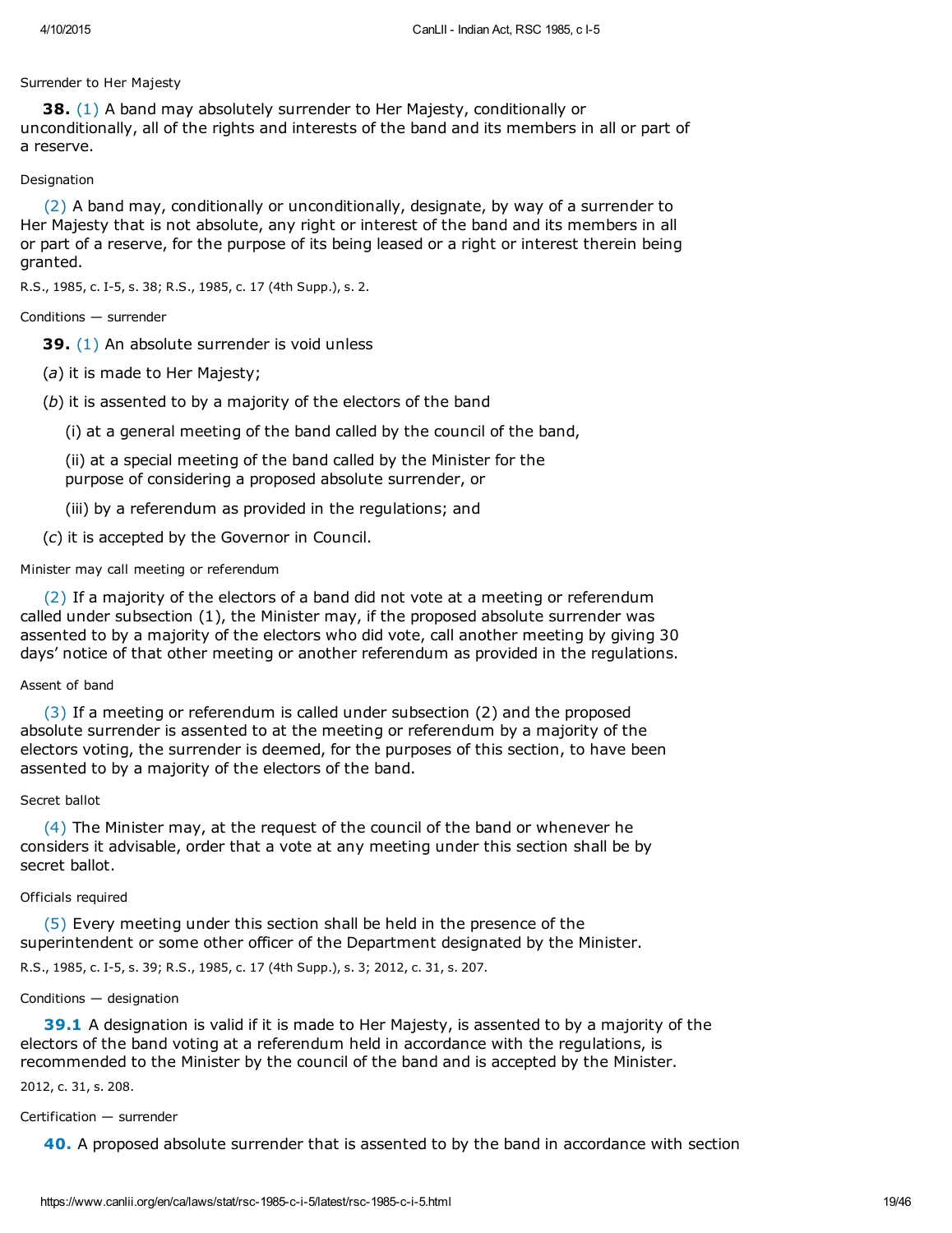39 shall be certified on oath by the superintendent or other officer who attended the meeting and by the chief or a member of the council of the band and then submitted to the Governor in Council for acceptance or refusal.

R.S., 1985, c. I-5, s. 40; R.S., 1985, c. 17 (4th Supp.), s. 4; 2012, c. 31, s. 208.

Certification — designation

**40.1** (1) A proposed designation that is assented to in accordance with section 39.1 shall be certified on oath by an officer of the Department and by the chief or a member of the council of the band.

### Ministerial decision

(2) On the recommendation of the council of the band, the proposed designation shall be submitted to the Minister who may accept or reject it.

2012, c. 31, s. 208.

#### Effect of surrenders and designations

41. An absolute surrender or a designation shall be deemed to confer all rights that are necessary to enable Her Majesty to carry out the terms of the surrender or designation.

R.S., 1985, c. I-5, s. 41; R.S., 1985, c. 17 (4th Supp.), s. 4.

#### DESCENT OF PROPERTY

Powers of Minister with respect to property of deceased Indians

42. (1) Subject to this Act, all jurisdiction and authority in relation to matters and causes testamentary, with respect to deceased Indians, is vested exclusively in the Minister and shall be exercised subject to and in accordance with regulations of the Governor in Council.

#### Regulations

(2) The Governor in Council may make regulations providing that a deceased Indian who at the time of his death was in possession of land in a reserve shall, in such circumstances and for such purposes as the regulations prescribe, be deemed to have been at the time of his death lawfully in possession of that land.

#### Application of regulations

(3) Regulations made under subsection (2) may be made applicable to estates of Indians who died before, on or after September 4, 1951.

R.S., c. I-6, s. 42.

Particular powers

43. Without restricting the generality of section 42, the Minister may

(*a*) appoint executors of wills and administrators of estates of deceased Indians, remove them and appoint others in their stead;

(*b*) authorize executors to carry out the terms of the wills of deceased Indians;

(*c*) authorize administrators to administer the property of Indians who die intestate;

(*d*) carry out the terms of wills of deceased Indians and administer the property of Indians who die intestate; and

(*e*) make or give any order, direction or finding that in his opinion it is necessary or desirable to make or give with respect to any matter referred to in section 42.

R.S., c. I-6, s. 43.

Courts may exercise jurisdiction with consent of Minister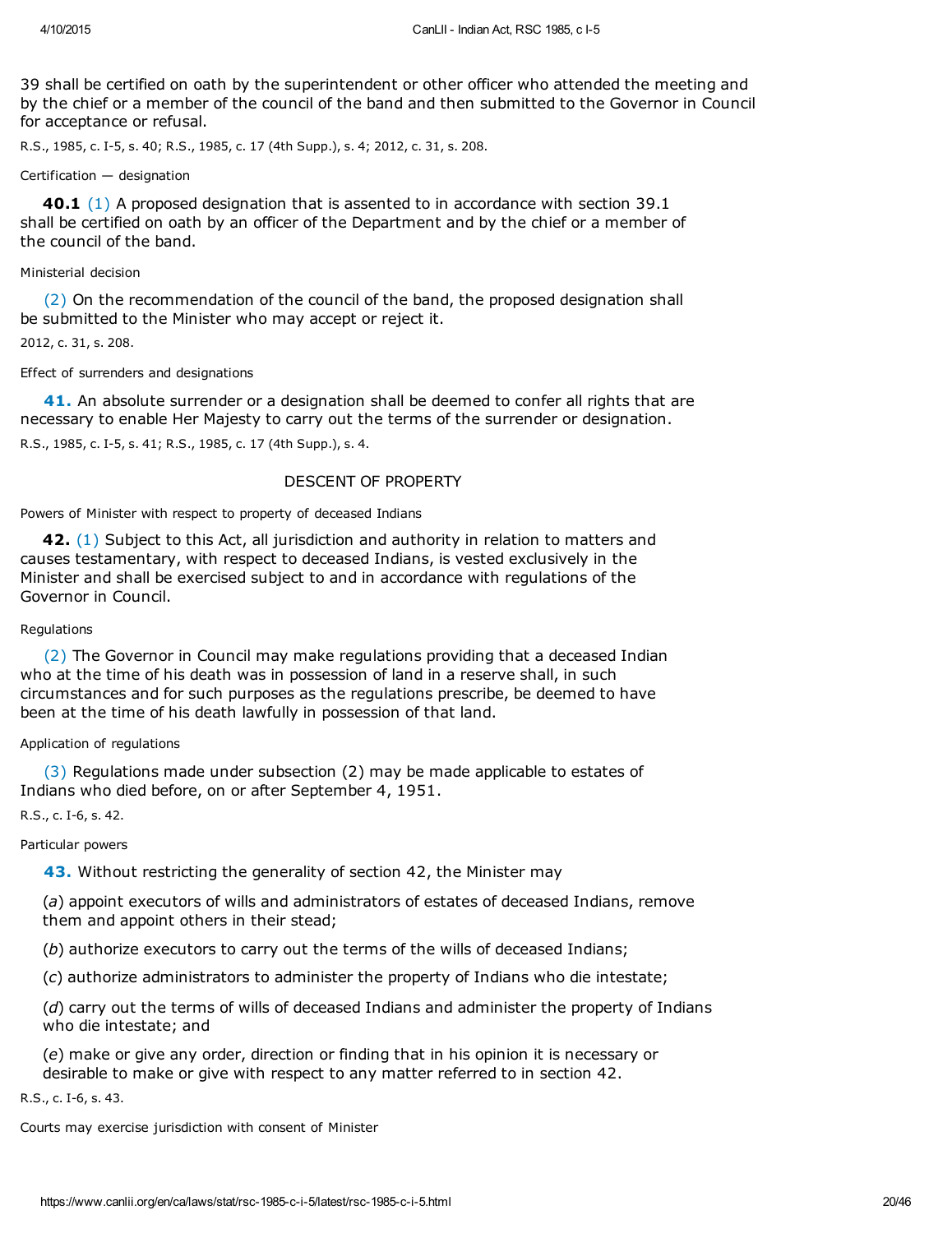44. (1) The court that would have jurisdiction if a deceased were not an Indian may, with the consent of the Minister, exercise, in accordance with this Act, the jurisdiction and authority conferred on the Minister by this Act in relation to testamentary matters and causes and any other powers, jurisdiction and authority ordinarily vested in that court.

Minister may refer a matter to the court

(2) The Minister may direct in any particular case that an application for the grant of probate of the will or letters of administration of a deceased shall be made to the court that would have jurisdiction if the deceased were not an Indian, and the Minister may refer to that court any question arising out of any will or the administration of any estate.

#### Orders relating to lands

(3) A court that is exercising any jurisdiction or authority under this section shall not without the consent in writing of the Minister enforce any order relating to real property on a reserve.

R.S., c. I-6, s. 44.

WILLS

Indians may make wills

45. (1) Nothing in this Act shall be construed to prevent or prohibit an Indian from devising or bequeathing his property by will.

#### Form of will

(2) The Minister may accept as a will any written instrument signed by an Indian in which he indicates his wishes or intention with respect to the disposition of his property on his death.

# Probate

(3) No will executed by an Indian is of any legal force or effect as a disposition of property until the Minister has approved the will or a court has granted probate thereof pursuant to this Act.

R.S., c. I-6, s. 45.

#### Minister may declare will void

46. (1) The Minister may declare the will of an Indian to be void in whole or in part if he is satisfied that

(*a*) the will was executed under duress or undue influence;

(*b*) the testator at the time of execution of the will lacked testamentary capacity;

(*c*) the terms of the will would impose hardship on persons for whom the testator had a responsibility to provide;

(*d*) the will purports to dispose of land in a reserve in a manner contrary to the interest of the band or contrary to this Act;

(*e*) the terms of the will are so vague, uncertain or capricious that proper administration and equitable distribution of the estate of the deceased would be difficult or impossible to carry out in accordance with this Act; or

(*f*) the terms of the will are against the public interest.

#### Where will declared void

(2) Where a will of an Indian is declared by the Minister or by a court to be wholly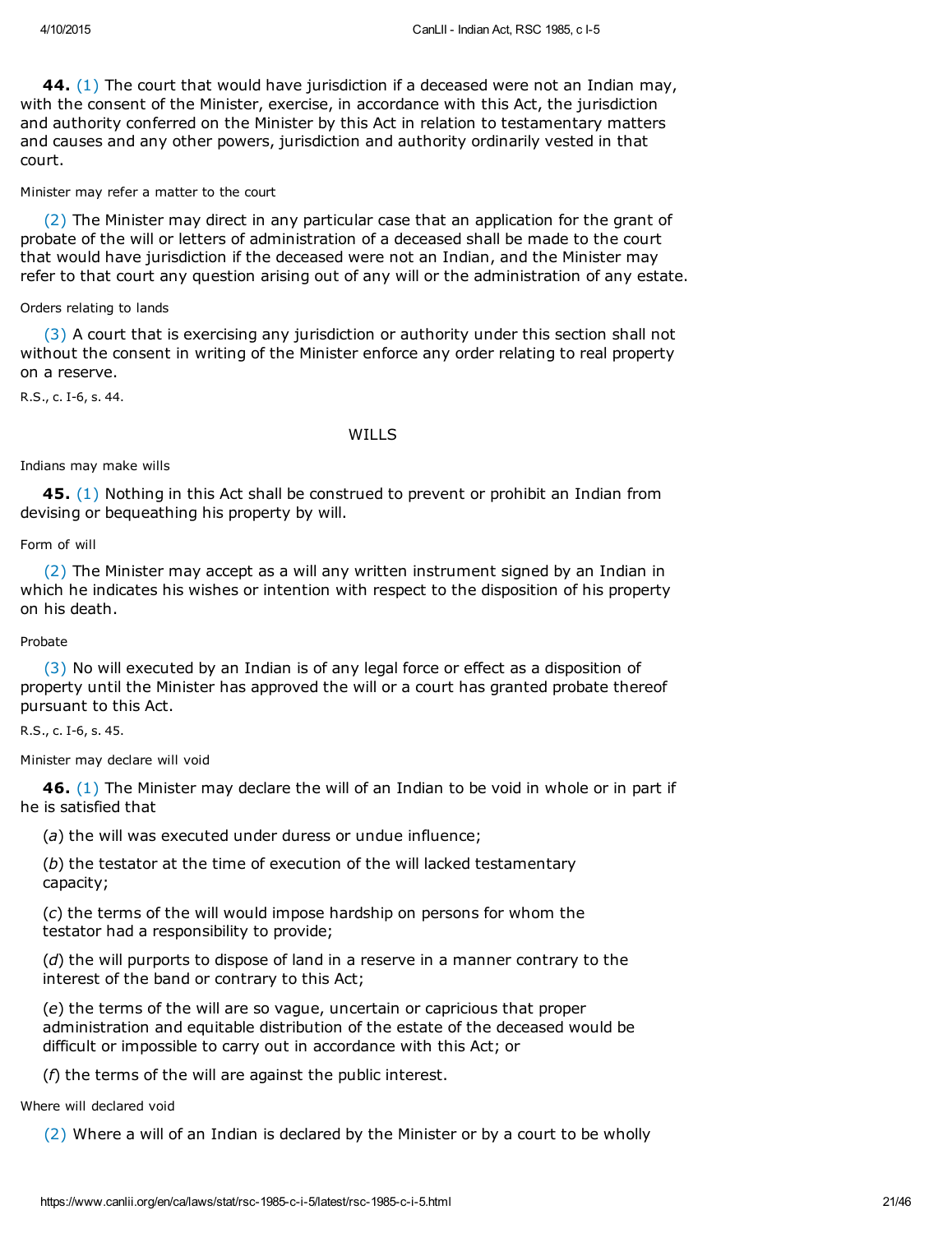void, the person executing the will shall be deemed to have died intestate, and where the will is so declared to be void in part only, any bequest or devise affected thereby, unless a contrary intention appears in the will, shall be deemed to have lapsed.

R.S., c. I-6, s. 46.

# APPEALS

Appeal to Federal Court

47. A decision of the Minister made in the exercise of the jurisdiction or authority conferred on him by section 42, 43 or 46 may, within two months from the date thereof, be appealed by any person affected thereby to the Federal Court, if the amount in controversy in the appeal exceeds five hundred dollars or if the Minister consents to an appeal.

R.S., c. I-6, s. 47; R.S., c. 10(2nd Supp.), ss. 64, 65.

# DISTRIBUTION OF PROPERTY ON INTESTACY

Surviving spouse's share

48. (1) Where the net value of the estate of an intestate does not, in the opinion of the Minister, exceed seventy-five thousand dollars or such other amount as may be fixed by order of the Governor in Council, the estate shall go to the survivor.

Idem

(2) Where the net value of the estate of an intestate, in the opinion of the Minister, exceeds seventy-five thousand dollars, or such other amount as may be fixed by order of the Governor in Council, seventy-five thousand dollars, or such other amount as may be fixed by order of the Governor in Council, shall go to the survivor, and

(*a*) if the intestate left no issue, the remainder shall go to the survivor,

(b) if the intestate left one child, one-half of the remainder shall go to the survivor, and

(c) if the intestate left more than one child, one-third of the remainder shall go to the survivor,

and where a child has died leaving issue and that issue is alive at the date of the intestate's death, the survivor shall take the same share of the estate as if the child had been living at that date.

Where children not provided for

(3) Notwithstanding subsections (1) and (2),

(*a*) where in any particular case the Minister is satisfied that any children of the deceased will not be adequately provided for, he may direct that all or any part of the estate that would otherwise go to the survivor shall go to the children; and

(*b*) the Minister may direct that the survivor shall have the right to occupy any lands in a reserve that were occupied by the deceased at the time of death.

Distribution to issue

 $(4)$  Where an intestate dies leaving issue, his estate shall be distributed, subject to the rights of the survivor, if any, *per stirpes* among such issue.

#### Distribution to parents

(5) Where an intestate dies leaving no survivor or issue, the estate shall go to the parents of the deceased in equal shares if both are living, but if either of them is dead the estate shall go to the surviving parent.

Distribution to brothers, sisters and their issue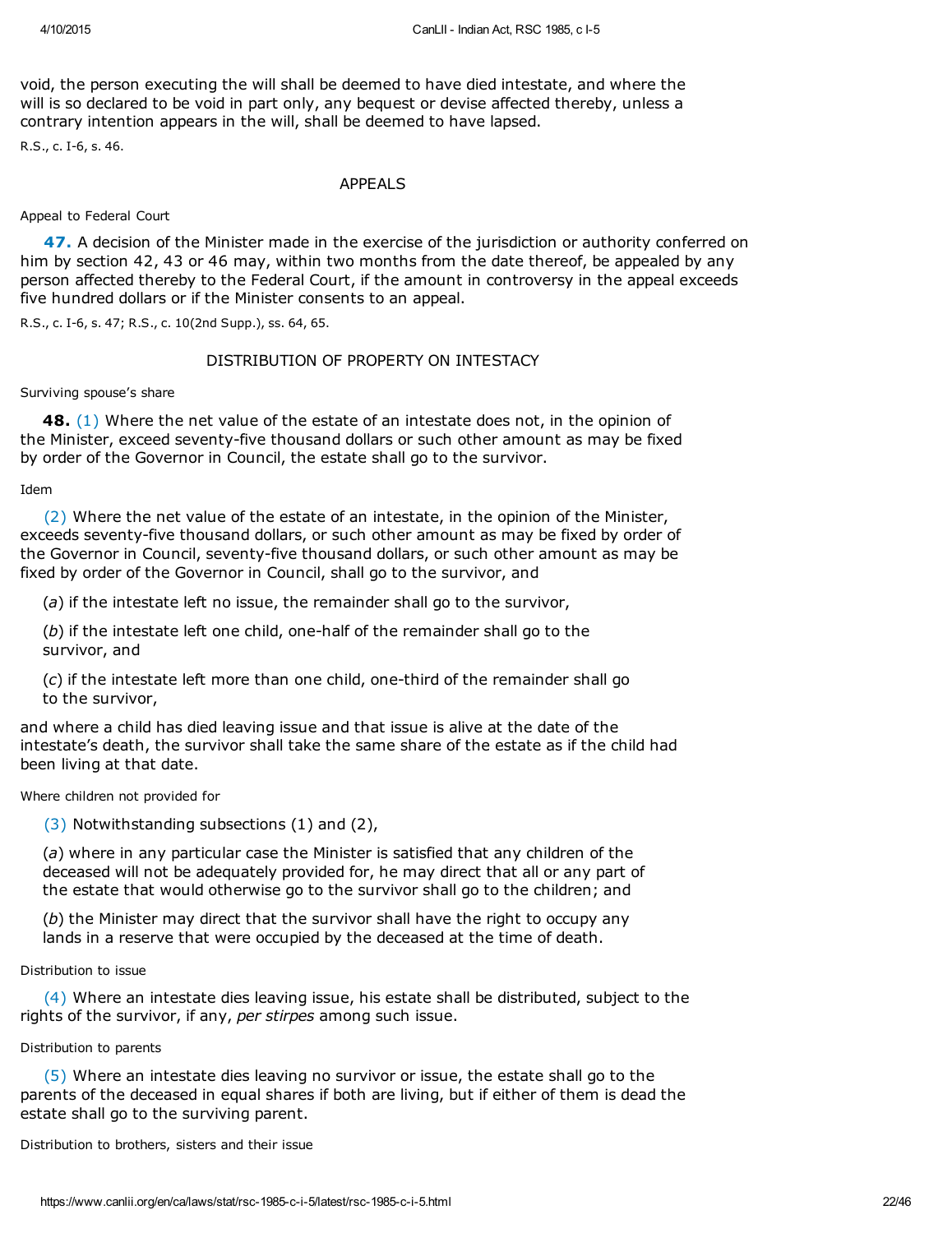(6) Where an intestate dies leaving no survivor or issue or father or mother, his estate shall be distributed among his brothers and sisters in equal shares, and where any brother or sister is dead the children of the deceased brother or sister shall take the share their parent would have taken if living, but where the only persons entitled are children of deceased brothers and sisters, they shall take per capita.

#### Next-of-kin

(7) Where an intestate dies leaving no survivor, issue, father, mother, brother or sister, and no children of any deceased brother or sister, his estate shall go to his next-ofkin.

# Distribution among next-of-kin

 $(8)$  Where an estate goes to the next-of-kin, it shall be distributed equally among the next-of-kin of equal degree of consanguinity to the intestate and those who legally represent them, but in no case shall representation be admitted after brothers' and sisters' children, and any interest in land in a reserve shall vest in Her Majesty for the benefit of the band if the nearest of kin of the intestate is more remote than a brother or sister.

#### Degrees of kindred

(9) For the purposes of this section, degrees of kindred shall be computed by counting upward from the intestate to the nearest common ancestor and then downward to the relative, and the kindred of the half-blood shall inherit equally with those of the wholeblood in the same degree.

# Descendants and relatives born after intestate's death

(10) Descendants and relatives of an intestate begotten before his death but born thereafter shall inherit as if they had been born in the lifetime of the intestate and had survived him.

#### Estate not disposed of by will

 $(11)$  All such estate as is not disposed of by will shall be distributed as if the testator had died intestate and had left no other estate.

#### No community of property

(12) There is no community of real or personal property situated in a reserve.

# (13) and (14) [Repealed, R.S., 1985, c. 32 (1st Supp.), s. 9]

Equal application to men and women

 $(15)$  This section applies in respect of an intestate woman as it applies in respect of an intestate man.

```
(16) [Repealed, R.S., 1985, c. 32 (1st Supp.), s. 9]
```
R.S., 1985, c. I-5, s. 48; R.S., 1985, c. 32 (1st Supp.), s. 9, c. 48 (4th Supp.), s. 2; 2000, c. 12, ss. 149, 151.

# Devisee's entitlement

49. A person who claims to be entitled to possession or occupation of lands in a reserve by devise or descent shall be deemed not to be in lawful possession or occupation of those lands until the possession is approved by the Minister.

# R.S., c. I-6, s. 49.

# Non-resident of reserve

**50.** (1) A person who is not entitled to reside on a reserve does not by devise or descent acquire a right to possession or occupation of land in that reserve.

Sale by superintendent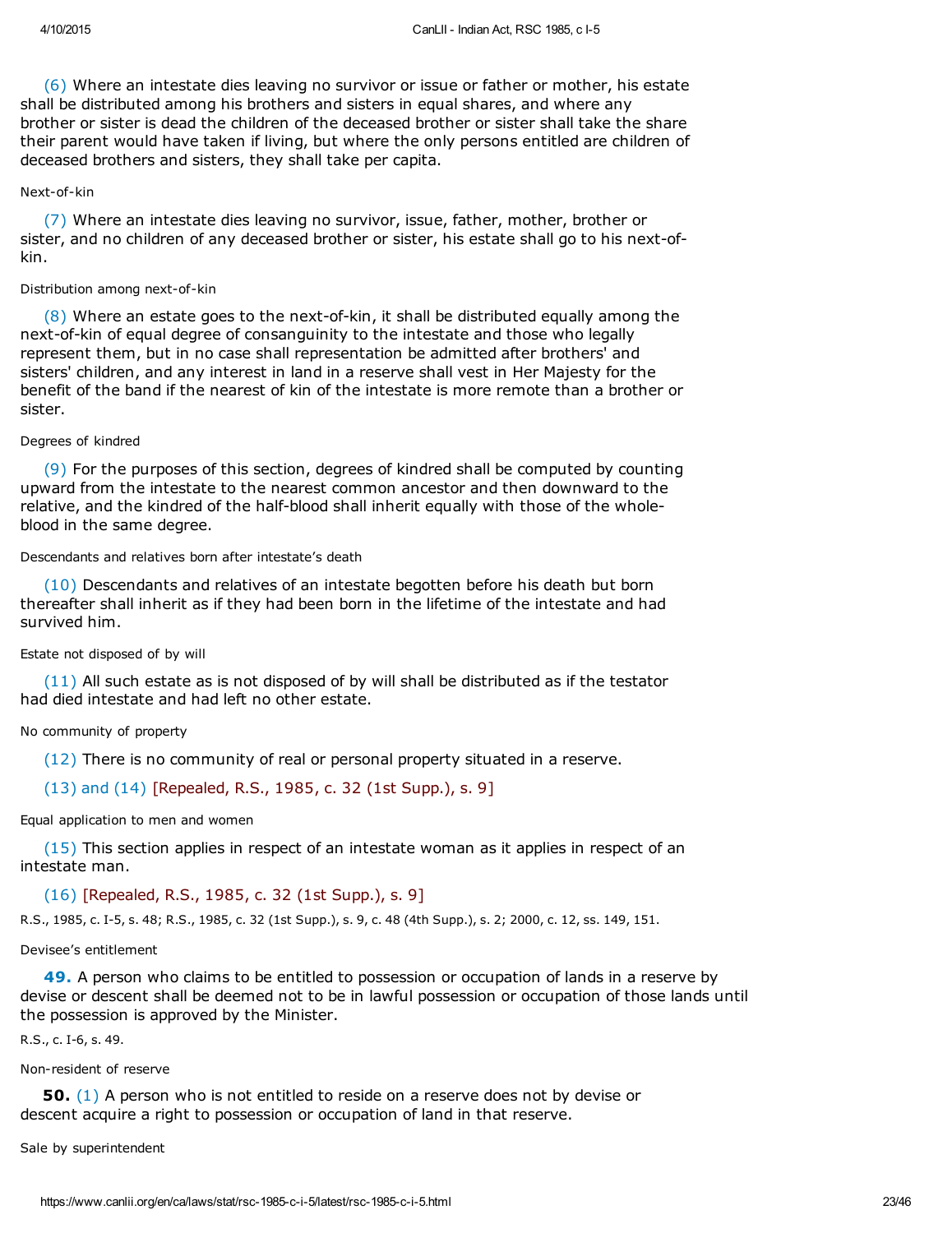(2) Where a right to possession or occupation of land in a reserve passes by devise or descent to a person who is not entitled to reside on a reserve, that right shall be offered for sale by the superintendent to the highest bidder among persons who are entitled to reside on the reserve and the proceeds of the sale shall be paid to the devisee or descendant, as the case may be.

#### Unsold lands revert to band

(3) Where no tender is received within six months or such further period as the Minister may direct after the date when the right to possession or occupation of land is offered for sale under subsection (2), the right shall revert to the band free from any claim on the part of the devisee or descendant, subject to the payment, at the discretion of the Minister, to the devisee or descendant, from the funds of the band, of such compensation for permanent improvements as the Minister may determine.

#### Approval required

(4) The purchaser of a right to possession or occupation of land under subsection (2) shall be deemed not to be in lawful possession or occupation of the land until the possession is approved by the Minister.

R.S., c. I-6, s. 50.

#### Regulations

50.1 The Governor in Council may make regulations respecting circumstances where more than one person qualifies as a survivor of an intestate under section 48. 2000, c. 12, s. 150.

# MENTALLY INCOMPETENT INDIANS

Powers of Minister generally

**51.** (1) Subject to this section, all jurisdiction and authority in relation to the property of mentally incompetent Indians is vested exclusively in the Minister.

Particular powers

 $(2)$  Without restricting the generality of subsection (1), the Minister may

(*a*) appoint persons to administer the estates of mentally incompetent Indians;

(*b*) order that any property of a mentally incompetent Indian shall be sold, leased, alienated, mortgaged, disposed of or otherwise dealt with for the purpose of

(i) paying his debts or engagements,

(ii) discharging encumbrances on his property,

(iii) paying debts or expenses incurred for his maintenance or otherwise for his benefit, or

(iv) paying or providing for the expenses of future maintenance; and

(*c*) make such orders and give such directions as he considers necessary to secure the satisfactory management of the estates of mentally incompetent Indians.

#### Property off reserve

(3) The Minister may order that any property situated off a reserve and belonging to a mentally incompetent Indian shall be dealt with under the laws of the province in which the property is situated.

R.S., c. I-6, s. 51.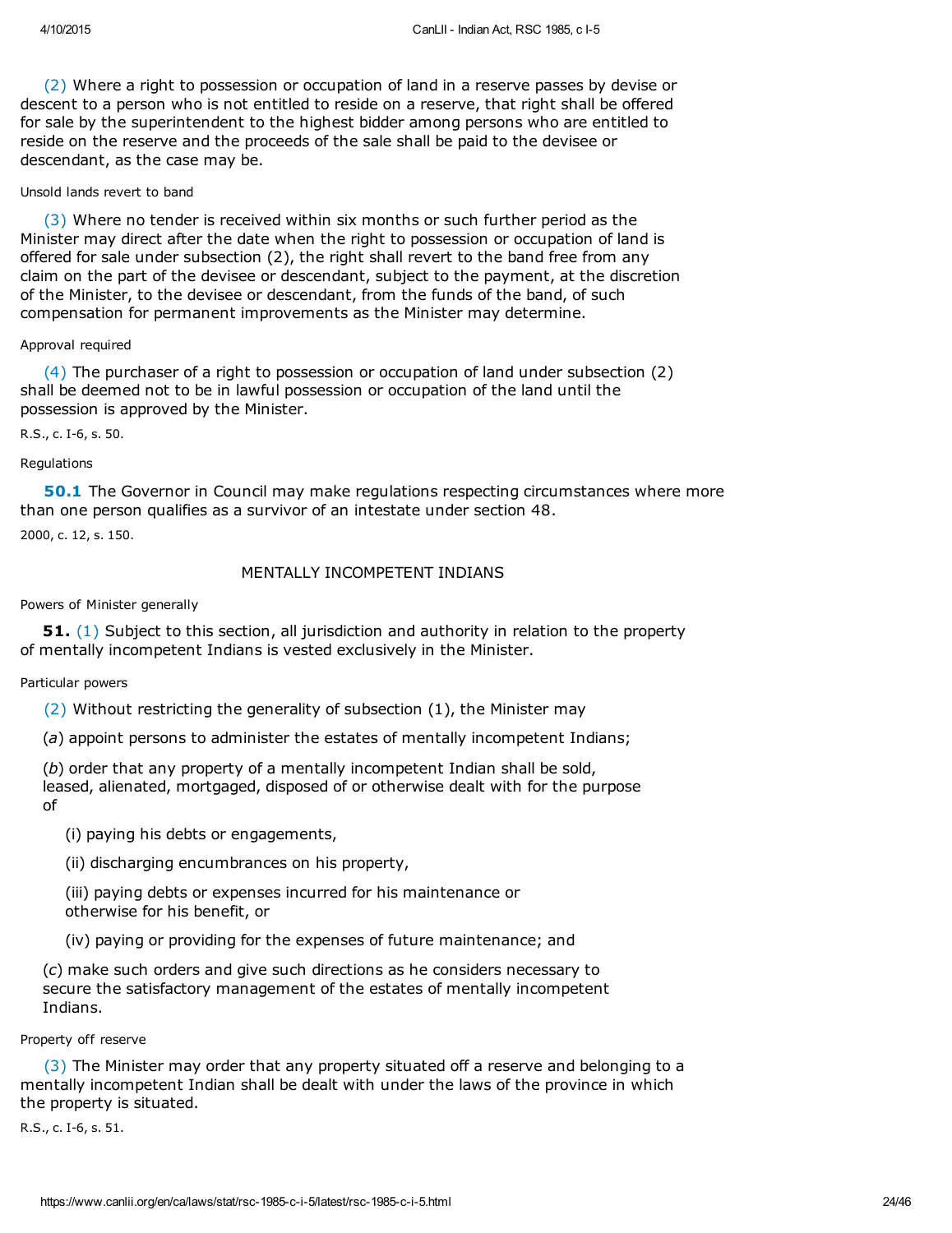# GUARDIANSHIP

Property of infant children

52. The Minister may administer or provide for the administration of any property to which infant children of Indians are entitled, and may appoint guardians for that purpose. R.S., c. I-6, s. 52.

# MONEY OF INFANT CHILDREN

# Distributions of capital

**52.1** (1) The council of a band may determine that the payment of not more than three thousand dollars, or such other amount as may be fixed by order of the Governor in Council, in a year of the share of a distribution under paragraph 64(1)(*a*) that belongs to an infant child who is a member of the band is necessary or proper for the maintenance, advancement or other benefit of the child.

Procedure

(2) Before making a determination under subsection (1), the council of the band must

(*a*) post in a conspicuous place on the reserve fourteen days before the determination is made a notice that it proposes to make such a determination; and

(*b*) give the members of the band a reasonable opportunity to be heard at a general meeting of the band held before the determination is made.

# Minister's duty

(3) Where the council of the band makes a determination under subsection (1) and notifies the Minister, at the time it gives its consent to the distribution pursuant to paragraph 64(1)(*a*), that it has made that determination and that, before making it, it complied with subsection (2), the Minister shall make a payment described in subsection (1) for the maintenance, advancement or other benefit of the child to a parent or person who is responsible for the care and custody of the child or, if so requested by the council on giving its consent to that distribution, to the council.

```
R.S., 1985, c. 48 (4th Supp.), s. 3.
```
Money of infant children of Indians

52.2 The Minister may, regardless of whether a payment is made under section 52.1, pay all or part of any money administered by the Minister under section 52 that belongs to an infant child of an Indian to a parent or person who is responsible for the care and custody of the child or otherwise apply all or part of that money if

(*a*) the Minister is requested in writing to do so by the parent or the person responsible; and

(*b*) in the opinion of the Minister, the payment or application is necessary or proper for the maintenance, advancement or other benefit of the child.

R.S., 1985, c. 48 (4th Supp.), s. 3.

# Attaining majority

**52.3** (1) Where a child of an Indian attains the age of majority, the Minister shall pay any money administered by the Minister under section 52 to which the child is entitled to that child in one lump sum.

# Exception

(2) Notwithstanding subsection (1), where requested in writing to do so before a child of an Indian attains the age of majority by a parent or a person who is responsible for the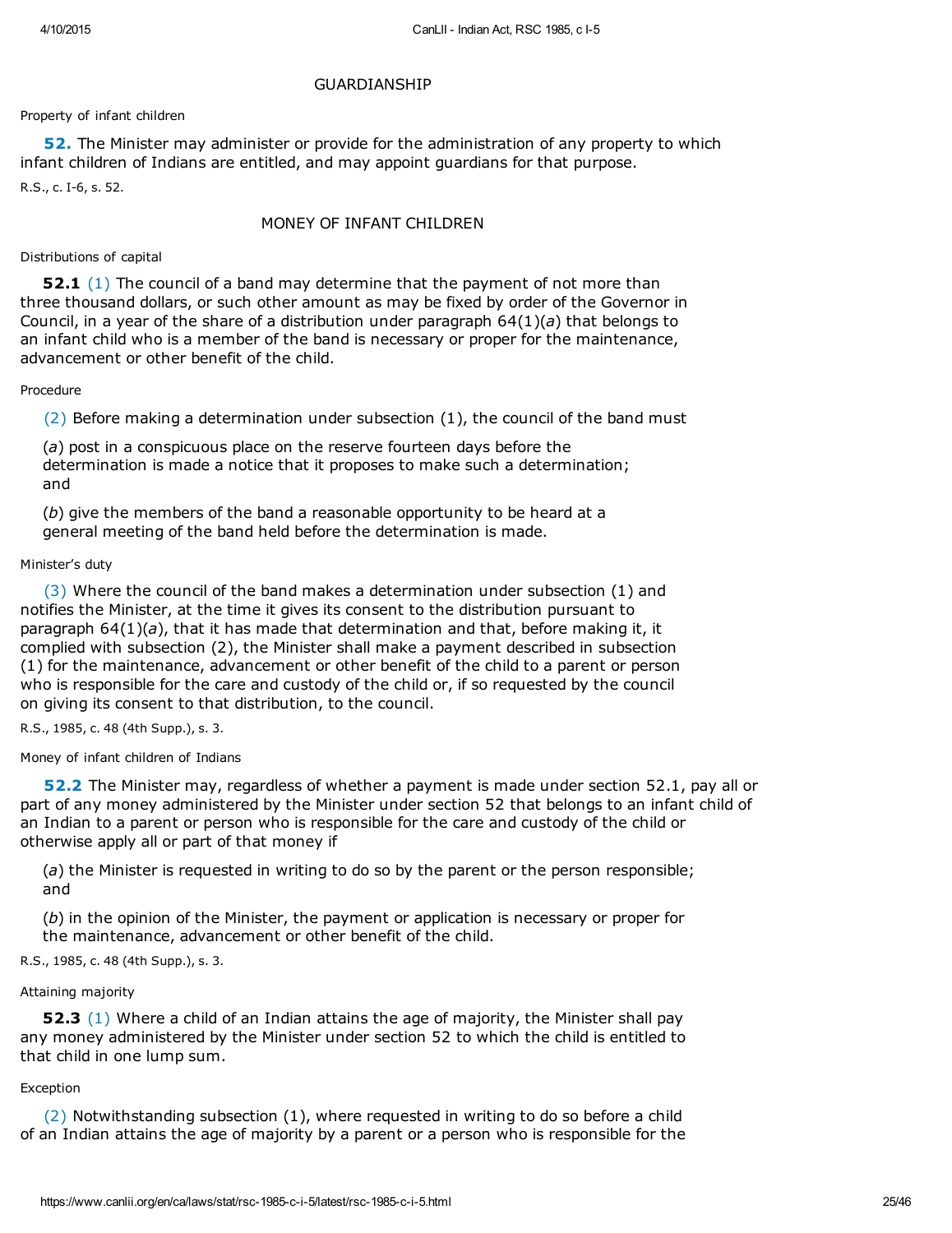care and custody of the child or by the council of the band of which the child is a member, the Minister may, instead of paying the money in one lump sum, pay it in instalments during a period beginning on the day the child attains the age of majority and ending not later than the day that is three years after that day.

R.S., 1985, c. 48 (4th Supp.), s. 3.

Relief

52.4 Where, in a proceeding in respect of the share of a distribution under paragraph 64(1)(*a*) or of money belonging to an infant child that was paid pursuant to section 52.1, 52.2 or 52.3, it appears to the court that the Minister, the band, its council or a member of that council acted honestly and reasonably and ought fairly to be relieved from liability in respect of the payment, the court may relieve the Minister, band, council or member, either in whole or in part, from liability in respect of the payment.

R.S., 1985, c. 48 (4th Supp.), s. 3; 1992, c. 1, s. 144(F).

Effect of payment

**52.5** (1) The receipt in writing from a parent or person who is responsible for the care and custody of an infant child for a payment made pursuant to section 52.1 or 52.2

(*a*) discharges the duty of the Minister, the band, its council and each member of that council to make the payment to the extent of the amount paid; and

(*b*) discharges the Minister, the band, its council and each member of that council from seeing to its application or being answerable for its loss or misapplication.

Idem

(2) The receipt in writing from the council of the band of which an infant child is a member for a payment made pursuant to section 52.1

(*a*) discharges the duty of the Minister to make the payment to the extent of the amount paid; and

(*b*) discharges the Minister from seeing to the application of the amount paid or being answerable for its loss or misapplication.

R.S., 1985, c. 48 (4th Supp.), s. 3.

# MANAGEMENT OF RESERVES AND SURRENDERED AND DESIGNATED LANDS

Transactions re surrendered and designated lands

**53.** (1) The Minister or a person appointed by the Minister for the purpose may, in accordance with this Act and the terms of the absolute surrender or designation, as the case may be,

(*a*) manage or sell absolutely surrendered lands; or

(*b*) manage, lease or carry out any other transaction affecting designated lands.

Grant where original purchaser dead

(2) Where the original purchaser of surrendered lands is dead and the heir, assignee or devisee of the original purchaser applies for a grant of the lands, the Minister may, on receipt of proof in such manner as he directs and requires in support of any claim for the grant and on being satisfied that the claim has been equitably and justly established, allow the claim and authorize a grant to issue accordingly.

#### Departmental employees

(3) No person who is appointed pursuant to subsection (1) or who is an officer or a servant of Her Majesty employed in the Department may, except with the approval of the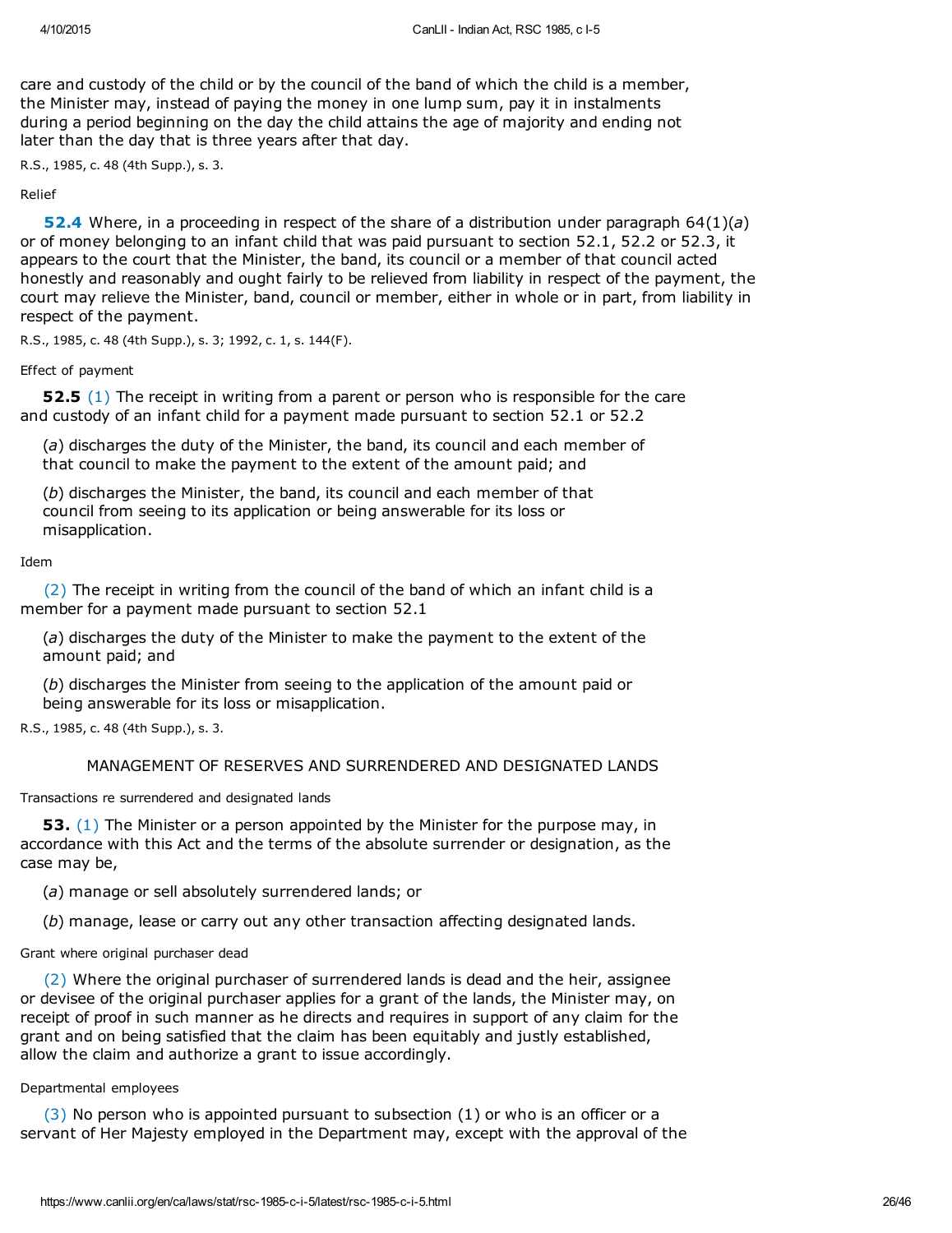Governor in Council, acquire directly or indirectly any interest in absolutely surrendered or designated lands.

R.S., 1985, c. I-5, s. 53; R.S., 1985, c. 17 (4th Supp.), s. 5.

# **Assignments**

54. Where absolutely surrendered lands are agreed to be sold and letters patent relating thereto have not issued, or where designated lands are leased or an interest in them granted, the purchaser, lessee or other person who has an interest in the absolutely surrendered or designated lands may, with the approval of the Minister, assign all or part of that interest to any other person.

R.S., 1985, c. I-5, s. 54; R.S., 1985, c. 17 (4th Supp.), s. 6.

Surrendered and Designated Lands Register

**55.** (1) There shall be maintained in the Department a register, to be known as the Surrendered and Designated Lands Register, in which shall be recorded particulars in connection with any transaction affecting absolutely surrendered or designated lands.

Conditional assignment

(2) A conditional assignment shall not be registered.

# Proof of execution

(3) Registration of an assignment may be refused until proof of its execution has been furnished.

# Effect of registration

(4) An assignment registered under this section is valid against an unregistered assignment or an assignment subsequently registered.

R.S., 1985, c. I-5, s. 55; R.S., 1985, c. 17 (4th Supp.), s. 7.

# Certificate of registration

**56.** Where an assignment is registered, there shall be endorsed on the original copy thereof a certificate of registration signed by the Minister or by an officer of the Department authorized by the Minister to sign such certificates.

R.S., c. I-6, s. 56.

#### Regulations

**57.** The Governor in Council may make regulations

(*a*) authorizing the Minister to grant licences to cut timber on surrendered lands, or, with the consent of the council of the band, on reserve lands;

(*b*) imposing terms, conditions and restrictions with respect to the exercise of rights conferred by licences granted under paragraph (*a*);

(*c*) providing for the disposition of surrendered mines and minerals underlying lands in a reserve;

(*d*) prescribing the punishment, not exceeding one hundred dollars or imprisonment for a term not exceeding three months or both, that may be imposed on summary conviction for contravention of any regulation made under this section; and

(*e*) providing for the seizure and forfeiture of any timber or minerals taken in contravention of any regulation made under this section.

R.S., c. I-6, s. 57.

Uncultivated or unused lands

58. (1) Where land in a reserve is uncultivated or unused, the Minister may, with the consent of the council of the band,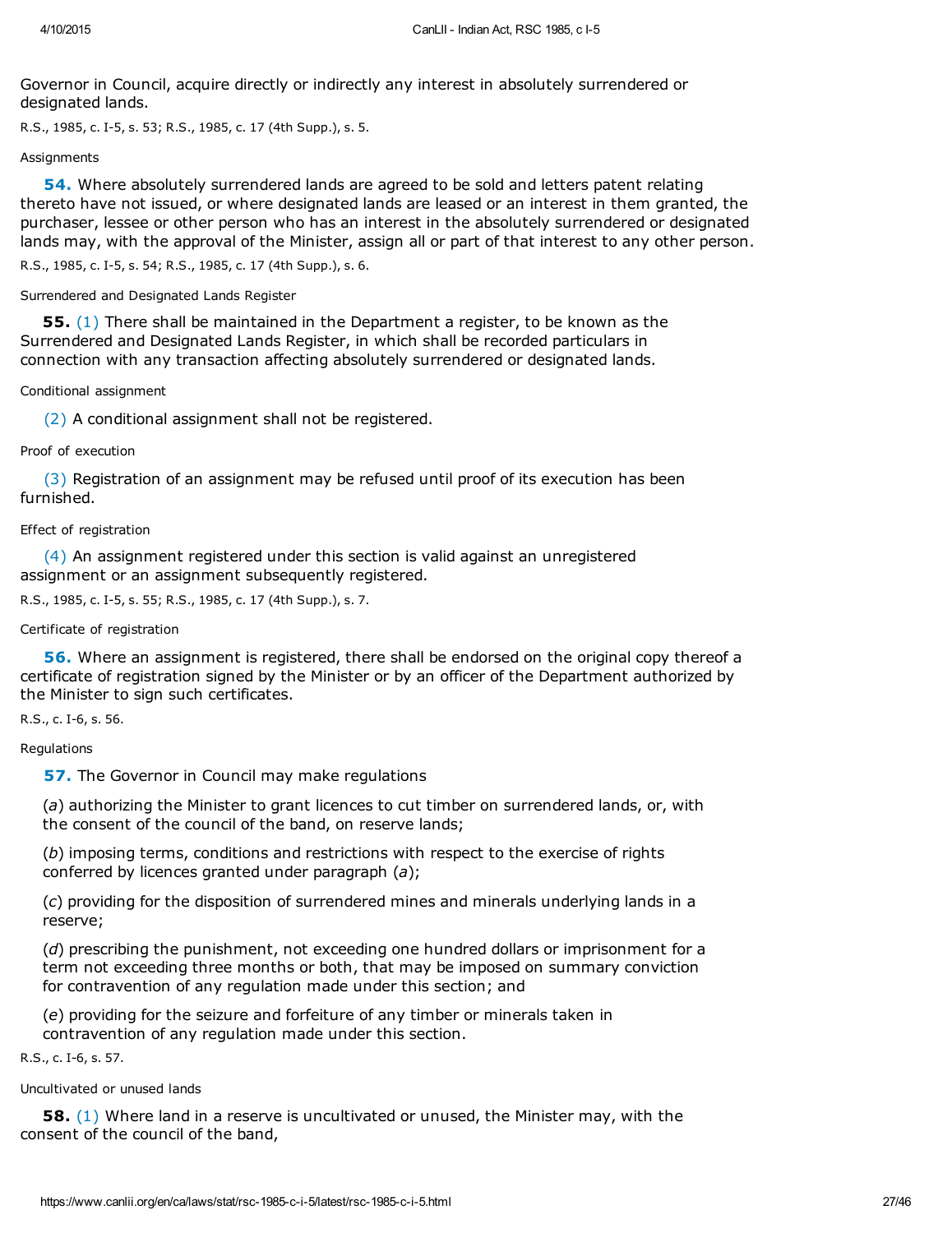(*a*) improve or cultivate that land and employ persons therefor, and authorize and direct the expenditure of such amount of the capital funds of the band as he considers necessary for that improvement or cultivation including the purchase of such stock, machinery or material or for the employment of such labour as the Minister considers necessary;

(*b*) where the land is in the lawful possession of any individual, grant a lease of that land for agricultural or grazing purposes or for any purpose that is for the benefit of the person in possession of the land; and

(*c*) where the land is not in the lawful possession of any individual, grant for the benefit of the band a lease of that land for agricultural or grazing purposes.

# Distribution of proceeds

(2) Out of the proceeds derived from the improvement or cultivation of lands pursuant to paragraph (1)(*b*), a reasonable rent shall be paid to the individual in lawful possession of the lands or any part thereof and the remainder of the proceeds shall be placed to the credit of the band, but if improvements are made on the lands occupied by an individual, the Minister may deduct the value of the improvements from the rent payable to the individual under this subsection.

# Lease at request of occupant

(3) The Minister may lease for the benefit of any Indian, on application of that Indian for that purpose, the land of which the Indian is lawfully in possession without the land being designated.

Disposition of grass, timber, non-metallic substances, etc.

(4) Notwithstanding anything in this Act, the Minister may, without an absolute surrender or a designation

(*a*) dispose of wild grass or dead or fallen timber; and

(*b*) with the consent of the council of the band, dispose of sand, gravel, clay and other non-metallic substances on or under lands in a reserve, or, where that consent cannot be obtained without undue difficulty or delay, may issue temporary permits for the taking of sand, gravel, clay and other non-metallic substances on or under lands in a reserve, renewable only with the consent of the council of the band.

#### Proceeds

(5) The proceeds of the transactions referred to in subsection (4) shall be credited to band funds or shall be divided between the band and the individual Indians in lawful possession of the lands in such shares as the Minister may determine.

R.S., 1985, c. I-5, s. 58; R.S., 1985, c. 17 (4th Supp.), s. 8.

# Adjustment of contracts

59. The Minister may, with the consent of the council of a band,

(*a*) reduce or adjust the amount payable to Her Majesty in respect of a transaction affecting absolutely surrendered lands, designated lands or other lands in a reserve or the rate of interest payable thereon; and

(*b*) reduce or adjust the amount payable to the band by an Indian in respect of a loan made to the Indian from band funds.

R.S., 1985, c. I-5, s. 59; R.S., 1985, c. 17 (4th Supp.), s. 9.

# Control over lands

60. (1) The Governor in Council may at the request of a band grant to the band the right to exercise such control and management over lands in the reserve occupied by that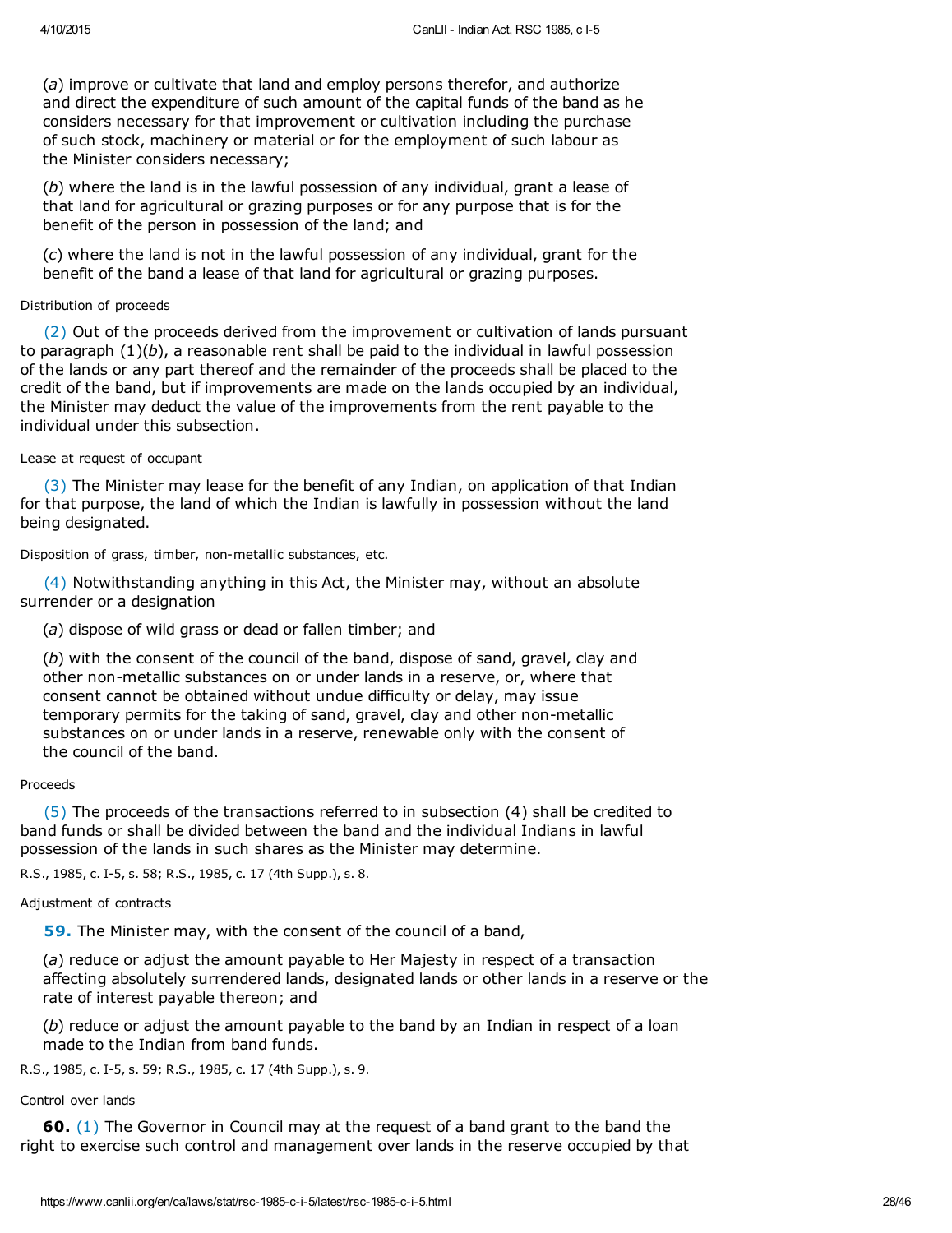band as the Governor in Council considers desirable.

#### Withdrawal

(2) The Governor in Council may at any time withdraw from a band a right conferred on the band under subsection (1).

R.S., c. I-6, s. 60.

# MANAGEMENT OF INDIAN MONEYS

Indian moneys to be held for use and benefit

61. (1) Indian moneys shall be expended only for the benefit of the Indians or bands for whose use and benefit in common the moneys are received or held, and subject to this Act and to the terms of any treaty or surrender, the Governor in Council may determine whether any purpose for which Indian moneys are used or are to be used is for the use and benefit of the band.

#### Interest

(2) Interest on Indian moneys held in the Consolidated Revenue Fund shall be allowed at a rate to be fixed from time to time by the Governor in Council.

R.S., c. I-6, s. 61.

Capital and revenue

62. All Indian moneys derived from the sale of surrendered lands or the sale of capital assets of a band shall be deemed to be capital moneys of the band and all Indian moneys other than capital moneys shall be deemed to be revenue moneys of the band.

R.S., c. I-6, s. 62.

Payments to Indians

63. Notwithstanding the *Financial [Administration](https://www.canlii.org/en/ca/laws/stat/rsc-1985-c-f-11/latest/rsc-1985-c-f-11.html) Act*, where moneys to which an Indian is entitled are paid to a superintendent under any lease or agreement made under this Act, the superintendent may pay the moneys to the Indian.

R.S., c. I-6, s. 63.

Expenditure of capital moneys with consent

64. (1) With the consent of the council of a band, the Minister may authorize and direct the expenditure of capital moneys of the band

(*a*) to distribute per capita to the members of the band an amount not exceeding fifty per cent of the capital moneys of the band derived from the sale of surrendered lands;

(*b*) to construct and maintain roads, bridges, ditches and watercourses on reserves or on surrendered lands;

(*c*) to construct and maintain outer boundary fences on reserves;

(*d*) to purchase land for use by the band as a reserve or as an addition to a reserve;

(*e*) to purchase for the band the interest of a member of the band in lands on a reserve;

(*f*) to purchase livestock and farm implements, farm equipment or machinery for the band;

(*g*) to construct and maintain on or in connection with a reserve such permanent improvements or works as in the opinion of the Minister will be of permanent value to the band or will constitute a capital investment;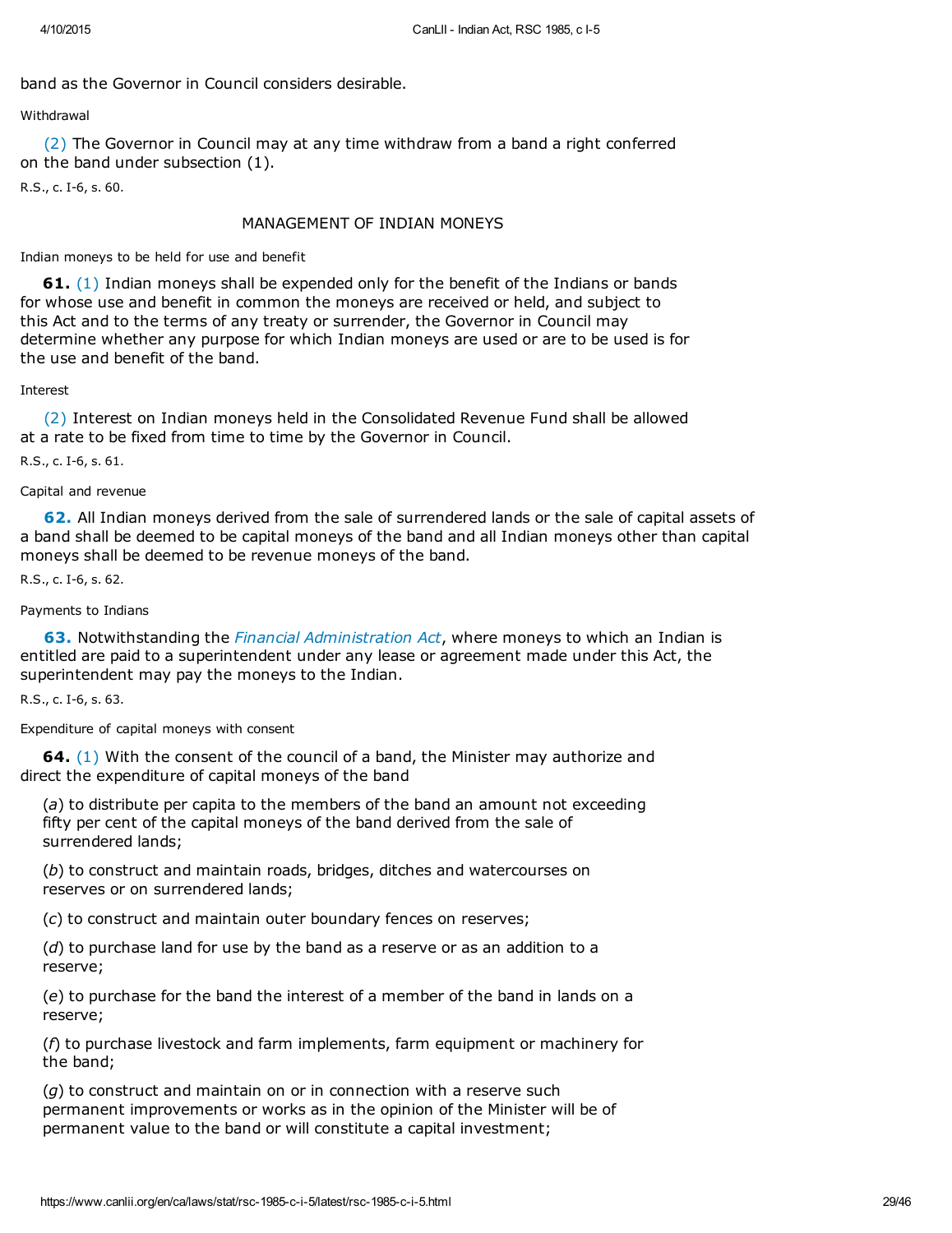(*h*) to make to members of the band, for the purpose of promoting the welfare of the band, loans not exceeding one-half of the total value of

(i) the chattels owned by the borrower, and

(ii) the land with respect to which he holds or is eligible to receive a Certificate of Possession,

and may charge interest and take security therefor;

(*i*) to meet expenses necessarily incidental to the management of lands on a reserve, surrendered lands and any band property;

(*j*) to construct houses for members of the band, to make loans to members of the band for building purposes with or without security and to provide for the guarantee of loans made to members of the band for building purposes; and

(*k*) for any other purpose that in the opinion of the Minister is for the benefit of the band.

Expenditure of capital moneys in accordance with by-laws

(2) The Minister may make expenditures out of the capital moneys of a band in accordance with by-laws made pursuant to paragraph  $81(1)(p.3)$  for the purpose of making payments to any person whose name was deleted from the Band List of the band in an amount not exceeding one per capita share of the capital moneys.

R.S., 1985, c. I-5, s. 64; R.S., 1985, c. 32 (1st Supp.), s. 10.

Limitation in respect of paragraphs 6(1)(*c*), (*d*) and (*e*)

**64.1** (1) A person who has received an amount that exceeds one thousand dollars under paragraph  $15(1)(a)$ , as it read immediately prior to April 17, 1985, or under any former provision of this Act relating to the same subject-matter as that paragraph, by reason of ceasing to be a member of a band in the circumstances set out in paragraph 6(1)(*c*), (*d*) or (*e*) is not entitled to receive an amount under paragraph 64(1)(*a*) until such time as the aggregate of all amounts that the person would, but for this subsection, have received under paragraph  $64(1)(a)$  is equal to the amount by which the amount that the person received under paragraph 15(1)(*a*), as it read immediately prior to April 17, 1985, or under any former provision of this Act relating to the same subject-matter as that paragraph, exceeds one thousand dollars, together with any interest thereon.

# Additional limitation

(2) Where the council of a band makes a by-law under paragraph  $81(1)(p.4)$  bringing this subsection into effect, a person who has received an amount that exceeds one thousand dollars under paragraph 15(1)(*a*), as it read immediately prior to April 17, 1985, or under any former provision of this Act relating to the same subject-matter as that paragraph, by reason of ceasing to be a member of the band in the circumstances set out in paragraph 6(1)(*c*), (*d*) or (*e*) is not entitled to receive any benefit afforded to members of the band as individuals as a result of the expenditure of Indian moneys under paragraphs 64(1)(*b*) to (*k*), subsection 66(1) or subsection 69(1) until the amount by which the amount so received exceeds one thousand dollars, together with any interest thereon, has been repaid to the band.

#### Regulations

(3) The Governor in Council may make regulations prescribing the manner of determining interest for the purpose of subsections (1) and (2).

R.S., 1985, c. 32 (1st Supp.), s. 11.

Expenditure of capital

**65.** The Minister may pay from capital moneys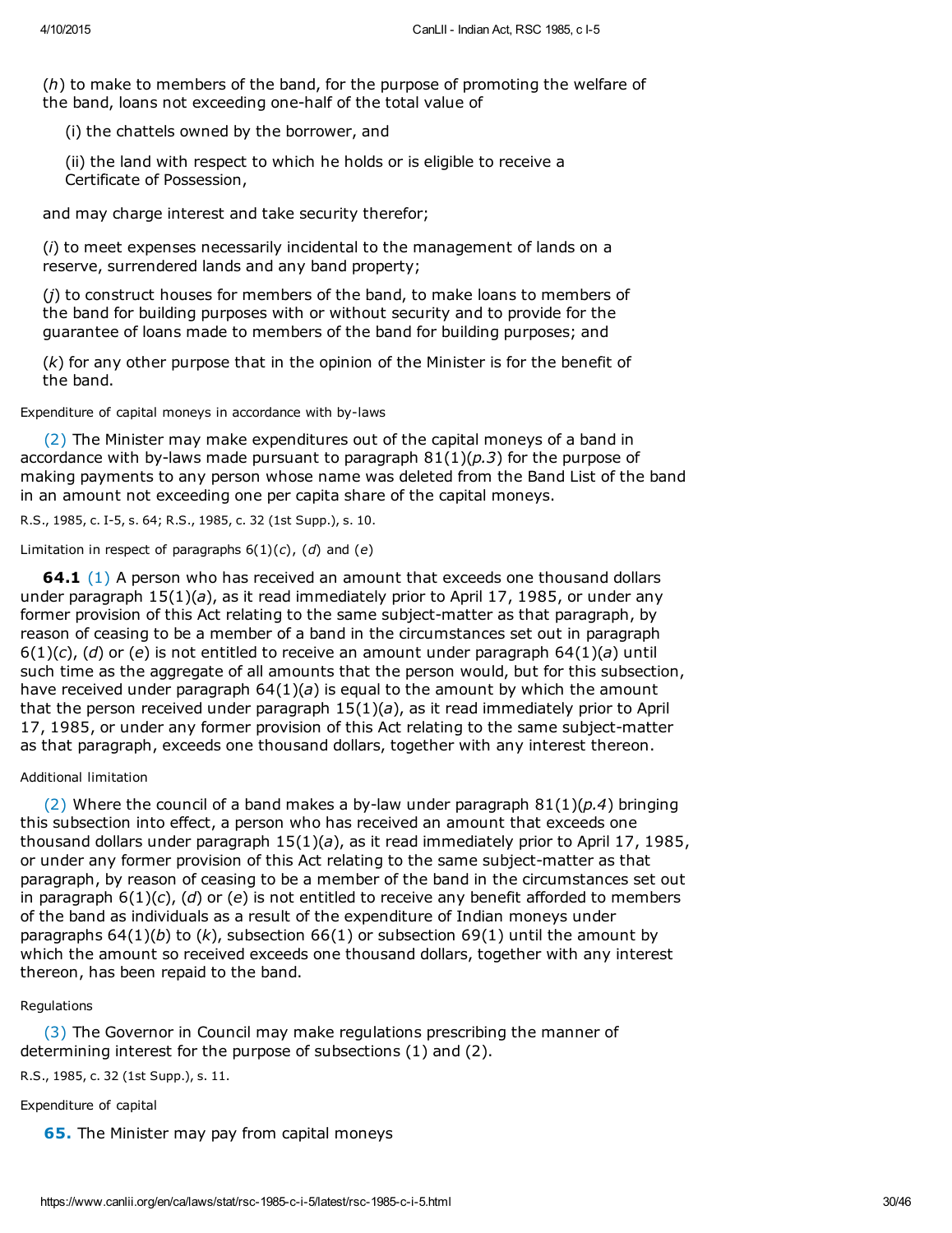(*a*) compensation to an Indian in an amount that is determined in accordance with this Act to be payable to him in respect of land compulsorily taken from him for band purposes; and

(*b*) expenses incurred to prevent or suppress grass or forest fires or to protect the property of Indians in cases of emergency.

R.S., c. I-6, s. 65.

Expenditure of revenue moneys with consent of band

66. (1) With the consent of the council of a band, the Minister may authorize and direct the expenditure of revenue moneys for any purpose that in the opinion of the Minister will promote the general progress and welfare of the band or any member of the band.

# Minister may direct expenditure

(2) The Minister may make expenditures out of the revenue moneys of the band to assist sick, disabled, aged or destitute Indians of the band, to provide for the burial of deceased indigent members of the band and to provide for the payment of contributions under the *[Employment](https://www.canlii.org/en/ca/laws/stat/sc-1996-c-23/latest/sc-1996-c-23.html) Insurance Act* on behalf of employed persons who are paid in respect of their employment out of moneys of the band.

#### Idem

(2.1) The Minister may make expenditures out of the revenue moneys of a band in accordance with by-laws made pursuant to paragraph  $81(1)(p.3)$  for the purpose of making payments to any person whose name was deleted from the Band List of the band in an amount not exceeding one per capita share of the revenue moneys.

Expenditure of revenue moneys with authority of Minister

(3) The Minister may authorize the expenditure of revenue moneys of the band for all or any of the following purposes, namely,

(*a*) for the destruction of noxious weeds and the prevention of the spreading or prevalence of insects, pests or diseases that may destroy or injure vegetation on Indian reserves;

(*b*) to prevent, mitigate and control the spread of diseases on reserves, whether or not the diseases are infectious or communicable;

(*c*) to provide for the inspection of premises on reserves and the destruction, alteration or renovation thereof;

(*d*) to prevent overcrowding of premises on reserves used as dwellings;

(*e*) to provide for sanitary conditions in private premises on reserves as well as in public places on reserves; and

(*f*) for the construction and maintenance of boundary fences.

R.S., 1985, c. I-5, s. 66; R.S., 1985, c. 32 (1st Supp.), s. 12; 1996, c. 23, s. 187.

# Recovery of certain expenses

67. Where money is expended by Her Majesty for the purpose of raising or collecting Indian moneys, the Minister may authorize the recovery of the amount so expended from the moneys of the band.

R.S., c. I-6, s. 67.

Maintenance of dependants

- **68.** Where the Minister is satisfied that an Indian
- (a) has deserted his spouse or common-law partner or family without sufficient cause,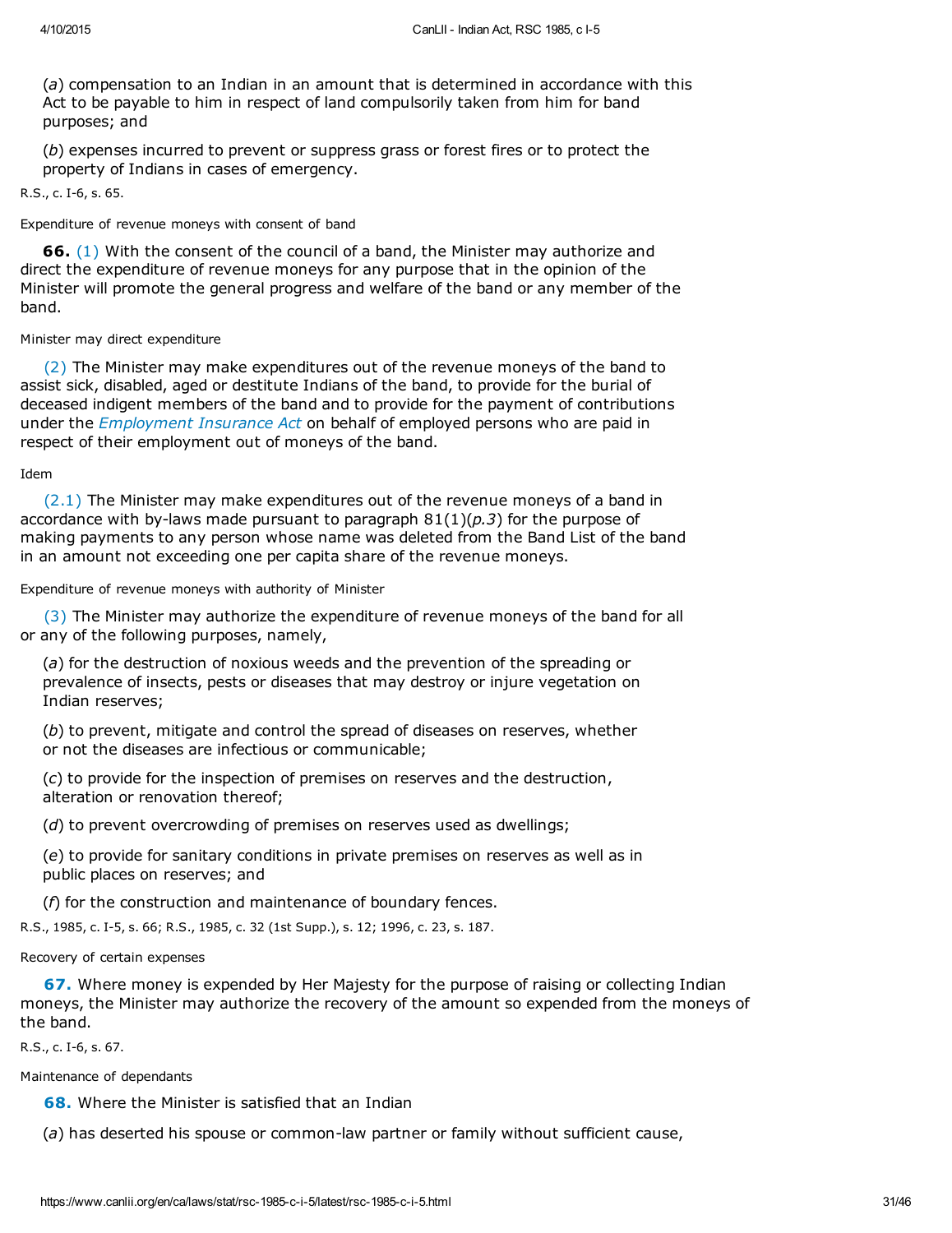(*b*) has conducted himself in such a manner as to justify the refusal of his spouse or common-law partner or family to live with him, or

(c) has been separated by imprisonment from his spouse or common-law partner and family,

the Minister may order that payments of any annuity or interest money to which that Indian is entitled shall be applied to the support of the spouse or common-law partner or family or both the spouse or common-law partner and family of that Indian.

R.S., 1985, c. I-5, s. 68; R.S., 1985, c. 32 (1st Supp.), s. 13; 2000, c. 12, s. 152.

#### Management of revenue moneys by band

69. (1) The Governor in Council may by order permit a band to control, manage and expend in whole or in part its revenue moneys and may amend or revoke any such order.

# **Regulations**

(2) The Governor in Council may make regulations to give effect to subsection (1) and may declare therein the extent to which this Act and the *Financial [Administration](https://www.canlii.org/en/ca/laws/stat/rsc-1985-c-f-11/latest/rsc-1985-c-f-11.html) Act* shall not apply to a band to which an order made under subsection (1) applies. R.S., c. I-6, s. 69.

# LOANS TO INDIANS

# Loans to Indians

70. (1) The Minister of Finance may authorize advances to the Minister out of the Consolidated Revenue Fund of such sums of money as the Minister may require to enable him

(*a*) to make loans to bands, groups of Indians or individual Indians for the purchase of farm implements, machinery, livestock, motor vehicles, fishing equipment, seed grain, fencing materials, materials to be used in native handicrafts, any other equipment, and gasoline and other petroleum products, or for the making of repairs or the payment of wages, or for the clearing and breaking of land within reserves;

(*b*) to expend or to lend money for the carrying out of cooperative projects on behalf of Indians; or

(*c*) to provide for any other matter prescribed by the Governor in Council.

# **Regulations**

(2) The Governor in Council may make regulations to give effect to subsection (1).

# Accounting

(3) Expenditures that are made under subsection (1) shall be accounted for in the same manner as public moneys.

# Repayment

(4) The Minister shall pay to the Receiver General all moneys that he receives from bands, groups of Indians or individual Indians by way of repayments of loans made under subsection (1).

# Limitation

(5) The total amount of outstanding advances to the Minister under this section shall not at any one time exceed six million and fifty thousand dollars.

#### Report to Parliament

(6) The Minister shall within fifteen days after the termination of each fiscal year or, if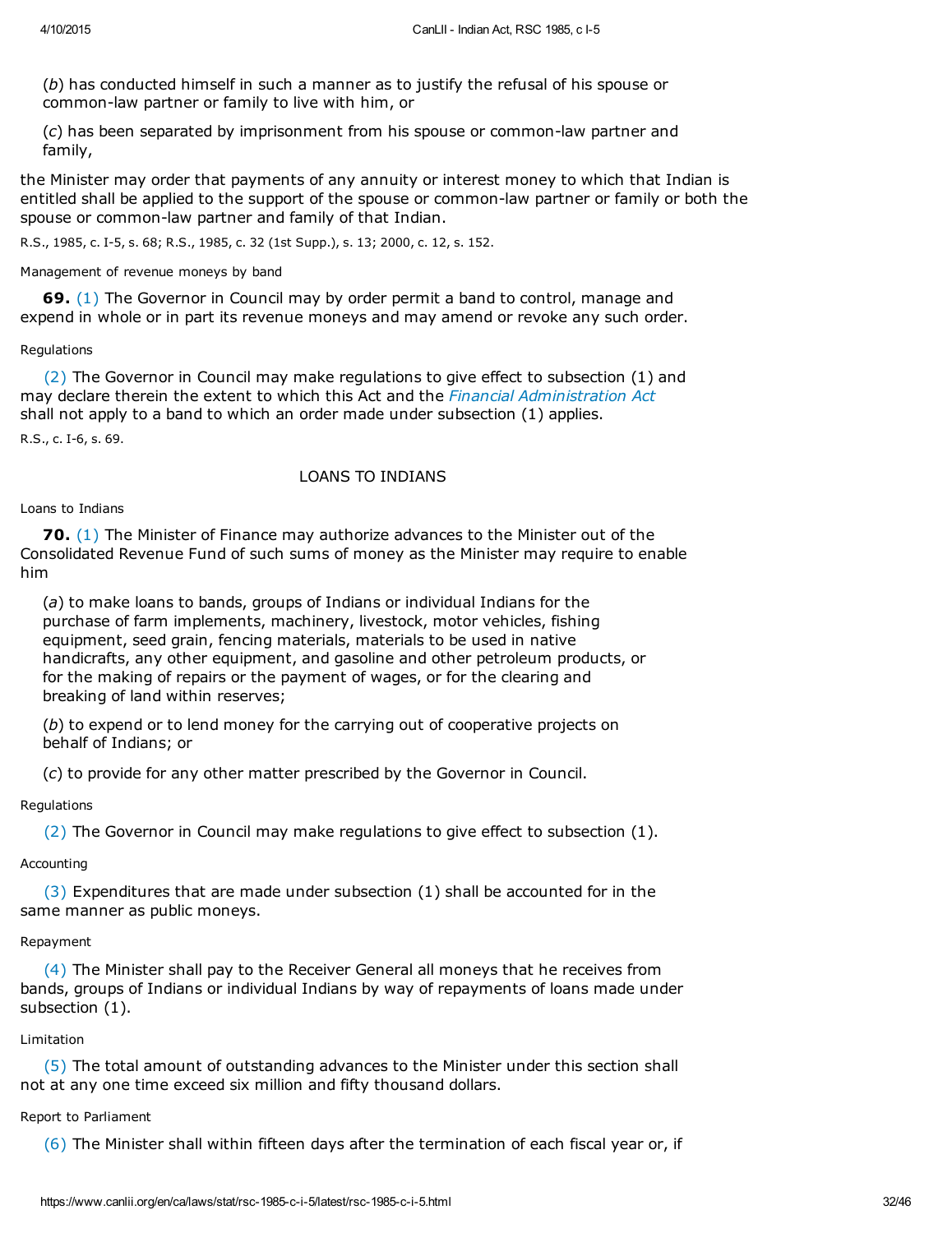Parliament is not then in session, within fifteen days after the commencement of the next ensuing session, lay before Parliament a report setting out the total number and amount of loans made under subsection (1) during that year.

R.S., c. I-6, s. 70.

# FARMS

Minister may operate farms

71. (1) The Minister may operate farms on reserves and may employ such persons as he considers necessary to instruct Indians in farming and may purchase and distribute without charge pure seed to Indian farmers.

Application of profits

(2) The Minister may apply any profits that result from the operation of farms pursuant to subsection (1) on reserves to extend farming operations on the reserves or to make loans to Indians to enable them to engage in farming or other agricultural operations or he may apply those profits in any way that he considers to be desirable to promote the progress and development of the Indians.

R.S., c. I-6, s. 71.

# TREATY MONEY

Treaty money payable out of C.R.F.

72. Moneys that are payable to Indians or to Indian bands under a treaty between Her Majesty and a band and for the payment of which the Government of Canada is responsible may be paid out of the Consolidated Revenue Fund.

R.S., c. I-6, s. 72.

# REGULATIONS

Regulations

**73.** (1) The Governor in Council may make regulations

(a) for the protection and preservation of fur-bearing animals, fish and other game on reserves;

(*b*) for the destruction of noxious weeds and the prevention of the spreading or prevalence of insects, pests or diseases that may destroy or injure vegetation on Indian reserves;

(*c*) for the control of the speed, operation and parking of vehicles on roads within reserves;

(*d*) for the taxation, control and destruction of dogs and for the protection of sheep on reserves;

(*e*) for the operation, supervision and control of pool rooms, dance halls and other places of amusement on reserves;

(*f*) to prevent, mitigate and control the spread of diseases on reserves, whether or not the diseases are infectious or communicable;

(*g*) to provide medical treatment and health services for Indians;

(*h*) to provide compulsory hospitalization and treatment for infectious diseases among Indians;

(*i*) to provide for the inspection of premises on reserves and the destruction, alteration or renovation thereof;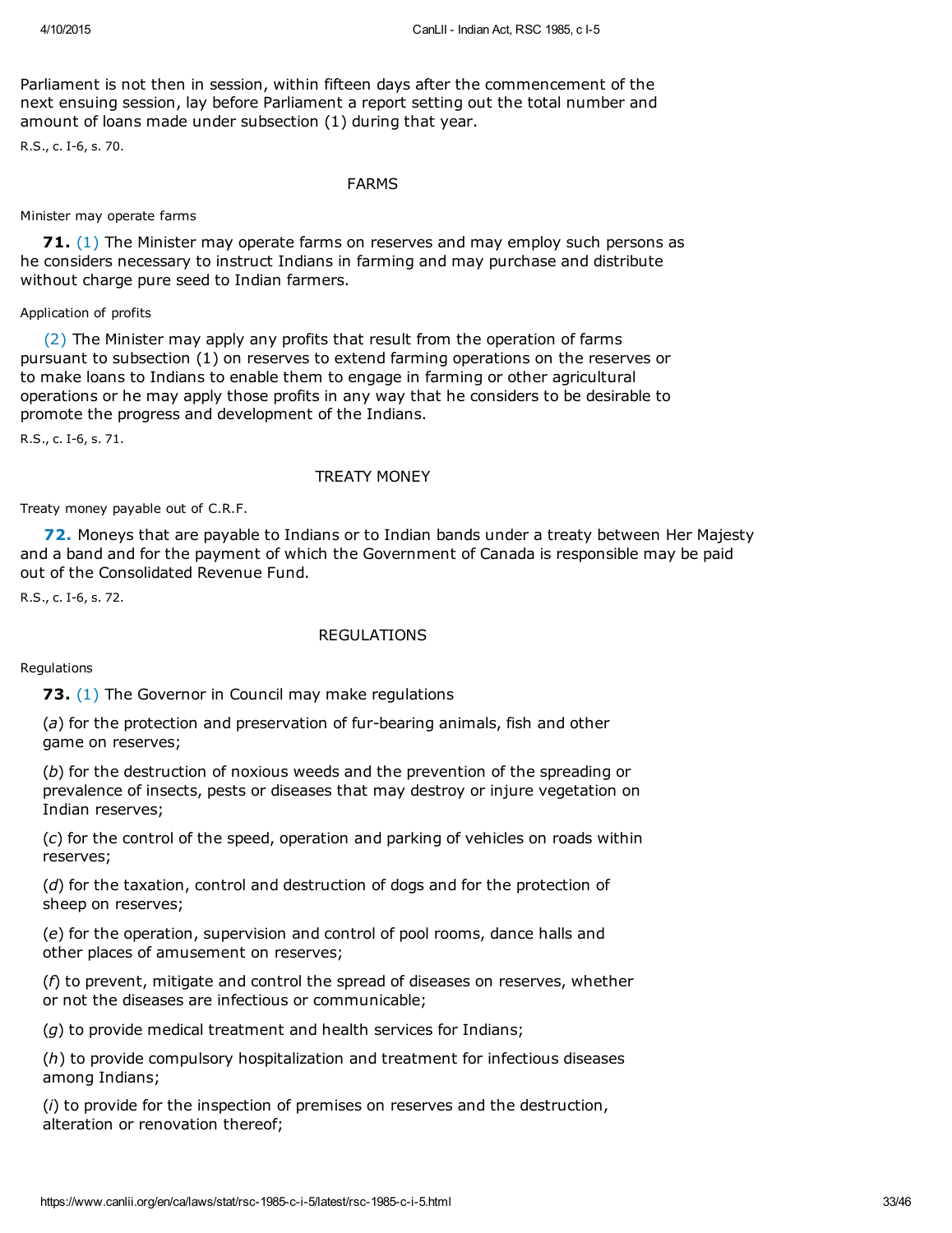(*j*) to prevent overcrowding of premises on reserves used as dwellings;

(*k*) to provide for sanitary conditions in private premises on reserves as well as in public places on reserves;

(*l*) for the construction and maintenance of boundary fences; and

(*m*) for empowering and authorizing the council of a band to borrow money for band projects or housing purposes and providing for the making of loans out of moneys so borrowed to members of the band for housing purposes.

#### Punishment

(2) The Governor in Council may prescribe the punishment, not exceeding a fine of one hundred dollars or imprisonment for a term not exceeding three months or both, that may be imposed on summary conviction for contravention of a regulation made under subsection (1).

#### Orders and regulations

(3) The Governor in Council may make orders and regulations to carry out the purposes and provisions of this Act.

R.S., c. I-6, s. 73.

# ELECTIONS OF CHIEFS AND BAND COUNCILS

#### Elected councils

74. (1) Whenever he deems it advisable for the good government of a band, the Minister may declare by order that after a day to be named therein the council of the band, consisting of a chief and councillors, shall be selected by elections to be held in accordance with this Act.

# Composition of council

(2) Unless otherwise ordered by the Minister, the council of a band in respect of which an order has been made under subsection (1) shall consist of one chief, and one councillor for every one hundred members of the band, but the number of councillors shall not be less than two nor more than twelve and no band shall have more than one chief.

#### **Regulations**

(3) The Governor in Council may, for the purposes of giving effect to subsection (1), make orders or regulations to provide

(*a*) that the chief of a band shall be elected by

(i) a majority of the votes of the electors of the band, or

(ii) a majority of the votes of the elected councillors of the band from among themselves,

but the chief so elected shall remain a councillor; and

(*b*) that the councillors of a band shall be elected by

(i) a majority of the votes of the electors of the band, or

(ii) a majority of the votes of the electors of the band in the electoral section in which the candidate resides and that he proposes to represent on the council of the band.

#### Electoral sections

(4) A reserve shall for voting purposes consist of one electoral section, except that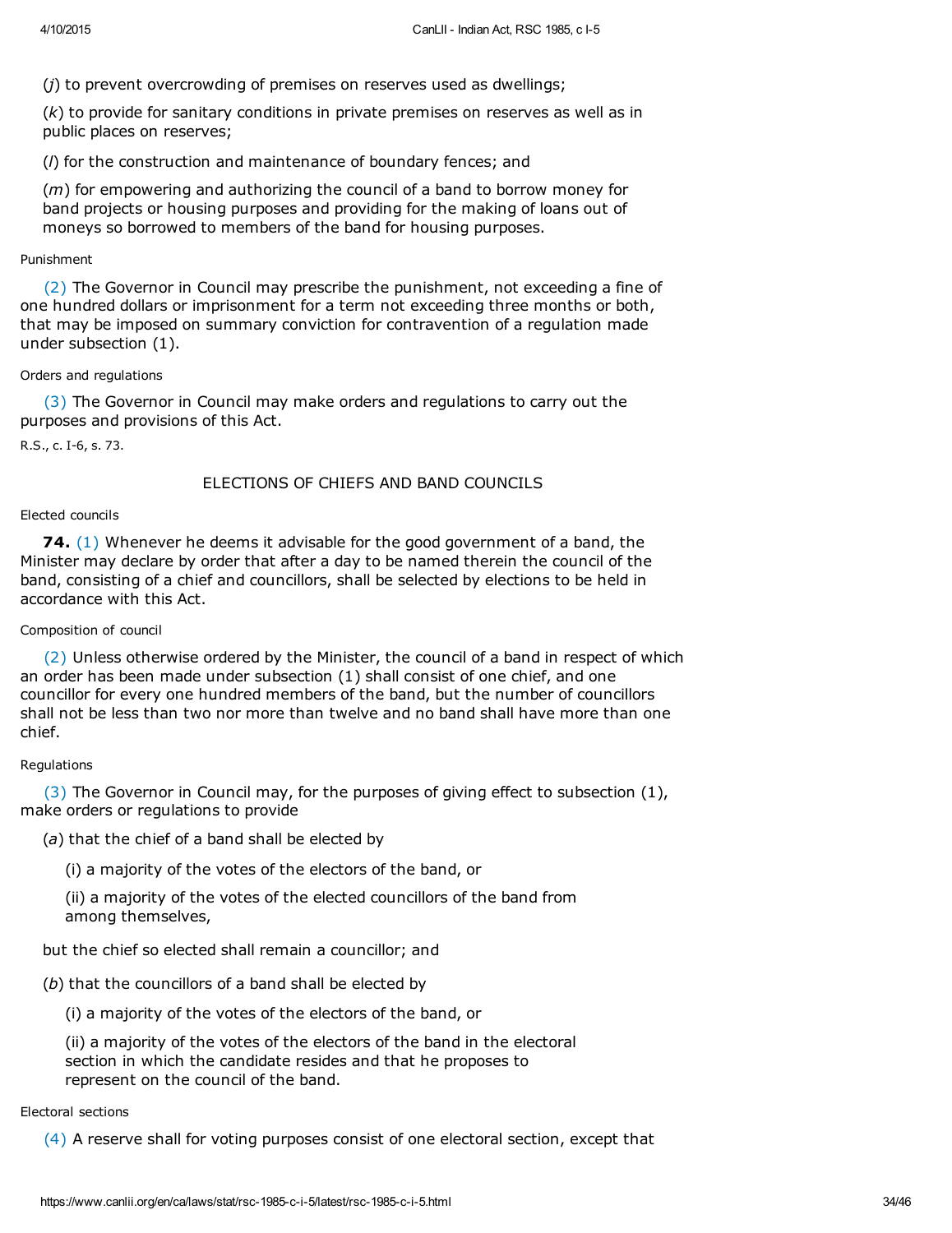where the majority of the electors of a band who were present and voted at a referendum or a special meeting held and called for the purpose in accordance with the regulations have decided that the reserve should for voting purposes be divided into electoral sections and the Minister so recommends, the Governor in Council may make orders or regulations to provide for the division of the reserve for voting purposes into not more than six electoral sections containing as nearly as may be an equal number of Indians eligible to vote and to provide for the manner in which electoral sections so established are to be distinguished or identified.

R.S., c. I-6, s. 74.

# Eligibility

75. (1) No person other than an elector who resides in an electoral section may be nominated for the office of councillor to represent that section on the council of the band.

# Nomination

(2) No person may be a candidate for election as chief or councillor of a band unless his nomination is moved and seconded by persons who are themselves eligible to be nominated.

R.S., c. I-6, s. 75.

# Regulations governing elections

76. (1) The Governor in Council may make orders and regulations with respect to band elections and, without restricting the generality of the foregoing, may make regulations with respect to

(*a*) meetings to nominate candidates;

(*b*) the appointment and duties of electoral officers;

(*c*) the manner in which voting is to be carried out;

(*d*) election appeals; and

(*e*) the definition of residence for the purpose of determining the eligibility of voters.

# Secrecy of voting

(2) The regulations made under paragraph  $(1)(c)$  shall provide for secrecy of voting.

R.S., c. I-6, s. 76.

# Eligibility of voters for chief

77. (1) A member of a band who has attained the age of eighteen years and is ordinarily resident on the reserve is qualified to vote for a person nominated to be chief of the band and, where the reserve for voting purposes consists of one section, to vote for persons nominated as councillors.

#### Councillor

(2) A member of a band who is of the full age of eighteen years and is ordinarily resident in a section that has been established for voting purposes is qualified to vote for a person nominated to be councillor to represent that section.

R.S., 1985, c. I-5, s. 77; R.S., 1985, c. 32 (1st Supp.), s. 14.

# Tenure of office

78. (1) Subject to this section, the chief and councillors of a band hold office for two years.

Vacancy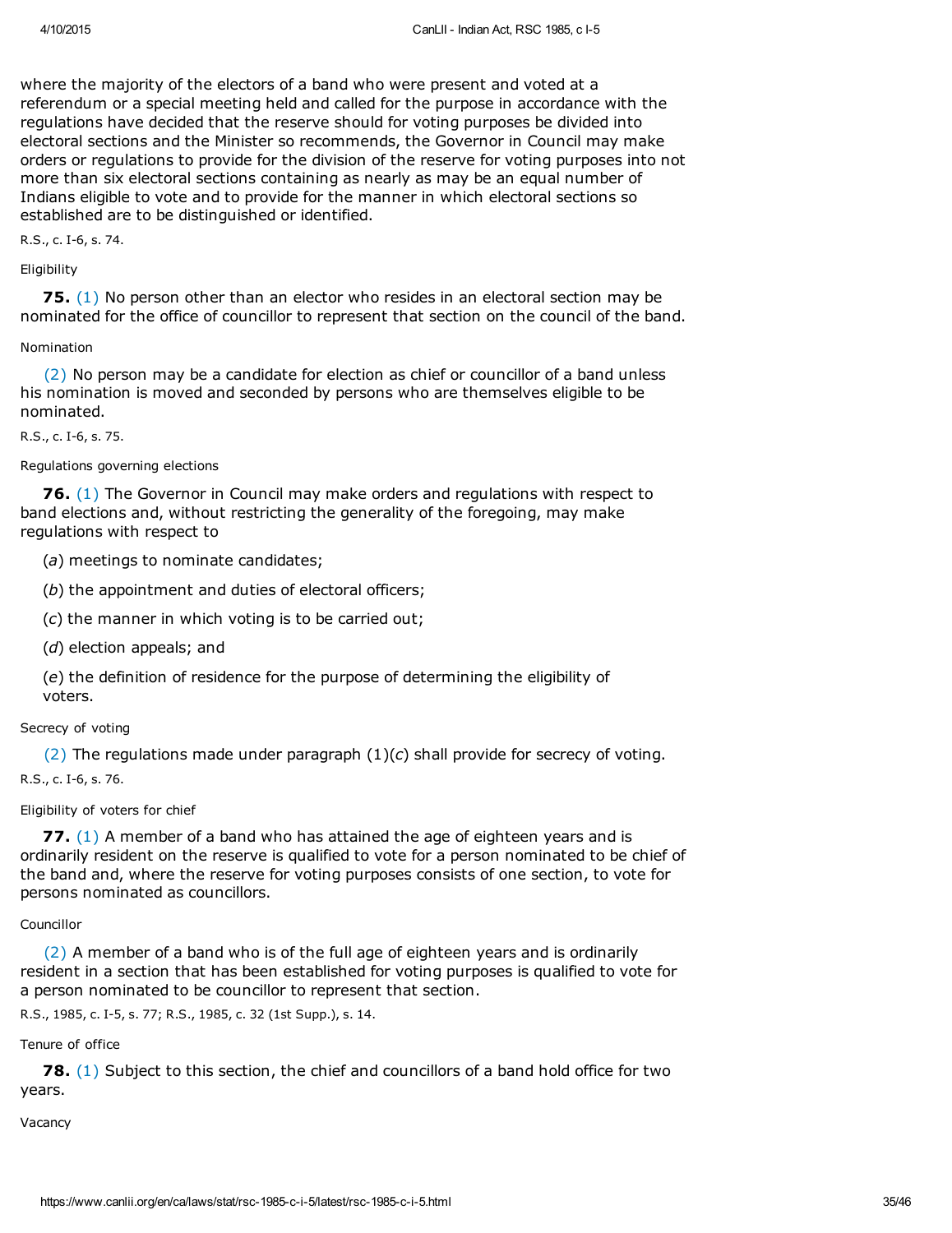(2) The office of chief or councillor of a band becomes vacant when

# (*a*) the person who holds that office

(i) is convicted of an indictable offence,

(ii) dies or resigns his office, or

(iii) is or becomes ineligible to hold office by virtue of this Act; or

(*b*) the Minister declares that in his opinion the person who holds that office

(i) is unfit to continue in office by reason of his having been convicted of an offence,

(ii) has been absent from three consecutive meetings of the council without being authorized to do so, or

(iii) was guilty, in connection with an election, of corrupt practice, accepting a bribe, dishonesty or malfeasance.

# Disqualification

(3) The Minister may declare a person who ceases to hold office by virtue of subparagraph (2)(*b*)(iii) to be ineligible to be a candidate for chief or councillor of a band for a period not exceeding six years.

# Special election

(4) Where the office of chief or councillor of a band becomes vacant more than three months before the date when another election would ordinarily be held, a special election may be held in accordance with this Act to fill the vacancy.

# R.S., c. I-6, s. 78.

Governor in Council may set aside election

79. The Governor in Council may set aside the election of a chief or councillor of a band on the report of the Minister that he is satisfied that

(*a*) there was corrupt practice in connection with the election;

(*b*) there was a contravention of this Act that might have affected the result of the election; or

(*c*) a person nominated to be a candidate in the election was ineligible to be a candidate.

R.S., c. I-6, s. 79.

Regulations respecting band and council meetings

80. The Governor in Council may make regulations with respect to band meetings and council meetings and, without restricting the generality of the foregoing, may make regulations with respect to

(*a*) presiding officers at such meetings;

(*b*) notice of such meetings;

(*c*) the duties of any representative of the Minister at such meetings; and

(*d*) the number of persons required at such meetings to constitute a quorum.

R.S., c. I-6, s. 80.

POWERS OF THE COUNCIL

By-laws

81. (1) The council of a band may make by-laws not inconsistent with this Act or with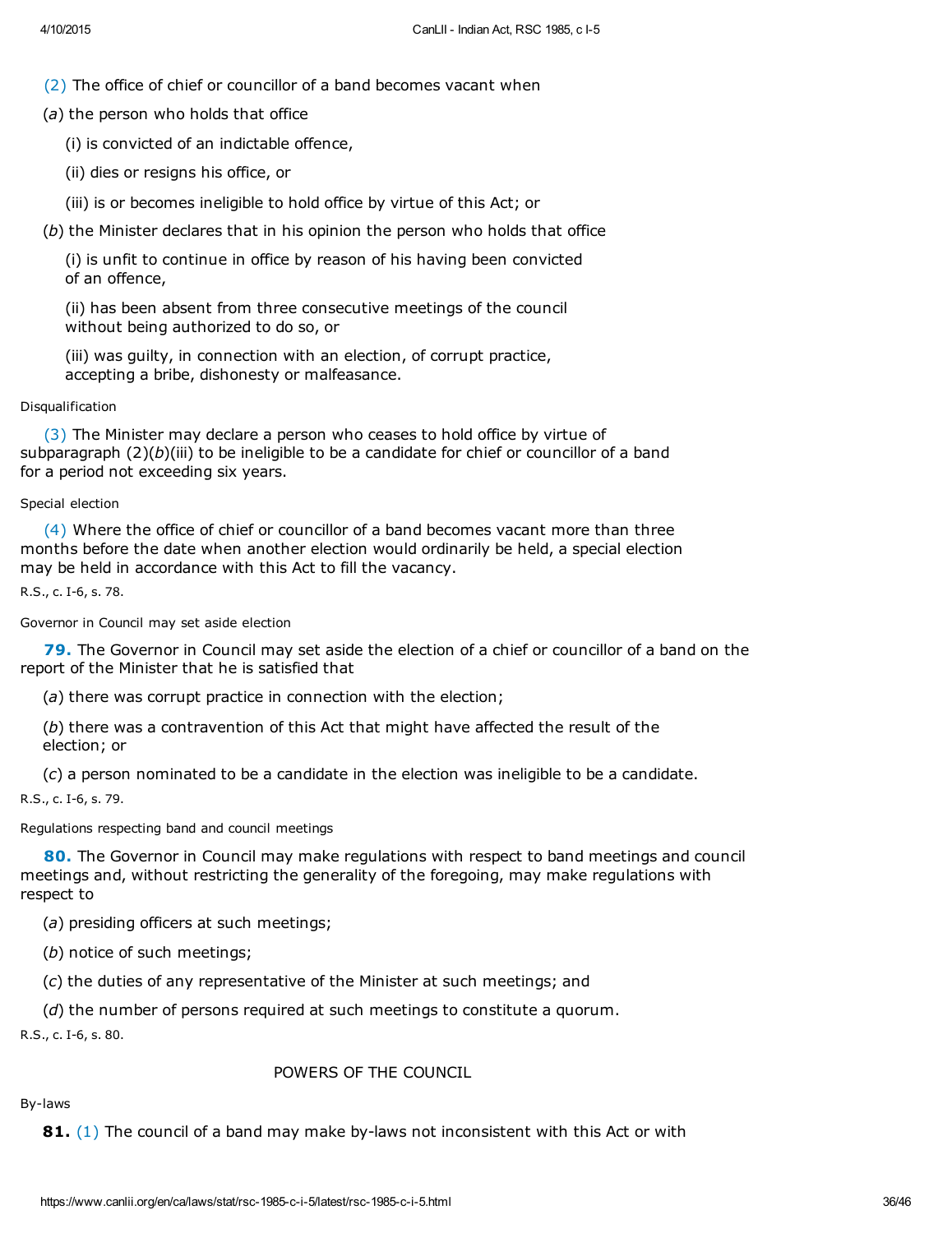any regulation made by the Governor in Council or the Minister, for any or all of the following purposes, namely,

(*a*) to provide for the health of residents on the reserve and to prevent the spreading of contagious and infectious diseases;

(*b*) the regulation of traffic;

(*c*) the observance of law and order;

(*d*) the prevention of disorderly conduct and nuisances;

(*e*) the protection against and prevention of trespass by cattle and other domestic animals, the establishment of pounds, the appointment of poundkeepers, the regulation of their duties and the provision for fees and charges for their services;

(*f*) the construction and maintenance of watercourses, roads, bridges, ditches, fences and other local works;

(*g*) the dividing of the reserve or a portion thereof into zones and the prohibition of the construction or maintenance of any class of buildings or the carrying on of any class of business, trade or calling in any zone;

(*h*) the regulation of the construction, repair and use of buildings, whether owned by the band or by individual members of the band;

(*i*) the survey and allotment of reserve lands among the members of the band and the establishment of a register of Certificates of Possession and Certificates of Occupation relating to allotments and the setting apart of reserve lands for common use, if authority therefor has been granted under section 60;

(*j*) the destruction and control of noxious weeds;

 $(k)$  the regulation of bee-keeping and poultry raising;

(*l*) the construction and regulation of the use of public wells, cisterns, reservoirs and other water supplies;

(*m*) the control or prohibition of public games, sports, races, athletic contests and other amusements;

(*n*) the regulation of the conduct and activities of hawkers, peddlers or others who enter the reserve to buy, sell or otherwise deal in wares or merchandise;

(*o*) the preservation, protection and management of fur-bearing animals, fish and other game on the reserve;

(*p*) the removal and punishment of persons trespassing on the reserve or frequenting the reserve for prohibited purposes;

(*p.1*) the residence of band members and other persons on the reserve;

 $(p.2)$  to provide for the rights of spouses or common-law partners and children who reside with members of the band on the reserve with respect to any matter in relation to which the council may make by-laws in respect of members of the band;

(*p.3*) to authorize the Minister to make payments out of capital or revenue moneys to persons whose names were deleted from the Band List of the band;

(*p.4*) to bring subsection 10(3) or 64.1(2) into effect in respect of the band;

(*q*) with respect to any matter arising out of or ancillary to the exercise of powers under this section; and

(*r*) the imposition on summary conviction of a fine not exceeding one thousand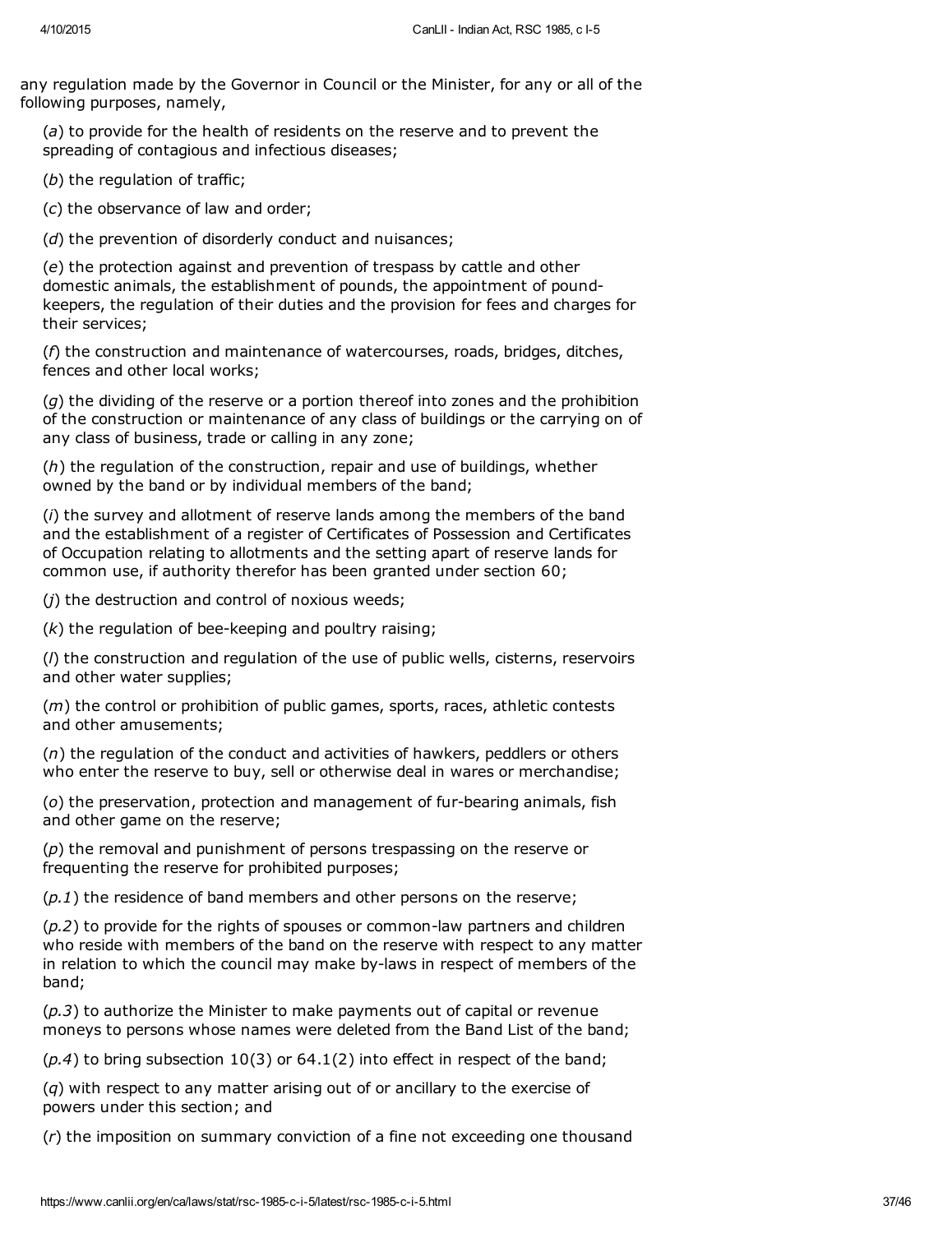dollars or imprisonment for a term not exceeding thirty days, or both, for violation of a by-law made under this section.

Power to restrain by order where conviction entered

(2) Where any bylaw of a band is contravened and a conviction entered, in addition to any other remedy and to any penalty imposed by the by-law, the court in which the conviction has been entered, and any court of competent jurisdiction thereafter, may make an order prohibiting the continuation or repetition of the offence by the person convicted.

Power to restrain by court action

(3) Where any by-law of a band passed is contravened, in addition to any other remedy and to any penalty imposed by the by-law, such contravention may be restrained by court action at the instance of the band council.

R.S., 1985, c. I-5, s. 81; R.S., 1985, c. 32 (1st Supp.), s. 15; 2000, c. 12, s. 152.

82. [Repealed, 2014, c. 38, s. 7]

Money by-laws

83. (1) Without prejudice to the powers conferred by section 81, the council of a band may, subject to the approval of the Minister, make by-laws for any or all of the following purposes, namely,

(*a*) subject to subsections (2) and (3), taxation for local purposes of land, or interests in land, in the reserve, including rights to occupy, possess or use land in the reserve;

(*a.1*) the licensing of businesses, callings, trades and occupations;

(*b*) the appropriation and expenditure of moneys of the band to defray band expenses;

(*c*) the appointment of officials to conduct the business of the council, prescribing their duties and providing for their remuneration out of any moneys raised pursuant to paragraph (*a*);

(*d*) the payment of remuneration, in such amount as may be approved by the Minister, to chiefs and councillors, out of any moneys raised pursuant to paragraph (*a*);

(*e*) the enforcement of payment of amounts that are payable pursuant to this section, including arrears and interest;

(*e.1*) the imposition and recovery of interest on amounts that are payable pursuant to this section, where those amounts are not paid before they are due, and the calculation of that interest;

(*f*) the raising of money from band members to support band projects; and

(*g*) with respect to any matter arising out of or ancillary to the exercise of powers under this section.

Restriction on expenditures

(2) An expenditure made out of moneys raised pursuant to subsection (1) must be so made under the authority of a by-law of the council of the band.

Appeals

(3) A by-law made under paragraph (1)(*a*) must provide an appeal procedure in respect of assessments made for the purposes of taxation under that paragraph.

Minister's approval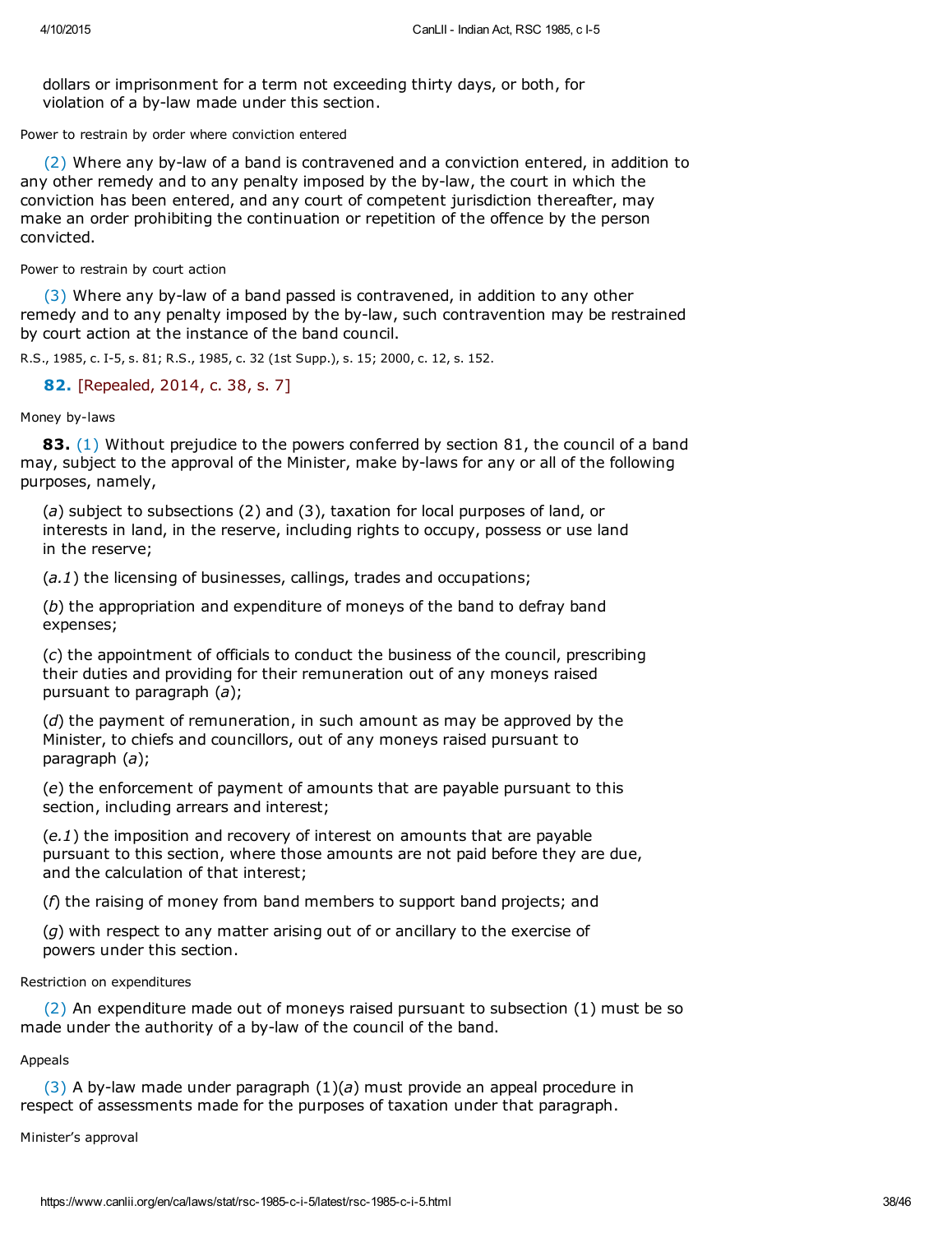$(4)$  The Minister may approve the whole or a part only of a by-law made under subsection (1).

Regulations re by-laws

(5) The Governor in Council may make regulations respecting the exercise of the bylaw making powers of bands under this section.

By-laws must be consistent with regulations

 $(6)$  A by-law made under this section remains in force only to the extent that it is consistent with the regulations made under subsection (5).

R.S., 1985, c. I-5, s. 83; R.S., 1985, c. 17 (4th Supp.), s. 10.

Recovery of taxes

84. Where a tax that is imposed on an Indian by or under the authority of a by-law made under section 83 is not paid in accordance with the by-law, the Minister may pay the amount owing together with an amount equal to one-half of one per cent thereof out of moneys payable out of the funds of the band to the Indian.

R.S., c. I-6, s. 84.

85. [Repealed, R.S., [1985,](https://www.canlii.org/en/ca/laws/stat/rsc-1985-c-c-17/latest/rsc-1985-c-c-17.html) c. 17 (4th Supp.), s. 11]

By-laws relating to intoxicants

**85.1** (1) Subject to subsection (2), the council of a band may make by-laws

(*a*) prohibiting the sale, barter, supply or manufacture of intoxicants on the reserve of the band;

(*b*) prohibiting any person from being intoxicated on the reserve;

(*c*) prohibiting any person from having intoxicants in his possession on the reserve; and

(*d*) providing for exceptions to any of the prohibitions established pursuant to paragraph (*b*) or (*c*).

Consent of electors

 $(2)$  A by-law may not be made under this section unless it is first assented to by a majority of the electors of the band who voted at a special meeting of the band called by the council of the band for the purpose of considering the by-law.

(3) [Repealed, 2014, c. 38, s. 8]

**Offence** 

 $(4)$  Every person who contravenes a by-law made under this section is quilty of an offence and liable on summary conviction

(*a*) in the case of a by-law made under paragraph  $(1)(a)$ , to a fine of not more than one thousand dollars or to imprisonment for a term not exceeding six months or to both; and

(*b*) in the case of a by-law made under paragraph  $(1)(b)$  or  $(c)$ , to a fine of not more than one hundred dollars or to imprisonment for a term not exceeding three months or to both.

R.S., 1985, c. 32 (1st Supp.), s. 16; 2014, c. 38, s. 8.

Publication of by-laws

**86.** (1) The council of a band shall publish a copy of every by-law made by the council under this Act on an Internet site, in the *First Nations Gazette* or in a newspaper that has general circulation on the reserve of the band, whichever the council considers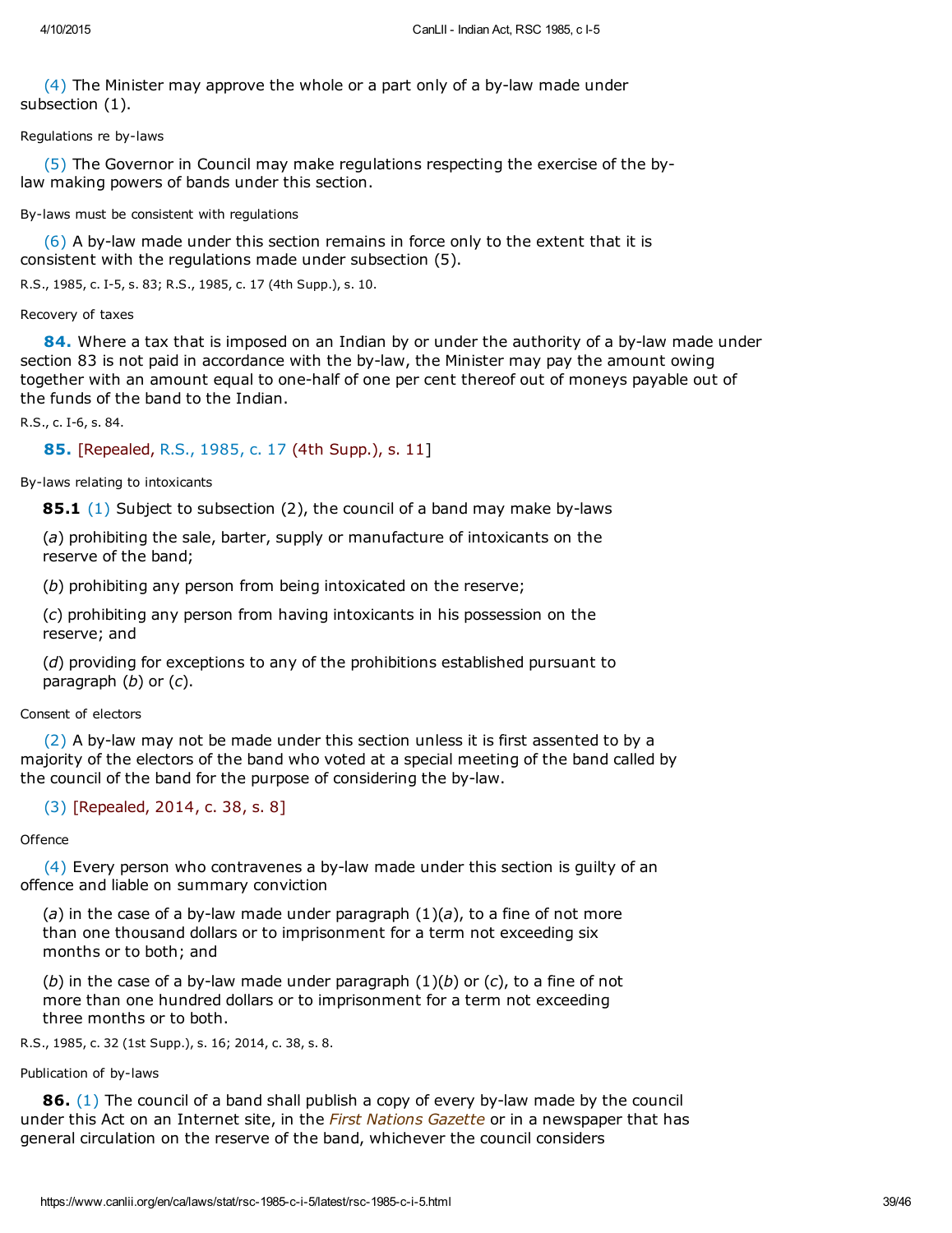appropriate in the circumstances.

Copies of by-laws

(2) The council of a band shall, on request by any person, provide to the person a copy of a by-law made by the council.

# For greater certainty

 $(3)$  For greater certainty, publishing a by-law on an Internet site in accordance with subsection (1) does not discharge the council of a band from its obligation under subsection (2) to provide a copy of the by-law to any person who requests one.

# Coming into force

 $(4)$  A by-law made by the council of a band under this Act comes into force on the day on which it is first published under subsection (1) or on any later day specified in the bylaw.

# Duration of publication — Internet site

 $(5)$  A by-law that is published on an Internet site under subsection (1) must remain accessible in that manner for the period during which it is in force.

R.S., 1985, c. I-5, s. 86; 2014, c. 38, s. 9.

# TAXATION

#### Property exempt from taxation

87. (1) Notwithstanding any other Act of Parliament or any Act of the legislature of a province, but subject to [section](https://www.canlii.org/en/ca/laws/stat/sc-2005-c-9/latest/sc-2005-c-9.html#sec83_smooth) 83 and [section](https://www.canlii.org/en/ca/laws/stat/sc-2005-c-9/latest/sc-2005-c-9.html#sec5_smooth) 5 of the *First Nations Fiscal [Management](https://www.canlii.org/en/ca/laws/stat/sc-2005-c-9/latest/sc-2005-c-9.html) Act*, the following property is exempt from taxation:

(*a*) the interest of an Indian or a band in reserve lands or surrendered lands; and

(*b*) the personal property of an Indian or a band situated on a reserve.

#### Idem

(2) No Indian or band is subject to taxation in respect of the ownership, occupation, possession or use of any property mentioned in paragraph (1)(*a*) or (*b*) or is otherwise subject to taxation in respect of any such property.

#### Idem

(3) No succession duty, inheritance tax or estate duty is payable on the death of any Indian in respect of any property mentioned in paragraphs (1)(*a*) or (*b*) or the succession thereto if the property passes to an Indian, nor shall any such property be taken into account in determining the duty payable under the *Dominion [Succession](https://www.canlii.org/en/ca/laws/stat/sc-1952-c-89/latest/sc-1952-c-89.html) Duty Act*, chapter 89 of the Revised Statutes of Canada, 1952, or the tax payable under the *Estate* Tax Act, chapter E-9 of the Revised Statutes of Canada, 1970, on or in respect of other property passing to an Indian.

R.S., 1985, c. I-5, s. 87; 2005, c. 9, s. 150; 2012, c. 19, s. 677.

# LEGAL RIGHTS

#### General provincial laws applicable to Indians

88. Subject to the terms of any treaty and any other Act of Parliament, all laws of general application from time to time in force in any province are applicable to and in respect of Indians in the province, except to the extent that those laws are inconsistent with this Act or the *First Nations Fiscal [Management](https://www.canlii.org/en/ca/laws/stat/sc-2005-c-9/latest/sc-2005-c-9.html) Act*, or with any order, rule, regulation or law of a band made under those Acts, and except to the extent that those provincial laws make provision for any matter for which provision is made by or under those Acts.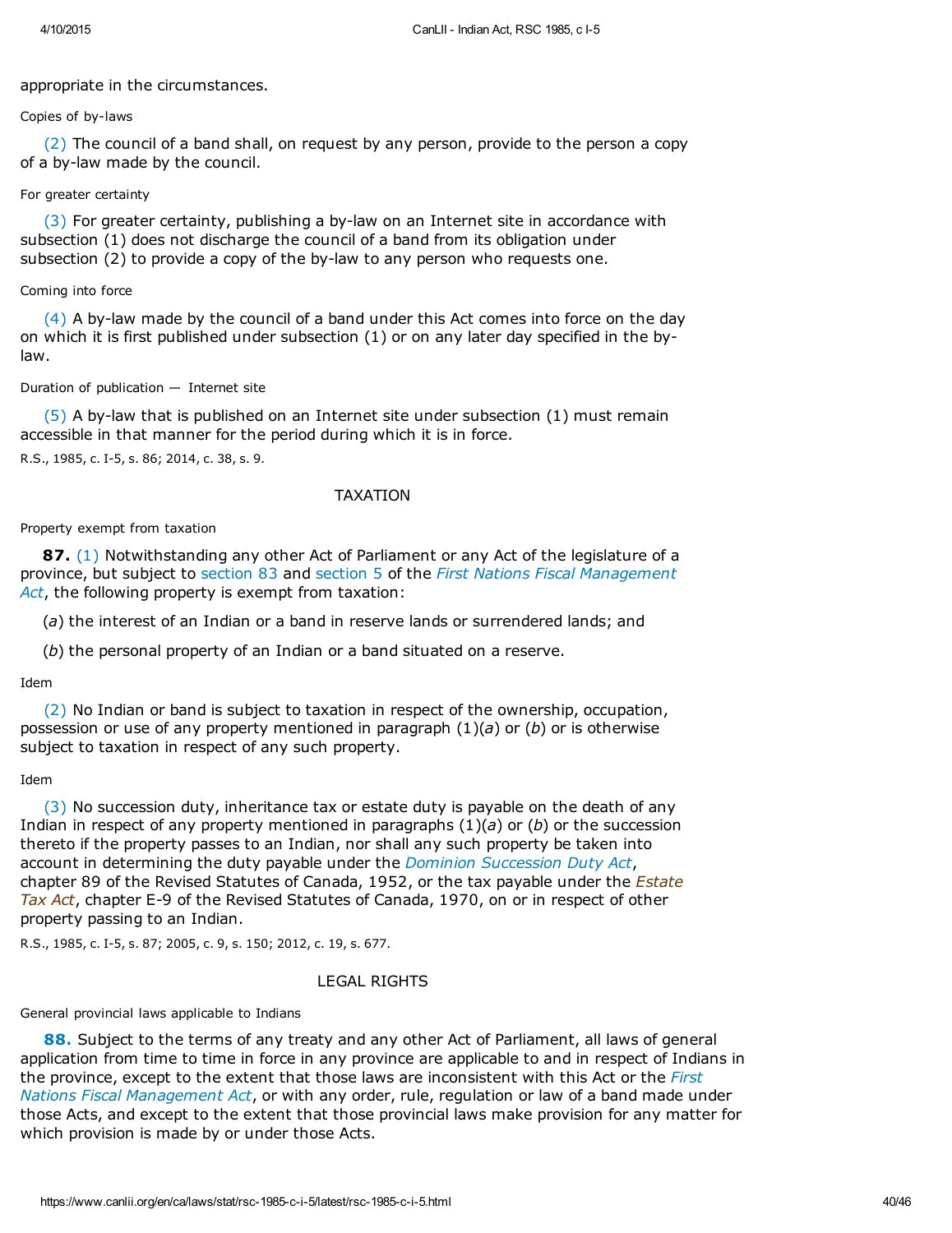R.S., 1985, c. I-5, s. 88; 2005, c. 9, s. 151; 2012, c. 19, s. 678.

Restriction on mortgage, seizure, etc., of property on reserve

89. (1) Subject to this Act, the real and personal property of an Indian or a band situated on a reserve is not subject to charge, pledge, mortgage, attachment, levy, seizure, distress or execution in favour or at the instance of any person other than an Indian or a band.

Exception

 $(1.1)$  Notwithstanding subsection  $(1)$ , a leasehold interest in designated lands is subject to charge, pledge, mortgage, attachment, levy, seizure, distress and execution.

#### Conditional sales

(2) A person who sells to a band or a member of a band a chattel under an agreement whereby the right of property or right of possession thereto remains wholly or in part in the seller may exercise his rights under the agreement notwithstanding that the chattel is situated on a reserve.

R.S., 1985, c. I-5, s. 89; R.S., 1985, c. 17 (4th Supp.), s. 12.

Property deemed situated on reserve

**90.** (1) For the purposes of sections 87 and 89, personal property that was

(*a*) purchased by Her Majesty with Indian moneys or moneys appropriated by Parliament for the use and benefit of Indians or bands, or

(*b*) given to Indians or to a band under a treaty or agreement between a band and Her Majesty,

shall be deemed always to be situated on a reserve.

Restriction on transfer

(2) Every transaction purporting to pass title to any property that is by this section deemed to be situated on a reserve, or any interest in such property, is void unless the transaction is entered into with the consent of the Minister or is entered into between members of a band or between the band and a member thereof.

#### Destruction of property

(3) Every person who enters into any transaction that is void by virtue of subsection (2) is guilty of an offence, and every person who, without the written consent of the Minister, destroys personal property that is by this section deemed to be situated on a reserve is guilty of an offence.

R.S., c. I-6, s. 90.

# TRADING WITH INDIANS

Certain property on a reserve may not be acquired

**91.** (1) No person may, without the written consent of the Minister, acquire title to any of the following property situated on a reserve, namely,

- (*a*) an Indian grave house;
- (*b*) a carved grave pole;
- (*c*) a totem pole;
- (*d*) a carved house post; or
- (*e*) a rock embellished with paintings or carvings.

Saving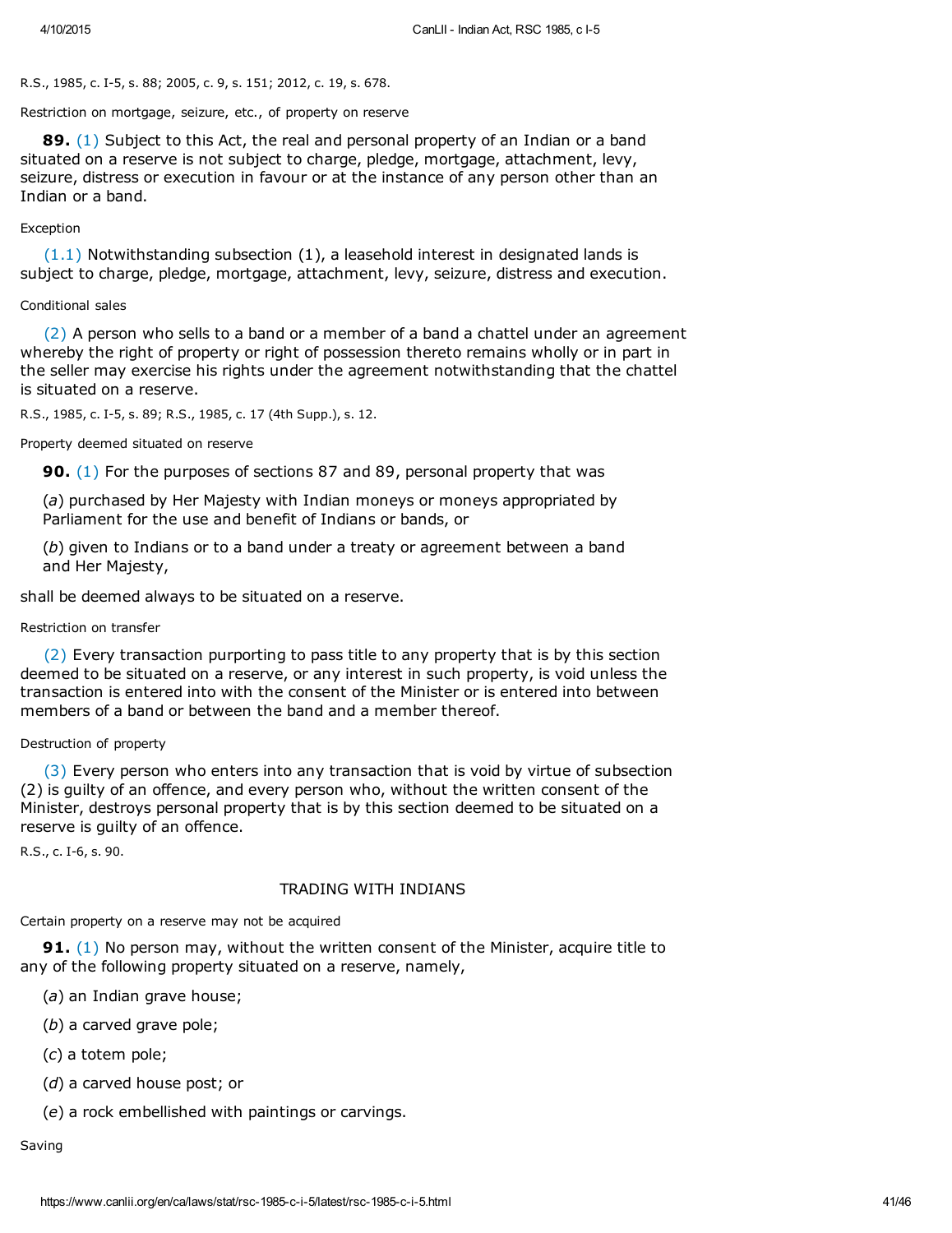(2) Subsection (1) does not apply to chattels referred to therein that are manufactured for sale by Indians.

Removal, destruction, etc.

(3) No person shall remove, take away, mutilate, disfigure, deface or destroy any chattel referred to in subsection (1) without the written consent of the Minister.

Punishment

(4) A person who contravenes this section is guilty of an offence and liable on summary conviction to a fine not exceeding two hundred dollars or to imprisonment for a term not exceeding three months.

R.S., c. I-6, s. 91.

#### 92. [Repealed, 2014, c. 38, s. 10]

# REMOVAL OF MATERIALS FROM RESERVES

Removal of material from reserve

93. A person who, without the written permission of the Minister or his duly authorized representative,

(*a*) removes or permits anyone to remove from a reserve

(i) minerals, stone, sand, gravel, clay or soil, or

(ii) trees, saplings, shrubs, underbrush, timber, cordwood or hay, or

(*b*) has in his possession anything removed from a reserve contrary to this section,

is guilty of an offence and liable on summary conviction to a fine not exceeding five hundred dollars or to imprisonment for a term not exceeding three months or to both.

R.S., c. I-6, s. 93.

# OFFENCES, PUNISHMENT AND ENFORCEMENT

# 94. to 100. [Repealed, R.S., 1985, c. 32 (1st Supp.), s. 17]

Certificate of analysis is evidence

101. In every prosecution under this Act a certificate of analysis furnished by an analyst employed by the Government of Canada or by a province shall be accepted as evidence of the facts stated therein and of the authority of the person giving or issuing the certificate, without proof of the signature of the person appearing to have signed the certificate or his official character, and without further proof thereof.

R.S., c. I-6, s. 101.

Penalty where no other provided

102. Every person who is quilty of an offence against any provision of this Act or any regulation made by the Governor in Council or the Minister for which a penalty is not provided elsewhere in this Act or the regulations is liable on summary conviction to a fine not exceeding two hundred dollars or to imprisonment for a term not exceeding three months or to both.

R.S., c. I-6, s. 102.

#### Seizure of goods

**103.** (1) Whenever a peace officer, a superintendent or a person authorized by the Minister believes on reasonable grounds that a by-law made under subsection  $81(1)$  or 85.1(1) has been contravened or an offence against section 90 or 93 has been committed, he may seize all goods and chattels by means of or in relation to which he believes on reasonable grounds the by-law was contravened or the offence was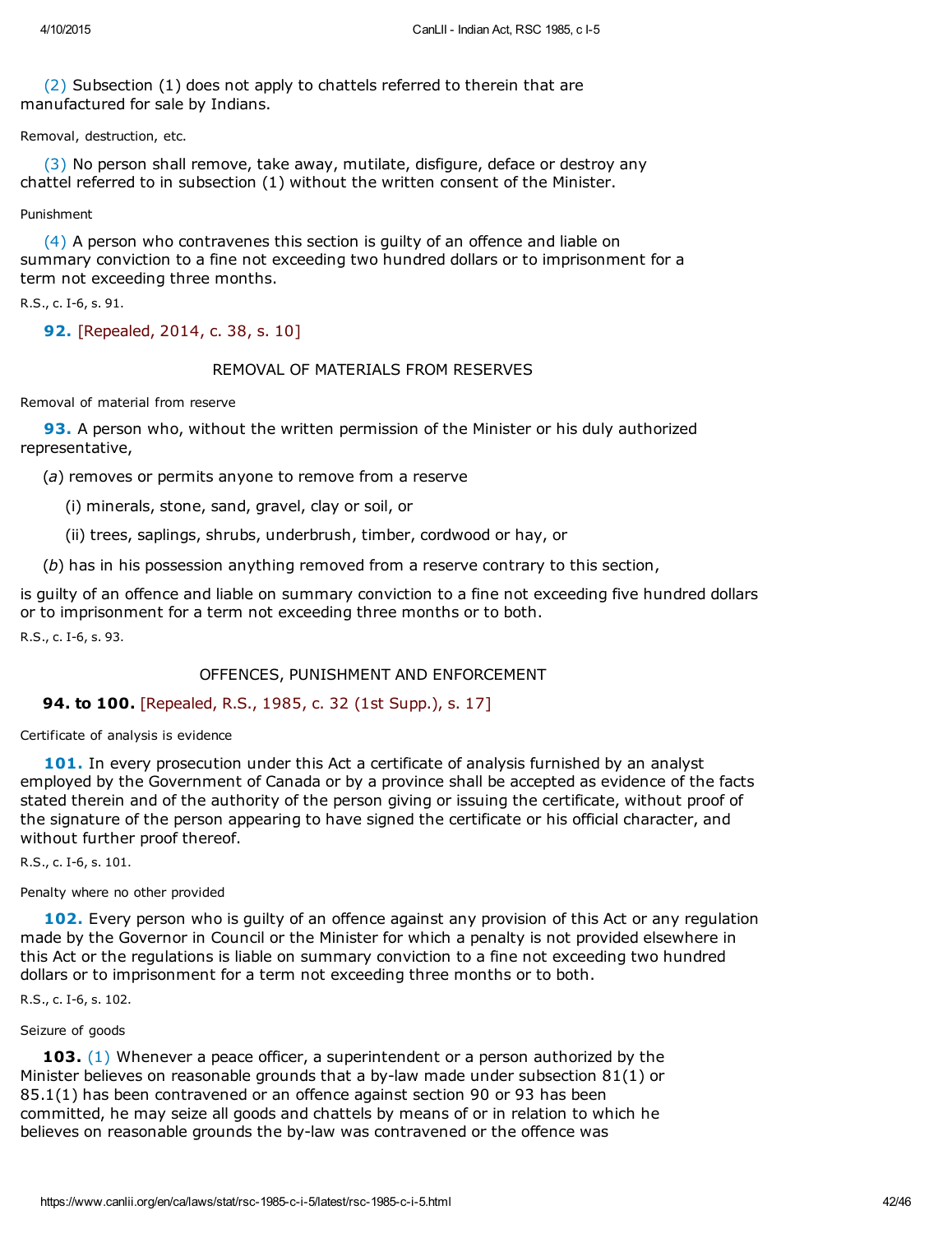#### committed.

#### Detention

(2) All goods and chattels seized pursuant to subsection (1) may be detained for a period of three months following the day of seizure unless during that period proceedings are undertaken under this Act in respect of the offence, in which case the goods and chattels may be further detained until the proceedings are finally concluded.

#### Forfeiture

(3) Where a person is convicted of an offence against the sections mentioned in subsection (1), the convicting court or judge may order that the goods and chattels by means of or in relation to which the offence was committed, in addition to any penalty imposed, are forfeited to Her Majesty and may be disposed of as the Minister directs.

#### Search

(4) A justice who is satisfied by information on oath that there is reasonable ground to believe that there are in a reserve or in any building, receptacle or place any goods or chattels by means of or in relation to which an offence against any of the sections mentioned in subsection (1) has been, is being or is about to be committed may at any time issue a warrant under his hand authorizing a person named therein or a peace officer at any time to search the reserve, building, receptacle or place for any of those goods or chattels.

R.S., 1985, c. I-5, s. 103; R.S., 1985, c. 32 (1st Supp.), s. 19; 2014, c. 38, s. 11.

# Disposition of fines

104. (1) Subject to subsection (2), every fine, penalty or forfeiture imposed under this Act belongs to Her Majesty for the benefit of the band, or of one or more members of the band, with respect to which the offence was committed or to which the offender, if an Indian, belongs.

#### Exception

(2) The Governor in Council may from time to time direct that a fine, penalty or forfeiture described in subsection (1) shall be paid to a provincial, municipal or local authority that bears in whole or in part the expense of administering the law under which the fine, penalty or forfeiture is imposed, or that the fine, penalty or forfeiture shall be applied in the manner that he considers will best promote the purposes of the law under which the fine, penalty or forfeiture is imposed, or the administration of that law.

#### Disposition of fines imposed under by-laws

 $(3)$  If a fine is imposed under a by-law made by the council of a band under this Act, it belongs to the band and subsections (1) and (2) do not apply.

R.S., 1985, c. I-5, s. 104; 2014, c. 38, s. 12.

105. [Repealed, 2014, c. 38, s. 13]

Jurisdiction of provincial court judges

106. A provincial court judge has, with respect to matters arising under this Act, jurisdiction over the whole county, union of counties or judicial district in which the city, town or other place for which he is appointed or in which he has jurisdiction under provincial laws is situated.

R.S., 1985, c. I-5, s. 106; R.S., 1985, c. 27 (1st Supp.), s. 203.

#### Appointment of justices

107. The Governor in Council may appoint persons to be, for the purposes of this Act, justices of the peace and those persons have the powers and authority of two justices of the peace with regard to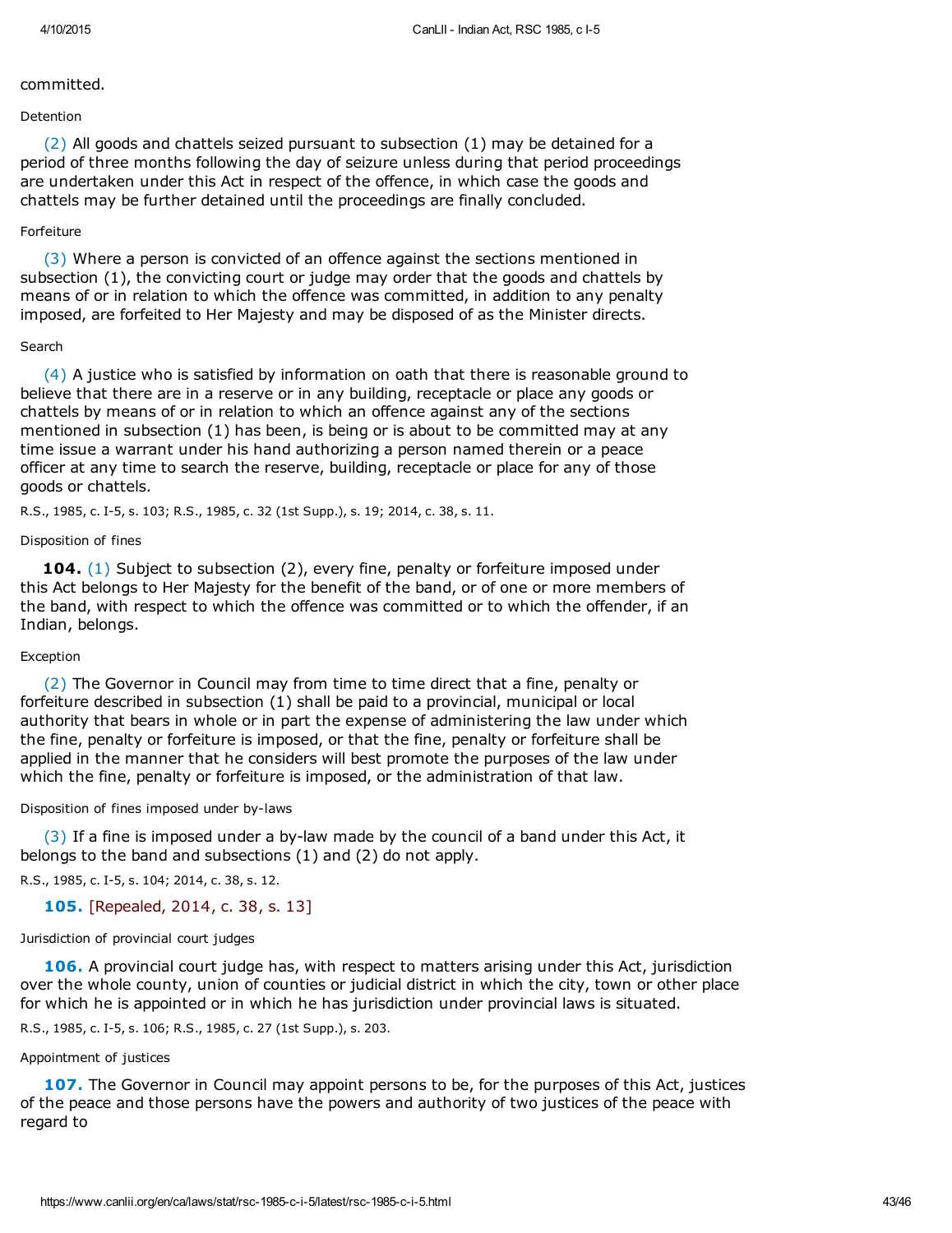(*a*) any offence under this Act; and

(*b*) any offence under the *[Criminal](https://www.canlii.org/en/ca/laws/stat/rsc-1985-c-c-46/latest/rsc-1985-c-c-46.html) Code* relating to cruelty to animals, common assault, breaking and entering and vagrancy, where the offence is committed by an Indian or relates to the person or property of an Indian.

R.S., c. I-6, s. 107.

Commissioners for taking oaths

**108.** For the purposes of this Act or any matter relating to Indian affairs

(*a*) persons appointed by the Minister for the purpose,

(*b*) superintendents, and

(*c*) the Minister, Deputy Minister and the chief officer in charge of the branch of the Department relating to Indian affairs,

are commissioners for the taking of oaths.

R.S., c. I-6, s. 108.

# ENFRANCHISEMENT

# 109. to 113. [Repealed, R.S., 1985, c. 32 (1st Supp.), s. 20]

# SCHOOLS

Agreements with provinces, etc.

114. (1) The Governor in Council may authorize the Minister, in accordance with this Act, to enter into agreements on behalf of Her Majesty for the education in accordance with this Act of Indian children, with

(*a*) the government of a province;

- (*b*) the Commissioner of Yukon;
- (*c*) the Commissioner of the Northwest Territories;
- (*c.1*) the Commissioner of Nunavut; and
- (*d*) a public or separate school board.
- (*e*) [Repealed, 2014, c. 38, s. 14]

# **Schools**

(2) The Minister may, in accordance with this Act, establish, operate and maintain schools for Indian children.

R.S., 1985, c. I5, s. 114; 1993, c. 28, s. 78; 2002, c. 7, s. 184; 2014, c. 38, s. 14.

**Regulations** 

115. The Minister may

(*a*) provide for and make regulations with respect to standards for buildings, equipment, teaching, education, inspection and discipline in connection with schools; and

(*b*) provide for the transportation of children to and from school.

(*c*) and (*d*) [Repealed, 2014, c. 38, s. 15]

R.S., 1985, c. I-5, s. 115; 2014, c. 38, s. 15.

# Attendance

116. (1) Subject to section 117, every Indian child who has attained the age of seven years shall attend school.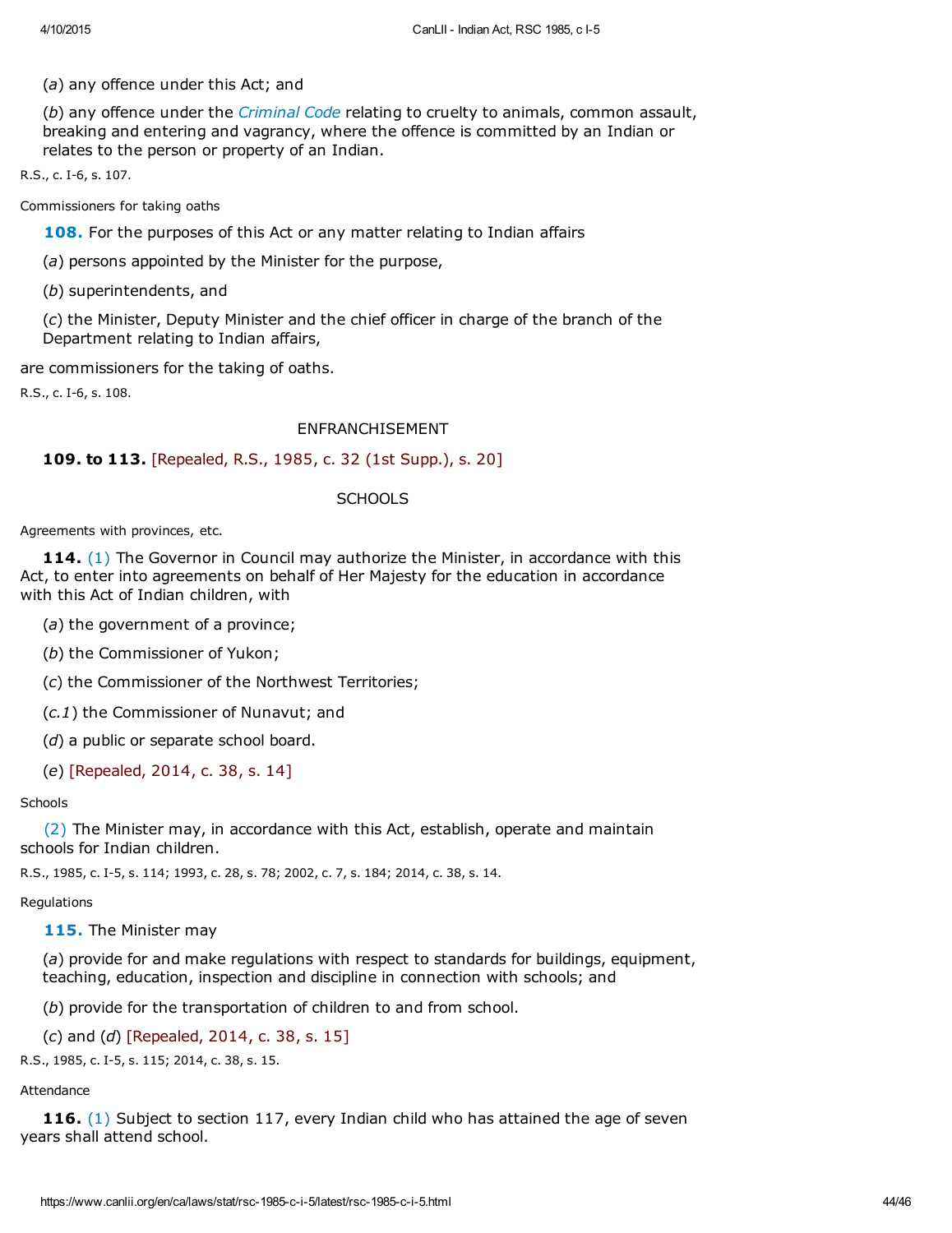Idem

(2) The Minister may

(*a*) require an Indian who has attained the age of six years to attend school; and

(*b*) require an Indian who becomes sixteen years of age during the school term to continue to attend school until the end of that term.

(*c*) [Repealed, 2014, c. 38, s. 16]

R.S., 1985, c. I-5, s. 116; 2014, c. 38, s. 16.

```
When attendance not required
```
117. An Indian child is not required to attend school if the child

(*a*) is, by reason of sickness or other unavoidable cause that is reported promptly to the principal, unable to attend school; or

(*b*) is under efficient instruction at home or elsewhere.

R.S., 1985, c. I-5, s. 117; 2014, c. 38, s. 17.

- 118. [Repealed, 2014, c. 38, s. 17]
- 119. [Repealed, 2014, c. 38, s. 17]
- 120. [Repealed, 2014, c. 38, s. 17]
- 121. [Repealed, 2014, c. 38, s. 17]

# Definitions

122. The following definitions apply in sections 114 to 117.

"child"

*« enfant »*

"child" means an Indian who has attained the age of six years but has not attained the age of sixteen years, and a person who is required by the Minister to attend school;

```
"school"
« école »
```
"school" includes a day school, technical school and high school.

"truant officer"

```
"truant officer"[Repealed, 2014, c. 38, s. 18]
```
R.S., 1985, c. I-5, s. 123; 2014, c. 38, s. 18.

| Scope of Databases |
|--------------------|
| <b>Tools</b>       |
| Terms of Use       |
| Privacy            |
| Help               |
| Contact Us         |
| About              |